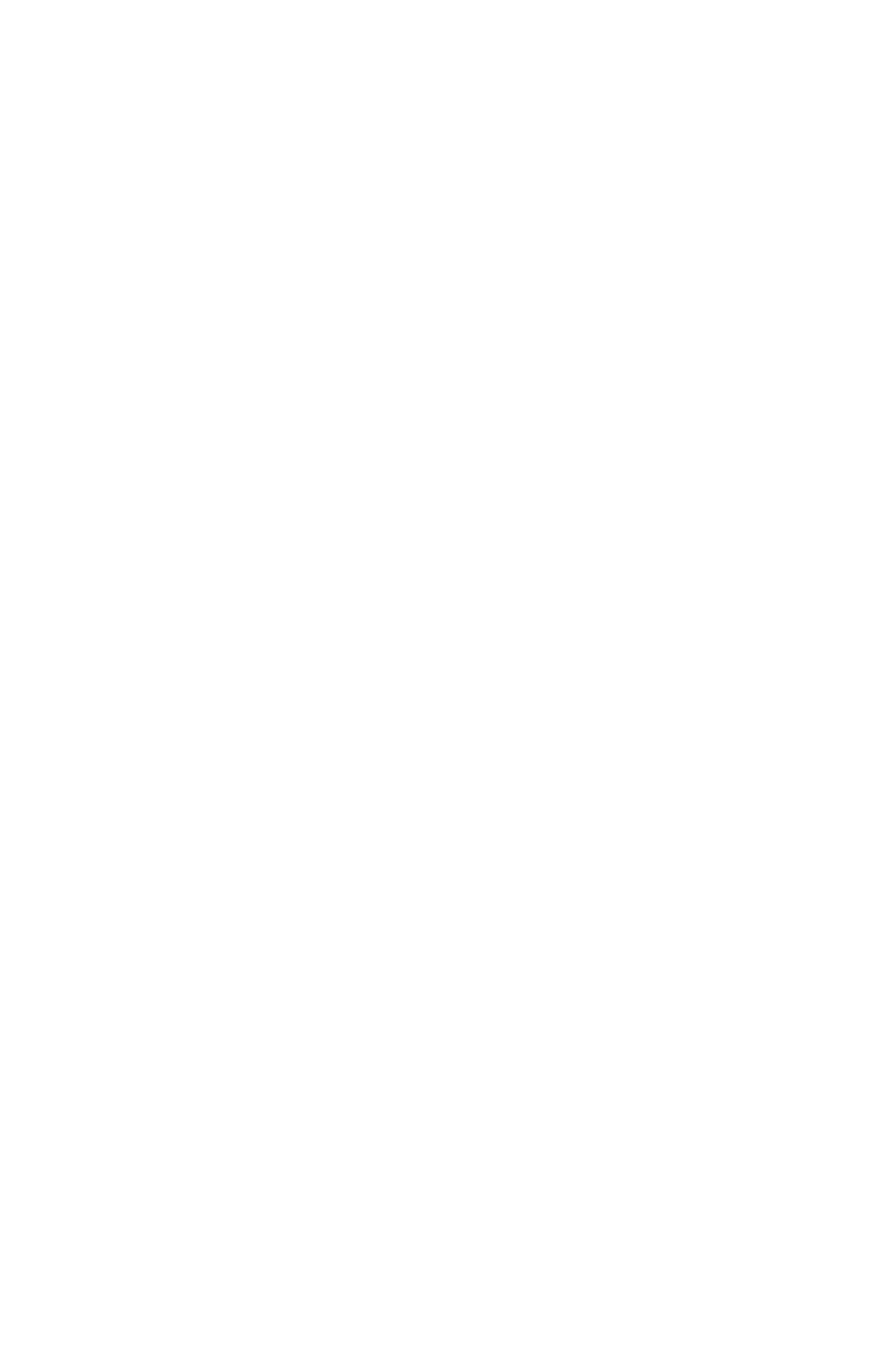## **TABLE OF CONTENTS**

| <b>CITY ORDINANCE NO. CO 2-2016</b> |                |                                                         | Page | 7  |
|-------------------------------------|----------------|---------------------------------------------------------|------|----|
| <b>Article I</b>                    |                | <b>PRELIMINARY PROVISIONS</b>                           |      | 8  |
|                                     |                |                                                         |      |    |
| Section                             | $\overline{1}$ | <b>Short Title</b>                                      |      | 8  |
| Section <sub>2</sub>                |                | <b>Repeal Clause</b>                                    |      |    |
| Section 3                           |                | <b>Separability Clause</b>                              |      |    |
| Section 4                           |                | <b>Rules on Interpretation</b>                          |      | 9  |
| Section                             | 5 <sup>5</sup> | Construction                                            |      | 9  |
| Section                             | 6              | <b>Due Process Requirements</b>                         |      | 10 |
| Section                             | 7              | <b>Effectivity</b>                                      |      |    |
| Section                             | 8              | <b>Dissemination</b>                                    |      |    |
| Section                             | 9              | <b>Sunset Review</b>                                    |      |    |
| <b>Article II</b>                   |                | <b>GENERAL PROVISIONS</b>                               |      | 11 |
| Section 10                          |                | <b>Definition of Terms</b>                              |      | 11 |
| Article III                         |                | <b>RIGHTS AND OBLIGATIONS OF THE CHILD</b>              |      | 14 |
| Section 11                          |                | <b>Rights of the Child</b>                              |      | 14 |
| Section 12                          |                | <b>Survival Rights of the Child</b>                     |      |    |
| Section 13                          |                | Development Rights of the Child                         |      |    |
| Section 14                          |                | <b>Protection Rights of the Child</b>                   |      | 15 |
| Section 15                          |                | <b>Participation Rights of the Child</b>                |      | 17 |
| Section 16                          |                | <b>Responsibilities of the Child</b>                    |      | 18 |
| <b>Article IV</b>                   |                | <b>ROLES AND FUNCTIONS OF VARIOUS</b><br><b>SECTORS</b> |      | 18 |
| Section 17                          |                | The Family                                              |      | 18 |
| Section 18                          |                | <b>Primary Rights of Parents</b>                        |      |    |
| Section 19                          |                | <b>Right to Discipline Children</b>                     |      | 19 |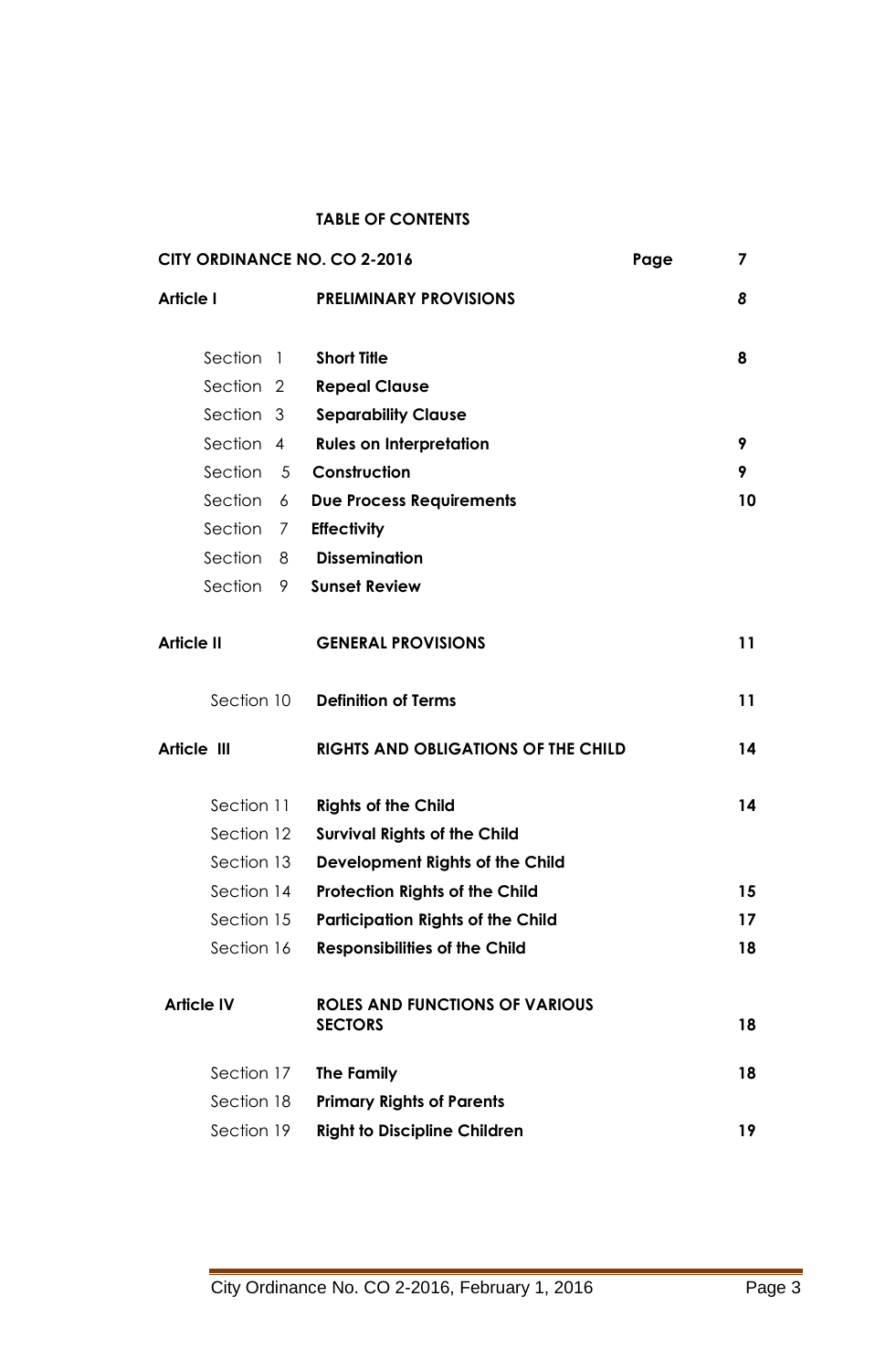| Section 20       | <b>Free Counseling of Parents on Effective</b><br><b>Ways of Disciplining a Child</b>         | 19 |
|------------------|-----------------------------------------------------------------------------------------------|----|
| Section 21       | <b>General Duties of Parents</b>                                                              |    |
| Section 22       | Separation of Children from their Families                                                    | 20 |
| Section 23       | <b>Role of Women</b>                                                                          |    |
| Section 24       | <b>Role of Fathers</b>                                                                        |    |
| Section 25       | <b>Role of Sangguniang Kabataan</b>                                                           |    |
| Section 26       | <b>Additional Duties of the City Social</b><br><b>Welfare and Development Office</b>          | 21 |
| <b>Article V</b> | <b>PROGRAMS AND SERVICES FOR CHILDREN</b>                                                     | 21 |
| Section 27       | The Batang Bacoor Development Plan                                                            |    |
| Section 28       | <b>Various Programs Under the Batang Bacoor</b><br><b>Development Plan</b>                    | 22 |
| Section 29       | <b>Identification of Projects and Programs</b>                                                |    |
| Section 30       | The Batang Masaya Program                                                                     |    |
| Section 31       | The Sen. Raul Roco Campus Journalism Cup<br>Program                                           | 24 |
| Section 32       | The Bacoor City Inter-Schools Debate<br>Championships                                         |    |
| Section 33       | <b>The Community Approach</b>                                                                 | 25 |
| Section 34       | <b>Periodic Assessment of the Batang Bacoor</b><br><b>Development Program</b>                 |    |
| Section 35       | <b>Prevention Program</b>                                                                     |    |
| Section 36       | <b>Other Proactive Programs</b>                                                               | 25 |
| Section 37       | The Under Six Program                                                                         | 27 |
| Section 38       | Setting Up of Population-Based Day<br><b>Care Centers</b>                                     | 28 |
| Section 39       | <b>Importance of Day Care Service</b>                                                         |    |
| Section 40       | Setting Up of Day Care Centers by<br><b>Community-Based Organizations</b>                     | 29 |
| Section 41       | Day Care Worker and Support Group                                                             |    |
| Section 42       | <b>Local Children's Literature</b>                                                            |    |
| Section 43       | <b>Other Child-Friendly Facilities</b>                                                        |    |
| Section 44       | <b>Mandatory Celebration of October as</b><br><b>Children's Month</b>                         |    |
| Section 45       | <b>Mandatory Celebration of October 17 of</b><br><b>Every Year as National Children's Day</b> |    |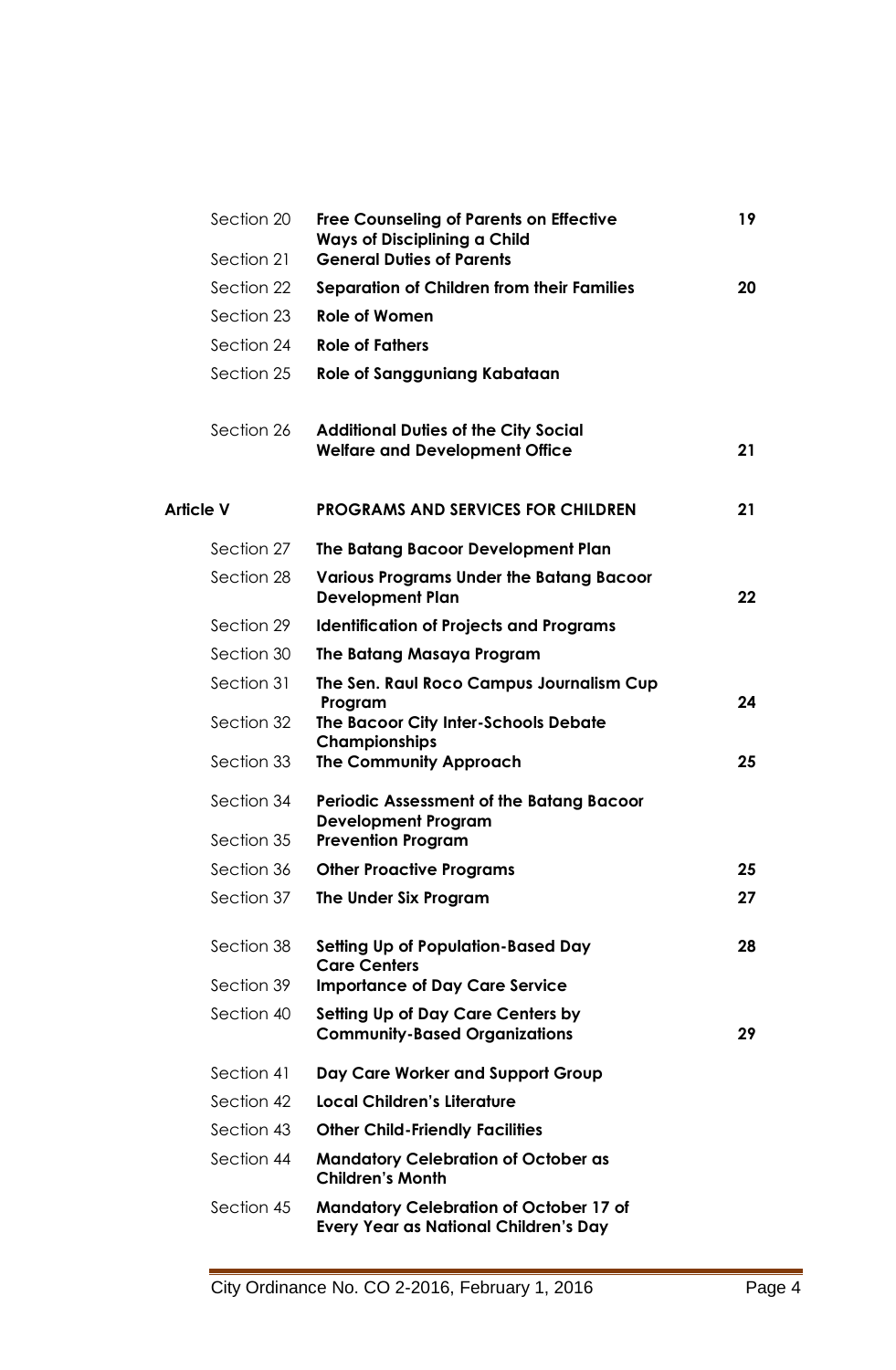| Section 46         | <b>Establishment and Rationale of the Crisis</b><br><b>Intervention Center</b>                   | 30 |
|--------------------|--------------------------------------------------------------------------------------------------|----|
| Section 47         | <b>Objectives of the Crisis Intervention Center</b>                                              |    |
| Section 48         | <b>Organizational Structure, Management and</b><br><b>Operations of the Center</b>               | 31 |
| Section 49         | <b>Budget Allocation for the Crisis Intervention</b><br><b>Center Operations and Maintenance</b> |    |
| Article VI         | <b>SPECIAL CONCERNS</b>                                                                          | 31 |
| Section 50         | <b>Prohibited Acts</b>                                                                           | 31 |
| Section 51         | <b>Regulation of Use of Video Games</b><br><b>Arcades and Shops</b>                              | 35 |
| Section 52         | <b>Penalty</b>                                                                                   |    |
| Section 53         | <b>Permanent Closure</b>                                                                         |    |
| <b>Article VII</b> | <b>RIGHTS OF A JUVENILE</b>                                                                      | 35 |
|                    | Section 54 Rights of a Juvenile                                                                  | 35 |
| Section 55         | <b>System of Diversion</b>                                                                       | 36 |
|                    | Section 56 Levels of Diversion                                                                   |    |
| Section 57         | <b>Assignment of Child and Women Defenders</b><br>To the CSWDO                                   |    |
| Section 58         | Duty to inform Child of His/Her Offense                                                          |    |
| Section 59         | <b>Indigenous Modes of Diversion</b>                                                             | 37 |
| Section 60         | <b>Termination of Case</b>                                                                       |    |
| Section 61         | <b>Confession or Admission of Offense</b>                                                        |    |
| Section 62         | <b>Prohibition Against Labeling</b>                                                              | 38 |
| Section 63         | <b>Prohibition Against Identification of Child</b><br><b>Victim</b>                              |    |
| Section 64         | <b>Prohibited Acts Against Youth Offenders</b>                                                   |    |
| Section 65         | Diversion Programs, When Proper                                                                  | 39 |
| Section 66         | <b>Factors Determining Diversion Programs</b>                                                    |    |
| Section 67         | <b>Criteria for Formulation Diversion Programs</b>                                               |    |
| Section 68         | <b>Diversion Program</b>                                                                         | 40 |
| Section 69         | <b>Designation of Officer or Unit to Handle</b><br><b>Cases Involving Youth Offenders</b>        | 40 |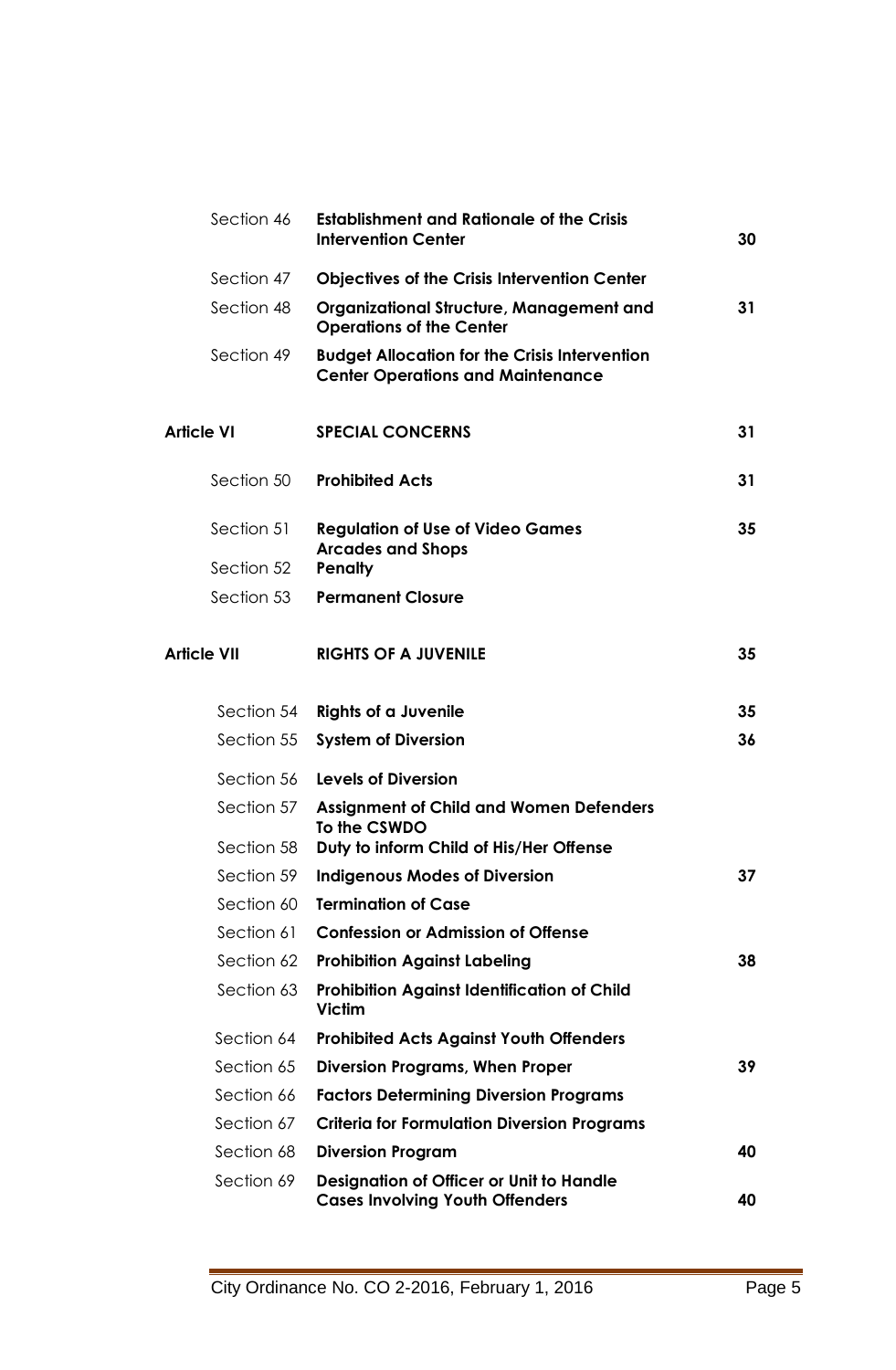| Section 70 Manner of Investigation of a Juvenile      | 40 |
|-------------------------------------------------------|----|
| Section 71 Diversion, When Proper                     | 41 |
| Section 72 Right of Juvenile to Counsel               |    |
| Section 73 Custody and Supervision                    |    |
| Section 74 Confidentiality of Proceedings and Records |    |
| Section 75 Care and Maintenance of Juveniles          | 42 |
| Section 76 Reintegration Programs                     |    |

| <b>Article VIII</b> | <b>REMEDIAL MEASURES AND PENAL PROVISIONS</b>                 | 42 |
|---------------------|---------------------------------------------------------------|----|
| Section 77          | Persons Who May File a Complaint                              |    |
| Section 78          | <b>Protective Custody of the Child</b>                        |    |
| Section 79          | <b>Confidentiality</b>                                        |    |
| Section 80          | Reporting                                                     | 43 |
| Section 81          | <b>Mandatory Reporting</b>                                    |    |
| Section 82          | Duty of Government Workers to Report                          |    |
| Section 83          | <b>Immunity for Reporting</b>                                 |    |
| Section 84          | Duty of the CSWDO to Implement the Code                       |    |
| Section 85          | <b>Penalties</b>                                              |    |
|                     |                                                               |    |
| <b>Article IX</b>   | <b>MISCELLANEOUS PROVISIONS YOUTH</b><br><b>ORGANIZATIONS</b> | 44 |
|                     |                                                               |    |
| Section 86          | <b>Mandatory Registration of All Youth</b>                    |    |
|                     | <b>Organizations</b>                                          | 44 |
| Section 87          | Eligibility                                                   |    |
| Section 88          | <b>Application Procedure</b>                                  | 45 |
| Section 89          | Duty to Renew                                                 |    |
| Section 90          | <b>Penalty</b>                                                |    |
| Section 91          | <b>Curfew</b>                                                 |    |
| Section 92          | <b>Regulated Acts</b>                                         |    |
| Section 93          | <b>Definitions</b>                                            |    |
| Section 94          | <b>Exemptions</b>                                             | 46 |
| Section 95          | <b>Rules and Regulations</b>                                  | 47 |
|                     |                                                               |    |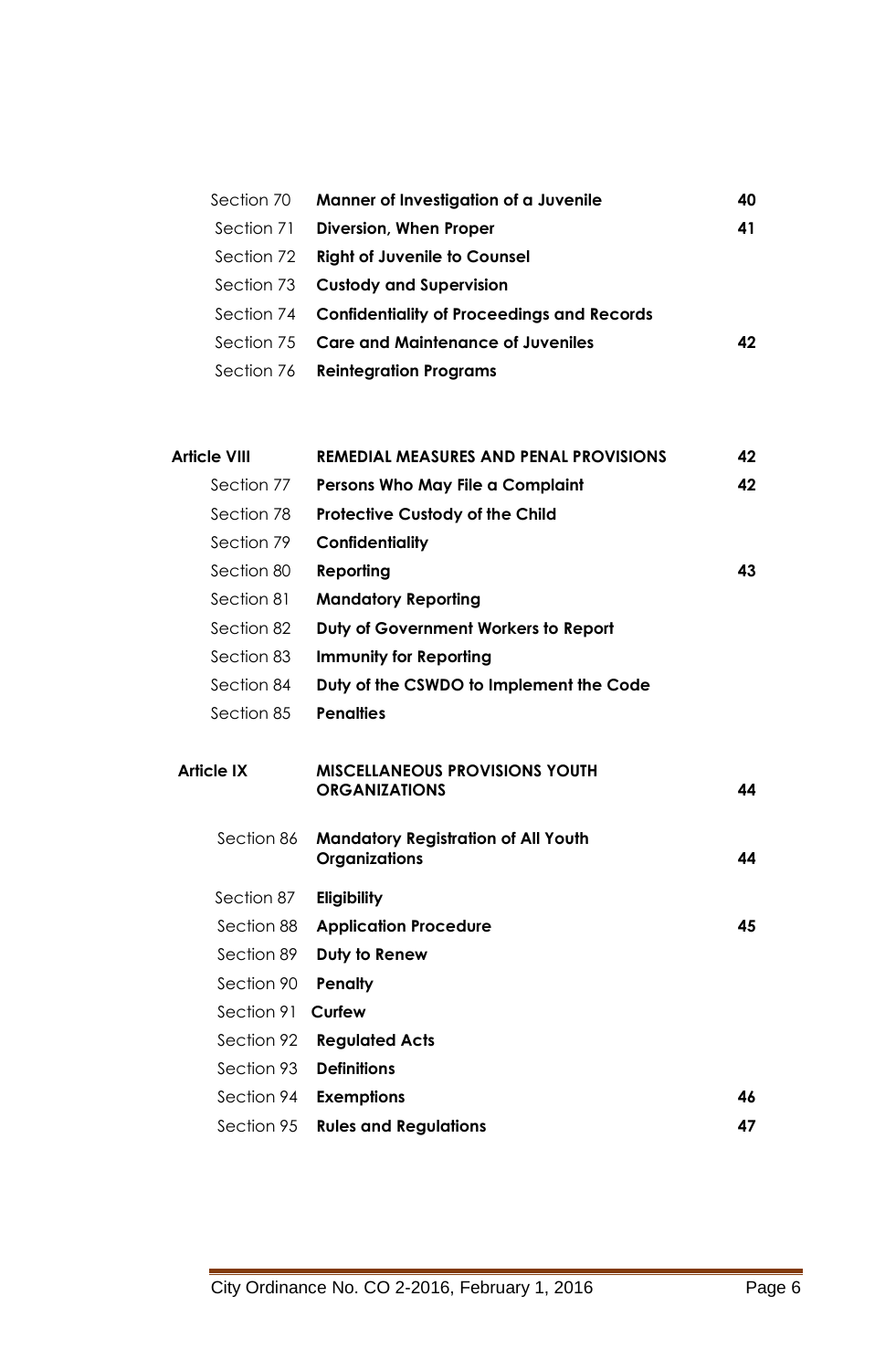**PRESENT:**

**HON. CATHERINE S. EVARISTO** City Vice Mayor/Presiding Officer

**DISTRICT I MEMBERS:** 

**Hon. Edwin G. Gawaran City Councilor Hon. Rowena Bautista-Mendiola** City Councilor **Hon. Reynaldo M. Fabian City Councilor Hon. Venus D. De Castro City Councilor** 

**DISTRICT II MEMBERS:** 

Hon. Reynaldo D. Palabrica **President Pro-Tempore/** 

**Hon. Hernando C. Gutierrez City Councilor** Hon. Gaudencio P. Nolasco **City Councilor Hon. Bayani M. De Leon** City Councilor **Hon. Leandro A. De Leon** City Councilor **Hon. Robert R. Javier City Councilor** 

City Councilor

#### **CITY ORDINANCE NO. CO 2-2016**  *Series of 2016*

**AN ORDINANCE INSTITUTIONALIZING THE VARIOUS POLICIES TO BE IMPLEMENTED BY THE CITY OF BACOOR PROTECTING THE RIGHTS OF THE CHILDREN AND MINORS, ENHANCING PARENTAL RESPONSIBILITY, REVISING CITY ORDINANCE NO, 4-A-S-2008 (THE ―BACOOR CHILDREN'S CODE‖), AND PROVIDING PENALTIES FOR VIOLATIONS HEREOF.** 

Authored by:

**Hon. Catherine S. Evaristo**  and **Atty. Khalid A. Atega, Jr.** 

Sponsored by:

*Hon. Edwin G. Gawaran, Hon. Rowena Bautista-Mendiola*, **Hon. Reynaldo M. Fabian,** *Hon. Venus D. De Castro, Hon. Reynaldo D. Palabrica, Hon. Hernando C. Gutierrez, Hon. Gaudencio P. Nolasco Hon. Bayani M. De Leon, Hon. Leandro A. De Leon, and Hon. Robert R. Javier*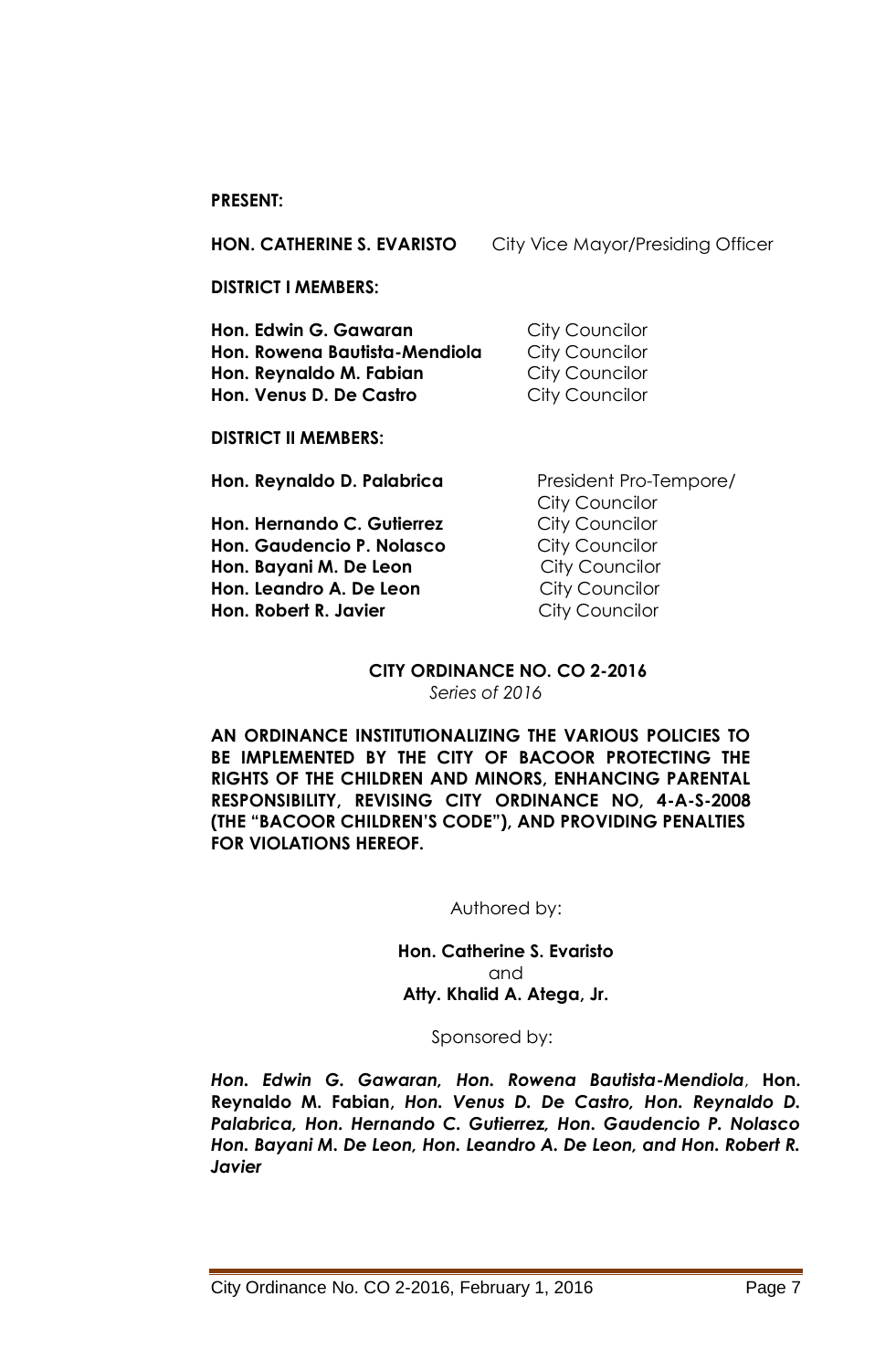**WHEREAS,** Republic Act No. 7610 (otherwise known as the ―*Special Protection of Children Against Abuse, Exploitation and*  **Discrimination Act<sup>***"***</sup>**) specifically prohibits the abuse, exploitation, and discrimination of children and minors while ascribing greater responsibility upon parents for the care of their children.

**WHEREAS,** while the said law appears explicit, it has some legal loopholes being exploited by criminal syndicates engaged in the systematic abuse of children. Moreover, the government policies to be implemented in order to abate cases of child abuse are disjointed which hampers the ability of the city government to implement the same.

**WHEREAS,** City Ordinance No. 4A-S-2008 (also known as the *"Bacoor Children's Code"*) needs to be revised due to the conversion of Bacoor into a city by virtue of Republic Act No. 10160 and in order to meet various challenges confronting various sectors of the City with regard the care, safety, and welfare of children.

**NOW THEREFORE,** be it ordained by the Sangguniang Panlungsod of the City of Bacoor, Cavite in regular session duly assembled that:

#### **Article I PRELIMINARY PROVISIONS**

 **Section 1.** *Short Title. --* This Ordinance shall be known and cited as the "Child Development and Protection Code of the City of **Bacoor**". It shall be referred to hereafter as "the Code".

**Section 2.** *Repeal Clause***.--** All existing Ordinances, Resolutions, Implementing Rules and Regulations (IRR) and Executive Orders that are in conflict with, or that duplicates this Code or any of its provisions are hereby repealed and/or modified accordingly.

**Section 3.** *Separability Clause.***--** If any provision of this Code or the application thereof to any person or circumstance is held invalid, the remainder of this ordinance, and the application of such provision to other persons or circumstances, shall not be affected thereby.

 If any court of competent jurisdiction adjudges any part or provision of this Code --or the application hereof to any person or circumstances -- invalid, such judgment shall be limited in its application to the part, provision or application directly involved in the controversy in which the judgment shall be rendered. It shall not affect or impair the validity and continued enforcement of any other parts of provisions of this Code or the application of them to other persons or circumstances.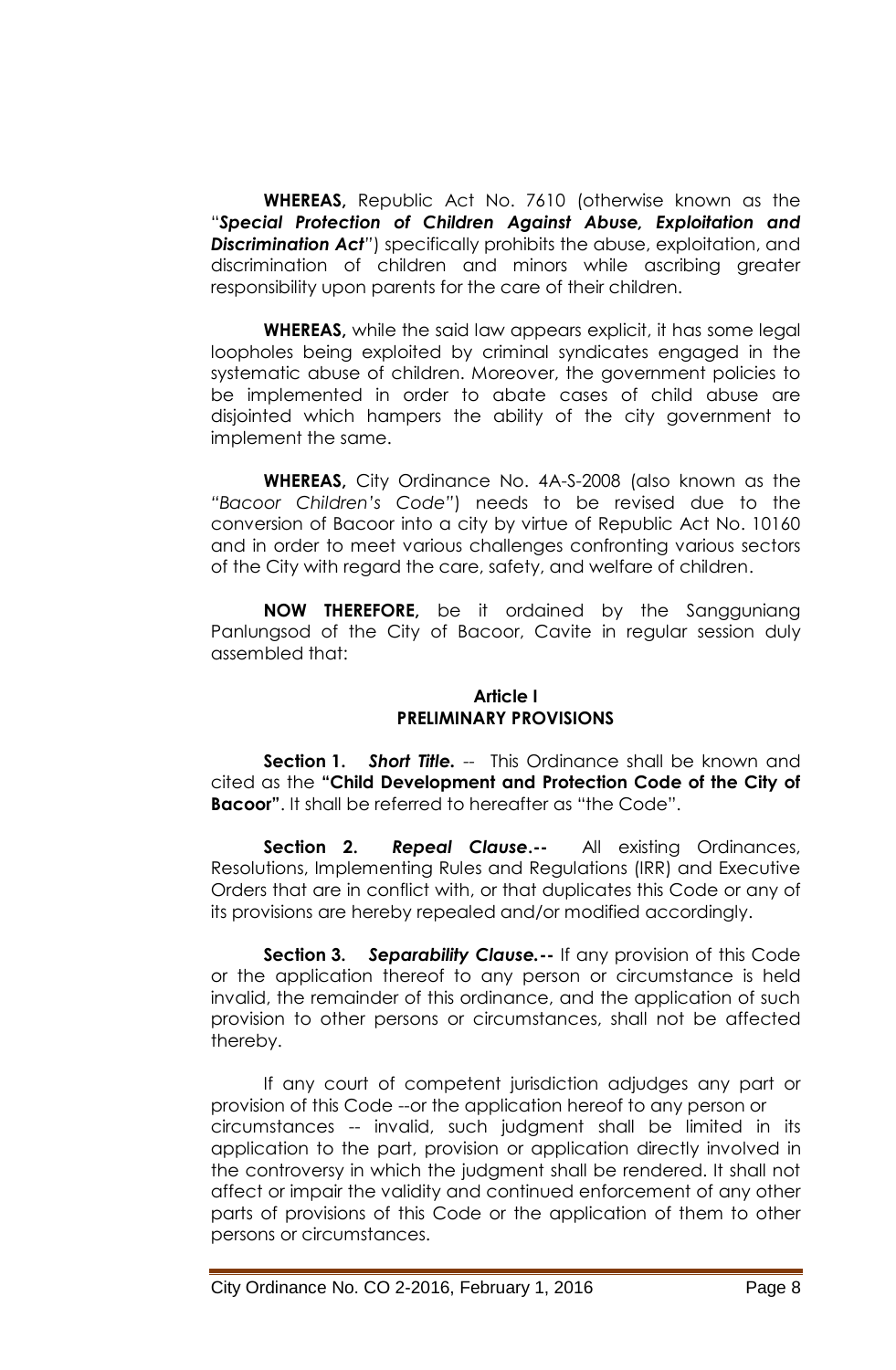**Section 4.** *Rules on Interpretation.* **--** In case a conflict in the interpretation hereof arises between the English version of this ordinance and its Filipino translation, the provisions of this Code and its annexes appearing in English shall prevail.

 The following rules shall be observed in the interpretation of this Code:

 4.1. Words used in singular also include the plural. The reverse is also true;

 4.2. Words used in the present tense shall also include the past tense. The reverse is also true;

 4.3. The words *"must", "shall", "will"* and *"may not"* as used in this Code are mandatory;

 4.4. The word *"may"* is permissive while *"should"* is advisory and not mandatory or required;

 4.5. When used with numbers, *"Up to X," "not more than X"* and *"a maximum of X"* all include X;

 4.6. Words or phrases not defined herein shall be interpreted in the context it was used in this Code and in consideration of the reason why the Sangguniang Panlungsod used the said terms;

 4.7. In interpreting words and phrases not defined herein, the meaning of the said terms as popularly understood at the time the Code was approved shall be used;

 4.8. Any word, phrase, or term not enumerated above but used in this Code shall be interpreted by taking into account the context in which it was used, its meaning as popularly understood, or its definition in either Black Law Dictionary or in the 2014 edition of Merriam -Webster Dictionary; and

 4.9. Unless otherwise specified, any reference to the male gender in any provision of this Code shall also include the female gender and vice versa.

**Section 5***. Construction. --* This Code shall be liberally construed to carry out the policies embodied herein. In their interpretation and application, the provisions of this Code shall be held to be the minimum requirements for the protection of children and shall be construed to achieve the purposes for which this Code was adopted.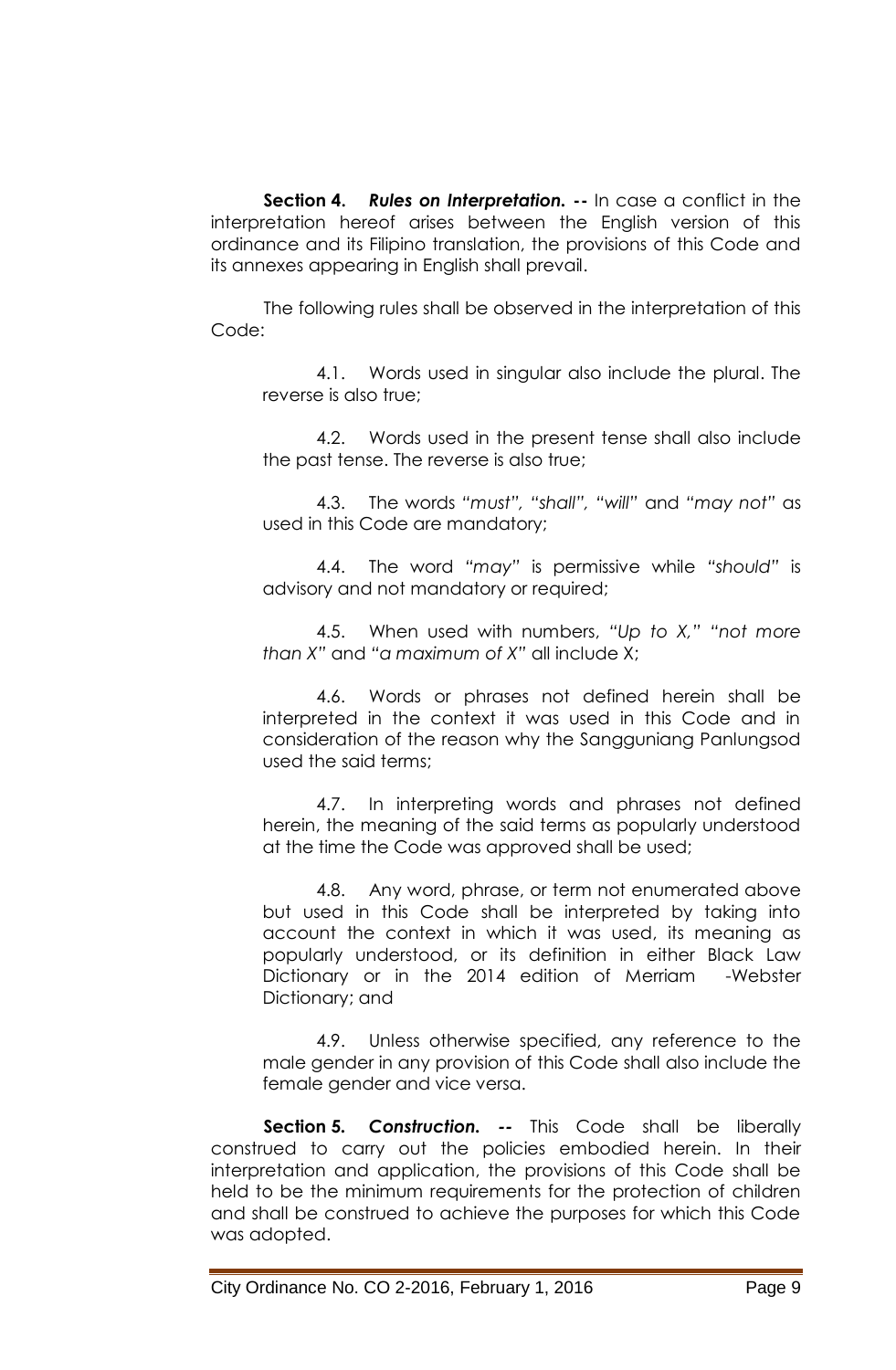This Code is intended to interfere with, abrogate, and annul any other ordinance, rule, order, memorandum, or guideline prevailing in the City of Bacoor prior to its approval. Where any provision of this Code imposes restrictions different from those imposed under other provisions of this Code, the provision that is more restrictive or that imposes higher standards shall control.

 **Section 6.** *Due Process Requirements.* The rudimentary requirements of procedural and administrative due process shall be strictly observed prior to the imposition of any of the penalties specified hereunder. Thus, the City Mayor and City Social Welfare and Development Officer and all other city employees under them shall ensure that persons against whom the said penalties is intended to be imposed shall be:

- (a) Notified in writing of the acts committed or not committed that constitutes a violation of this Code;
- (b) Given at least 24 hours from receipt of the notice within which to comply with the particular provision of the Code that was allegedly violated;
- (c) Exempted from facing criminal prosecution after the suspected offender voluntarily pays the corresponding fine for the offense allegedly committed; and
- (d) Allowed to defend himself in a proper court of law before the imposition of any fine in case the suspected offender chooses to challenge the allegations against him.

**Section 7.** *Effectivity***.--** This Code shall take effect immediately after its posting on the bulletin board of all the barangays of the City of Bacoor and upon its publication at least once in a newspaper of general circulation in the Province of Cavite.

**Section 8.** *Dissemination***.--** Let copies of this Code be sent to the Office of the City Mayor, to all of the barangays of the City of Bacoor, and to all government departments, agencies, and offices concerned.

**Section 9.** *Sunset Review.* -- The Sangguniang Panlungsod shall automatically review this Code once every three (3) years after its approval to determine its effectiveness.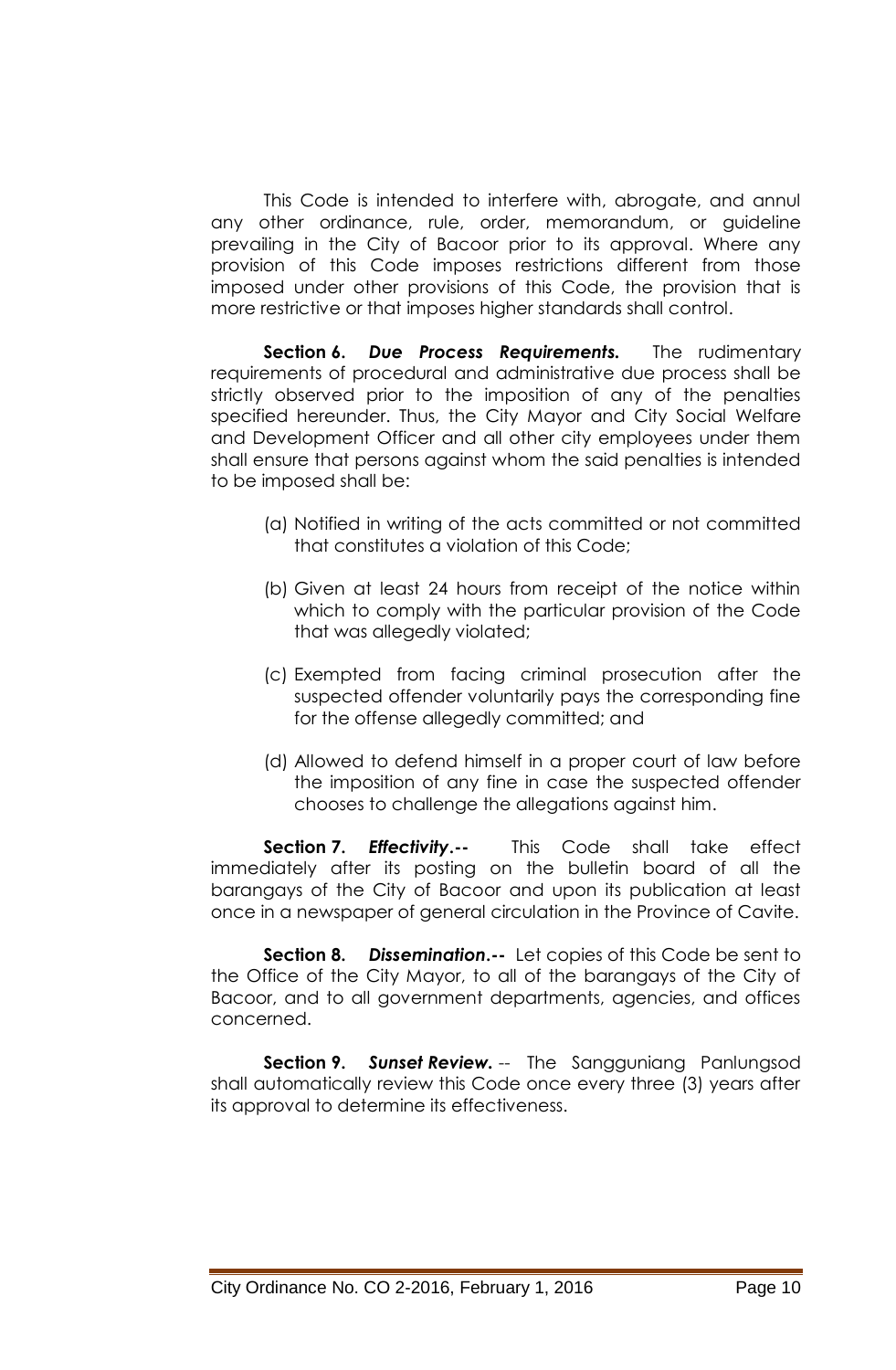## **Article II GENERAL PROVISIONS**

**Section 10.** *Definition of Terms***.** – The following terms as used in this Code shall be known as follows:

(a) "Children" refers to person below eighteen (18) years of age or those over but are unable to fully take care of themselves or protect themselves from abuse, neglect, cruelty, exploitation or discrimination because of a physical or mental disability or condition;

(b) "Child abuse" refers to the maltreatment, whether habitual or not, of the child which includes any of the following:

(1) Psychological and physical abuse, neglect, cruelty, sexual abuse and emotional maltreatment;

(2) Any act by deeds or words which debases, degrades or demeans the intrinsic worth and dignity of a child as a human being such as but not limited to engaging in mendicancy, prostitution, or sidewalk vending;

(3) Unreasonable deprivation of his basic needs for survival, such as food, clothing, and shelter; or

(4) Failure to immediately give medical treatment to an injured child resulting in serious impairment of his growth and development or in his permanent incapacity or death.

(c) "Circumstances which gravely threaten or endanger the survival and normal development of children" include, but are not limited to, the following;

(1) Being in a community where there is armed conflict or being affected by armed conflict-related activities;

(2) Working under conditions hazardous to life, safety and/or health that unduly interfere with their normal development;

(3) Living in or fending for themselves in the streets of urban or rural areas without the care of parents or a guardian or basic services needed for a good quality of life;

(4) Being a member of an indigenous cultural community and/or living under conditions of extreme poverty or in an area that is underdeveloped, unsafe, and/or lacks or has inadequate access to basic services needed for a good quality of life;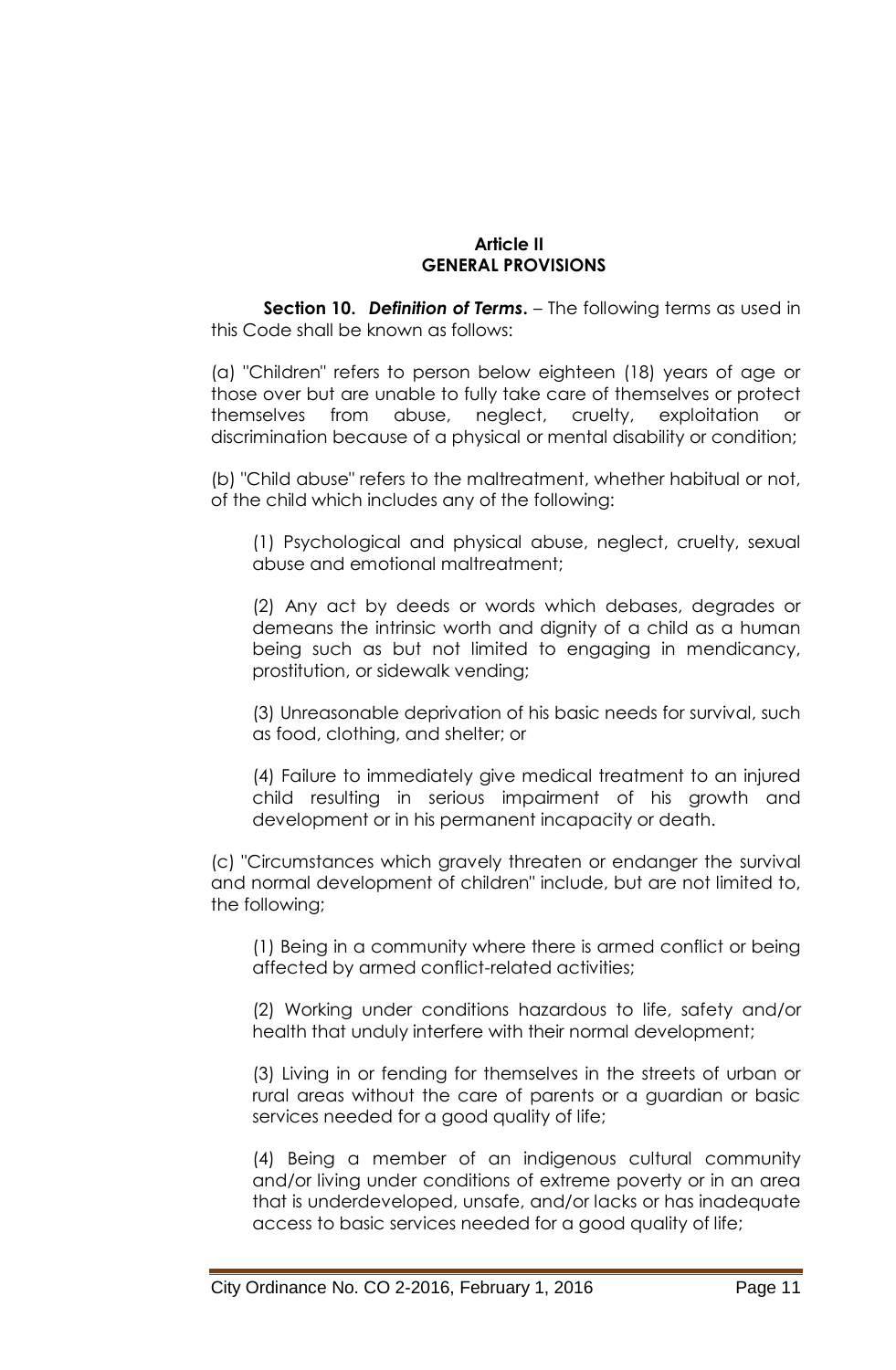(5) Being a victim of a man-made or natural disaster or calamity; or

(6) Circumstances analogous to those above stated that endanger the life, safety or normal development of children.

(d) "Comprehensive program against child abuse, exploitation and discrimination" refers to the coordinated program of services and facilities to protect children against:

(1) *Child prostitution, exposure to printed or Internet pornography, engaging in cybersex* (refers to any activity in which people become sexually excited by sending messages about sex to each other over the Internet or through the use of text messages, photos, emails using a cellular phone, tablet, or any similar device), *cyber voyeurism* (refers to any act of taking photo or video coverage of a person or group of persons performing sexual act or any similar activity or of capturing an image of the private area of a person or persons without the latter's consent, under circumstances in which such person/s has/have a reasonable expectation of privacy, or the act of selling, copying, reproducing, broadcasting, sharing, showing or exhibiting the photo or video coverage or recordings of such sexual act or similar activity through VCD/DVD, internet, cellular phones and similar means or device without the written consent of the person/s involved, notwithstanding that consent to record or take photo or video coverage of same was given by such person's as defined under Republic Act No. 9995) *cyber-bullying* (refers to the use of the Internet [or any electronic device or](http://en.wikipedia.org/wiki/Information_Technology)  [gadget](http://en.wikipedia.org/wiki/Information_Technology) to harm or harass other people in a deliberate, repeated, and hostile manner that may include but shall not be limited to posting rumors or gossips about a person in the internet bringing about hatred in other's minds; or it may go to the extent of personally identifying victims and publishing materials severely defaming and humiliating them), and *other forms of physical, emotional, psychological, or sexual abuse;* 

(2) Child trafficking (refers to the recruitment, transportation, transfer or harboring, or receipt of children with or without the victim's consent or knowledge, within or across the borders of the City of Bacoor by means of threat or use of force, or other forms of coercion, abduction, fraud, deception, abuse of power or of position, taking advantage of the vulnerability of the person, or, the giving or receiving of payments or benefits to achieve the consent of a person having control over another person for the purpose of exploitation which includes at a minimum, the exploitation or the prostitution of others or other forms of sexual exploitation, forced labor or services, slavery, servitude or the removal or sale of organs.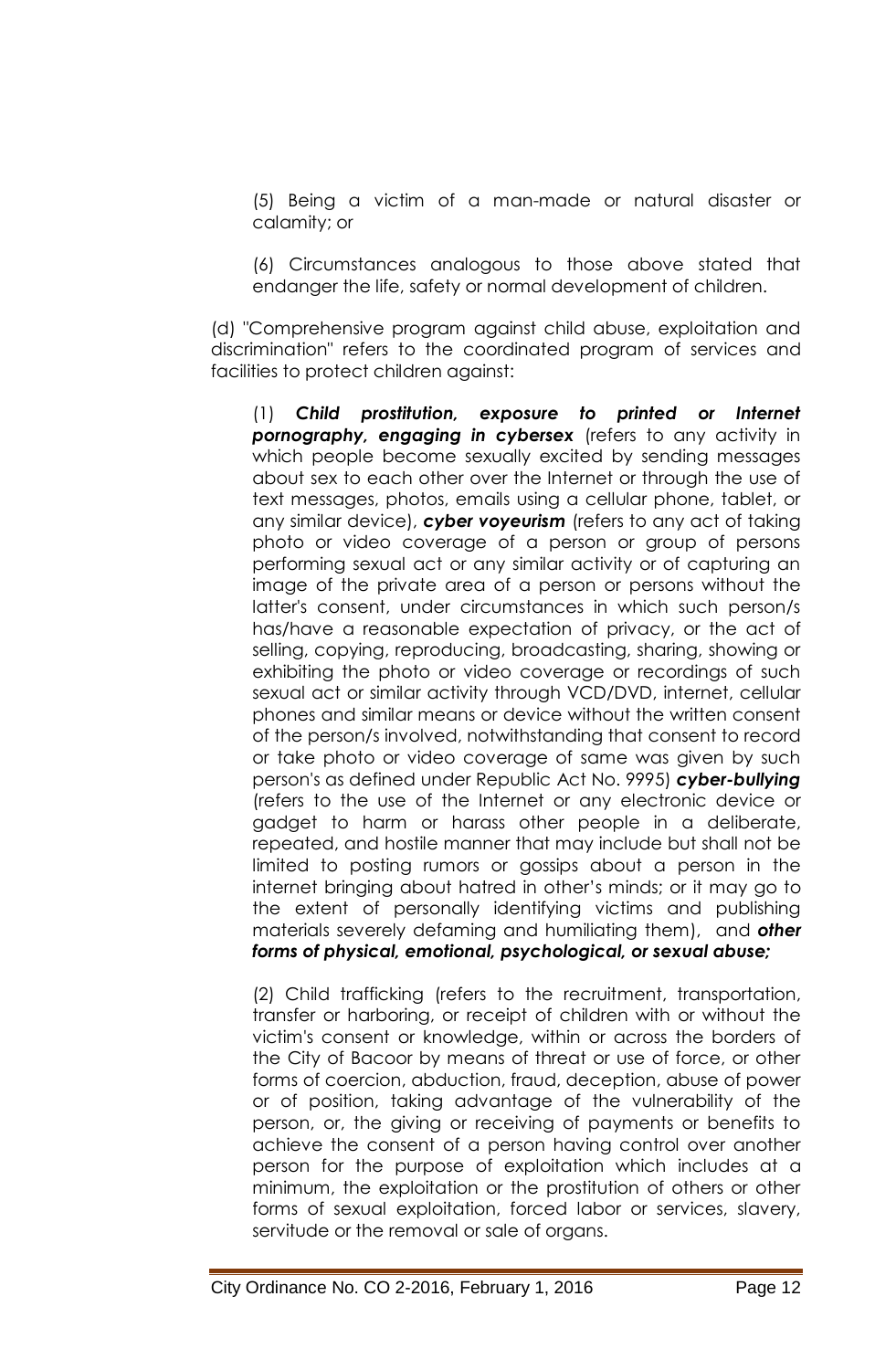(3) Obscene publications such as but not limited to age inappropriate novels, magazines, comics, or articles and indecent shows. A publication is considered "obscene" if taking the publication as a whole—it tends to deprave or corrupt a significant number of persons who are likely, having regard to relevant circumstances, to read, see or hear the matter contained or embodied in it. Indecent shows refer to public exhibitions on stage, television, computers, tablets, or cellular phones that tend to offend generally accepted standards of morality or good taste such as but not limited to [a] pornographic films, [b] lewd dance performances, fashion shows, or plays where the performers are naked, or [c] other public exhibitions where vulgar, discriminatory, or demeaning language directed against a person, race, or religion is being made.

(4) Other acts of abuses; and

(5) Circumstances that threaten or endanger the survival and normal development of children.

(e) "Day Care" is the provision of substitute parental care and stimulating activities for the total development of children zero to five (0-5) years old when their parents are unable to take care of them during part of the day because of work and other justifiable reason.

(f) "Day Care Center" is a facility where an accredited day care worker particularly for children in the three-to-five (3-5) year age bracket provides day care services.

(g) "Diversion" shall refer to an alternative child-appropriate process of determining a juvenile's responsibility for an alleged offense, as well as in determining the measures, if any, to be undertaken by the juvenile and other persons without resorting to formal court adjudication.

(h) " Diversion Programs" shall refer to programs that juveniles are required to undergo after they are found responsible for an offense, without the child being made to undergo formal court litigation.

(i) " Community Reintegration Programs" shall refer to the programs established for the purpose of rehabilitation and preparing the child for reintegration into the community.

(j) "Katarungang Pambarangay" shall refer to Section 408-422 of the Local Government Code of 1991 which is commonly known as the "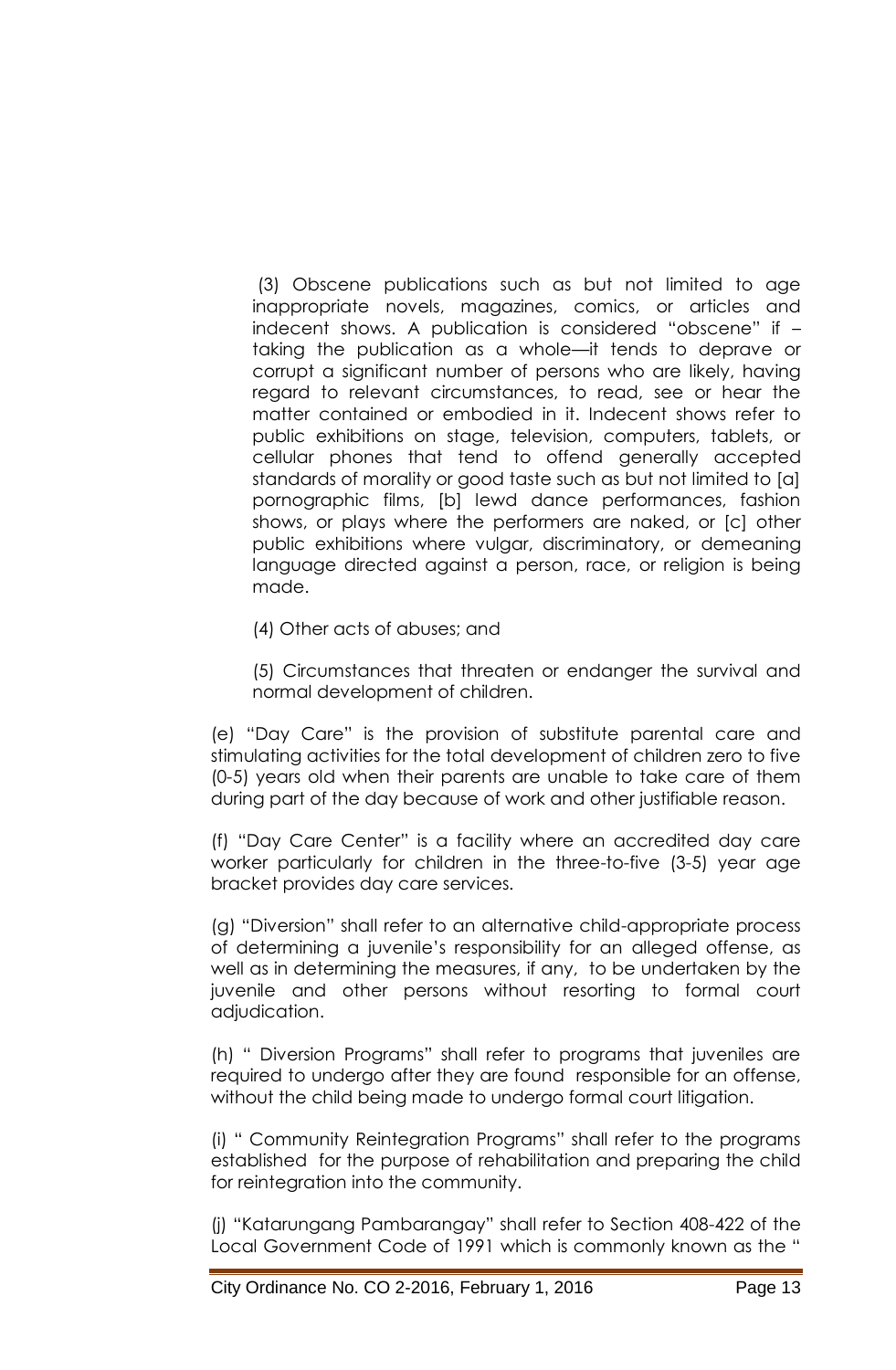Katarungang Pambarangay Law".

(k) "Specially-abled Children, " " Children with Disabilities" " Children with Special Needs" are children with either physical or mental infirmities, whether congenital or acquired after birth.

#### **Article III RIGHTS AND OBLIGATIONS OF THE CHILD**

**Section 11. Rights of the Child. -** Every child residing in the City of Bacoor shall be entitled to the rights herein set forth without distinction as to legitimacy, filiation, gender, sexual preference, economic or social status, religion, political antecedence, and other factors. Every child residing in the City of Bacoor shall possess the following rights which are classified into survival, development, protection, and participation rights.

**Section 12. Survival Rights of the Child.** Survival rights ensure the child's inherent right to life and to the needs that are most basic to existence such as but not limited to the following:

> [1] The right to be born well, endowed with the dignity and work of a human being from the moment of his or her conception;

> [2] the right to a wholesome family life that will provide him or her with love, care, and understanding, guidance and counseling, and moral and material security;

> [3] In the case of dependent or abandoned children, the right to be provided with the nearest substitute of a home by the city government, and

> [4] The right to a balanced diet, adequate clothing, sufficient shelter, proper medical attention and all the basic physical requirements of a healthy and vigorous life.

**Section 13. Development Rights of the Child.** "Development Rights‖ refer to the rights of a child to education, to develop her or his personality, talents, and mental and physical abilities to the fullest extent. These also include participation in cultural activities, access to appropriate and relevant information and opportunities for rest, play and leisure. The following are the development rights of every child residing in the City of Bacoor:

> [1] The right to a well-grounded development of her or his personality to the end that she or he may become a happy, useful, and active member of society specifically:

(i). The specially-abled child shall be given the opportunity and encouragement by the City of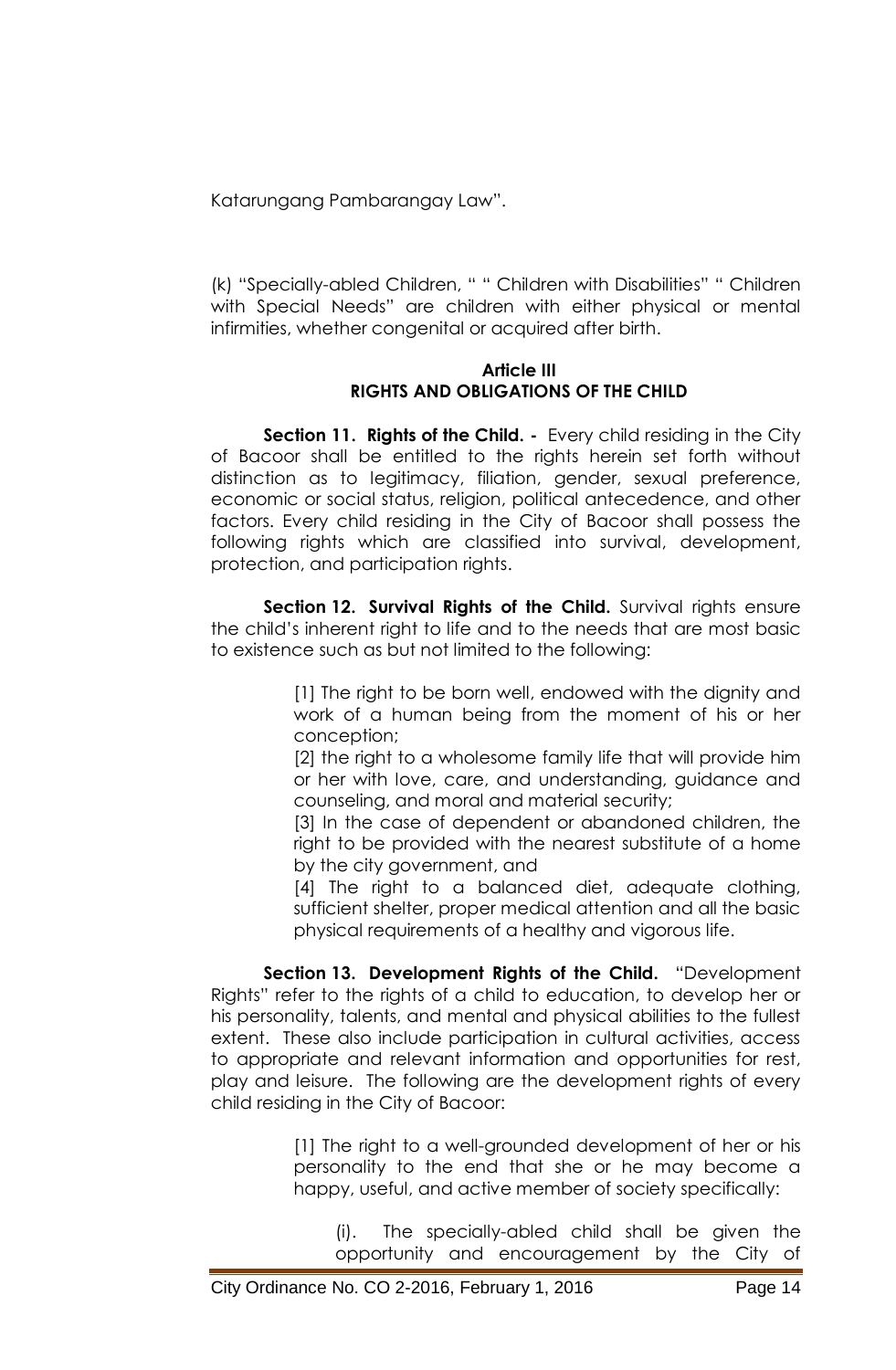Bacoor to develop her or his special talents by being given access to special schools or activities tailored to hone his/her talents to be developed or established by the city government or by the private sector under the regulatory powers of the State;

(ii). The emotionally disturbed or socially maladjusted child shall be treated with sympathy and understanding, and shall be entitled to treatment and competent care to be provided by the City of Bacoor or by private entities under the supervision of the City Social Welfare and Development Office, by the City Health Office, or by the appropriate national agency;

(iii) The physically or mentally disabled child shall be given treatment, education and care required by her or by his particular condition to be provided by the City of Bacoor or by private entities under the supervision of the City Social Welfare and Development Office, by the City Health Office, or by the appropriate national agency;

(iv) The right to be brought up in an atmosphere of morality and rectitude for the enrichment and the strengthening of her or his character;

(v) The right to grow up as a free individual in an atmosphere of peace, understanding, tolerance, and universal sisterhood/brotherhood, and with the determination to contribute her or his share in the building of a better world;

[2] Every child residing in the City of Bacoor has the right to compulsory primary education and to readily accessible higher education.

[3] Every child residing in the City of Bacoor has the right to full opportunities for safe and wholesome recreational activities.

[4] Every child residing in the City of Bacoor has the right to live in a community that can offer her or him an environment free from pernicious influences and conducive to the promotion of her or his health and the cultivation of her or his desirable traits and attributes.

**Section 14. Protection Rights of the Child.** "Protection Rights" are those rights protecting the child from all forms of abuse and discrimination such as protection from cruelty, torture, arbitrary separation from family, abuses in the justice and penal system,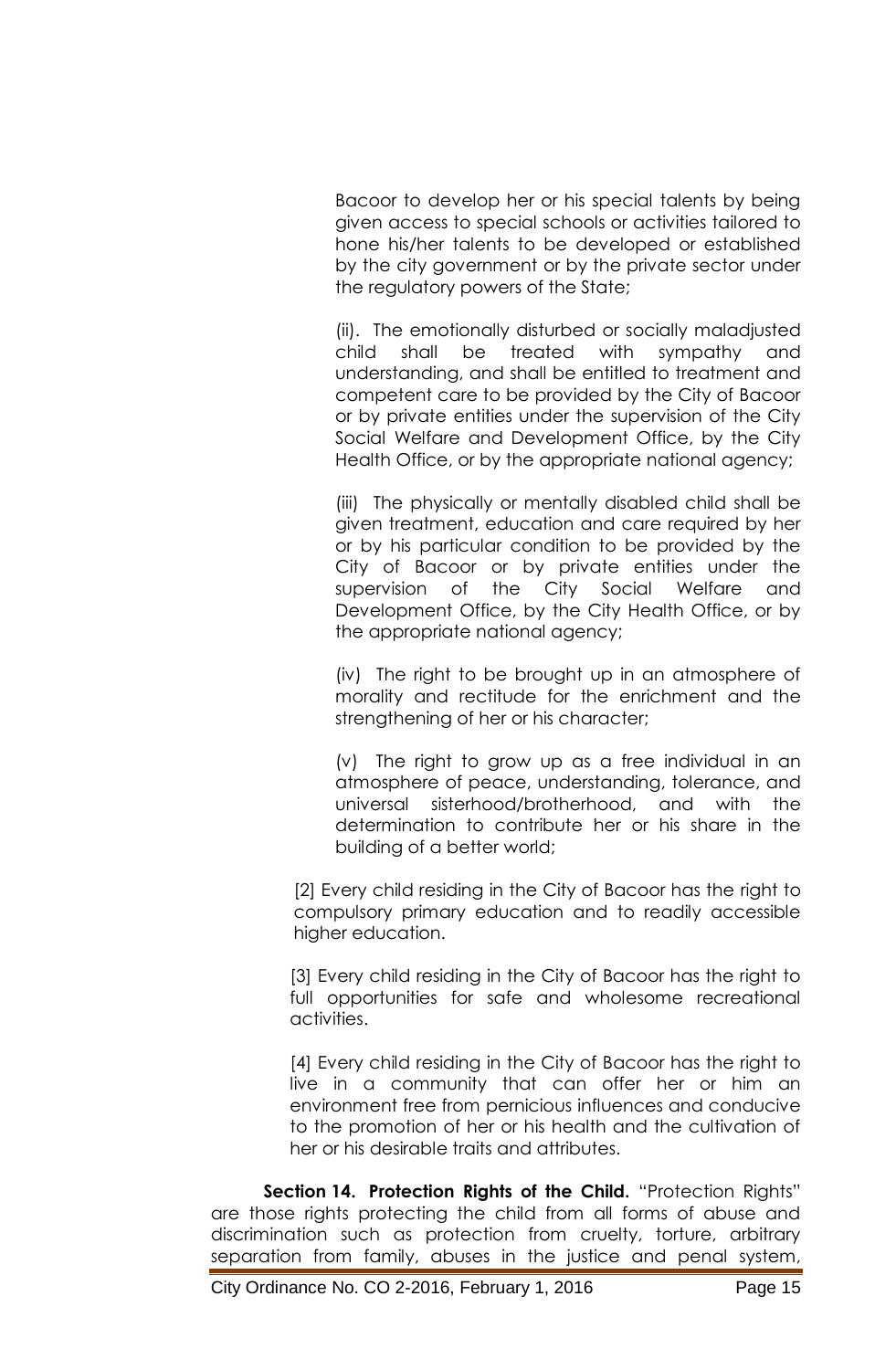involvement in armed conflict, child labor, drug abuse, and exploitation. Every child residing in the City of Bacoor has the following protection rights:

> [1] Demand the opportunity to be heard in any quasijudicial and/or administrative proceedings affecting him or her in the barangay where he/she resides or in the school that he/she attends;

> [2] Demand that he/she be accompanied by his parents or guardians, or to be represented by a counsel of his own choosing in any quasi-judicial and/or administrative proceedings affecting him or her in the barangay where he/she resides or in the school that he/she attends. **PROVIDED that** if the child cannot afford to pay for the services of counsel or does not know an attorney or does not know how to engage the services of a counsel – the City Social Welfare and Development Office shall provide a counsel to protect the child at the expense of the city government;

> [3] Demand to be taken into custody by the City Social Welfare and Development Office or by the Philippine National Police where his/her safety or well-being requires such custody. **PROVIDED that** if the child is incapable of making such a demand, or is being prevented from making such a demand, or does not know how to make such a demand – the City Social Welfare and Development Office is hereby empowered to take custody of the child even without any request from the child or from his parents/guardians. **PROVIDED further that** the said office may only exercise the power herein granted to the CSWDO if its Head has reasonable basis to believe that the child is in danger or might be in danger;

> [4] Free medical treatment or checkup when he/she becomes a victim of abuse and to demand that the cost of such treatment be paid by the person/s who subjected him/her to such abuse upon order of a c;

> [5] Demand that his/her cellphone, gadgets, and other effects not be opened or accessed without the written consent and in the presence of his guardians or parents;

[6] Right against self-incrimination;

[7] Right to refuse to give teachers and other adults access to his cellphone or other gadgets that may result in the violation of his right against self-incrimination;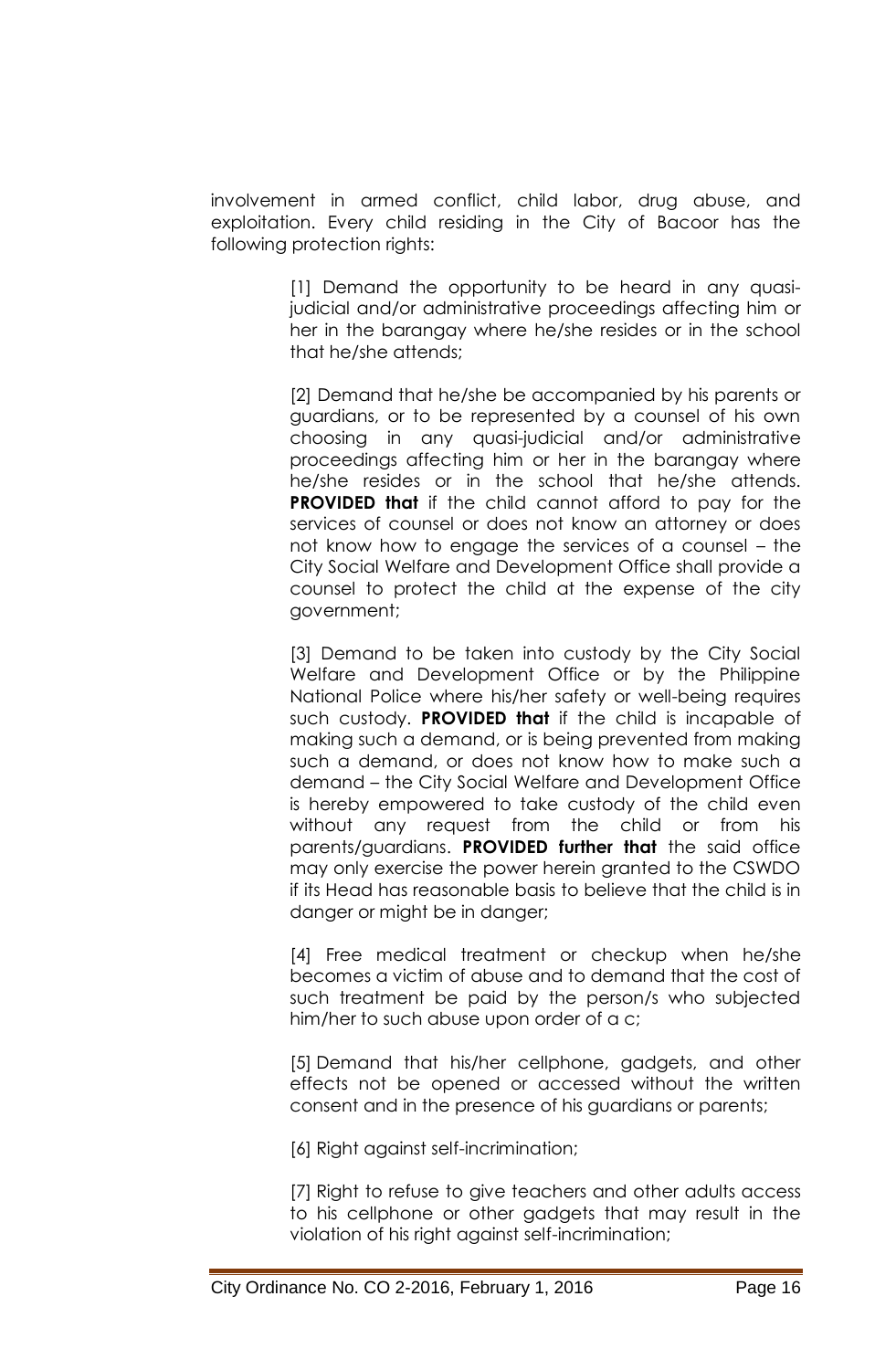[8] Right against being subjected to cruel and unusual punishment or to punishments that would diminish his dignity or that would humiliate him;

[9] Right to question the teachings of his elders and teachers in a respectful manner; and

[10] Any other right or privilege granted to him by law, ordinance, regulation, or international treaty by virtue of his being a child.

**Section 15. Participation Rights of the Child.** Participation rights refer to the child's right to participate in matters that affect him or her most by providing all appropriate venues where he or she can express his or her opinions freely and to have these opinions taken into account, involvement in decision-making and a consultative process, freedom of association and peaceful assembly either directly, or through a representative or an appropriate body in a manner consistent with the procedural rules of national law;

> a) Every child has the right to freedom of thought, conscience and religion, subject to appropriate parental guidance;

> b) Every child has the right to freedom of speech. This right shall include freedom to seek, receive and impart information and ideas. As such, all private and public high schools in the City of Bacoor shall be required to organize student publications within their schools subject to the pertinent provisions of Republic Act No. 7079 (the Campus Journalism Act of 1991) and debate clubs subject to the Asian parliamentary rules of debate and/or the British parliamentary rules of debate;

> c) Every child has the right to express his or her opinions freely and to have this opinions taken into account in any matter of procedure affecting him or her; and

> d) Every child has the right to privacy and shall be protected against unlawful interference with such privacy, family, home or correspondence, including the use of his cellphone and other gadgets before, after, or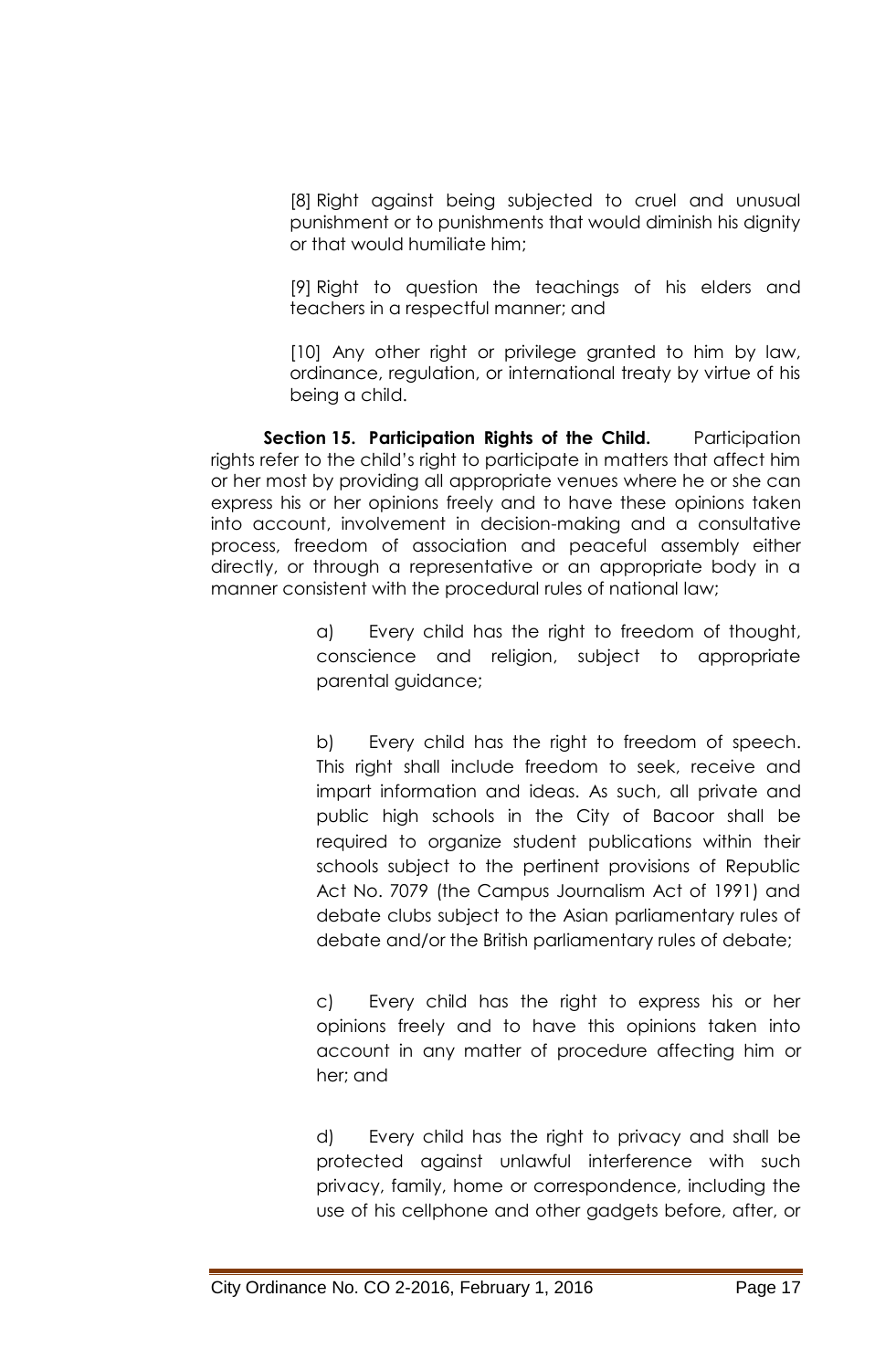in between classes and to unlawful attacks against his or her honor and reputation.

**Section 16. Responsibilities of the Child.** Every child, regardless of the circumstances of birth, sex, religion, social status, political antecedents and other factors shall:

- 1. Strive to lead an upright and virtuous life in accordance with the tenets of his or her religion, the requirements of the law, and the bidding of a clean conscience;
- 2. Love, respect and obey his or her parents, kin or guardians, and cooperate with them in the strengthening of the family;
- 3. Extend to his or her siblings and kin love, thoughtfulness, helpfulness, and endeavor with them to keep the family harmonious and united;
- 4. Exert his or her utmost to develop his or her potentialities for service particularly by undergoing a formal education suited to his or her abilities, in order that he or she may become an asset to himself or herself to society;
- 5. Respect not only his or her elders but also the customs and traditions of his or her people, the memory of his or her people's heroes, the duly constituted authorities the laws of the country, and the principles and institutions of democracy;
- 6. Actively participate in civic affairs and the promotion of the general welfare, recognizing that it is the youth who will eventually be called upon to discharge the responsibility of leadership and shaping the nation's future; and
- 7. Help in the observance of individual human rights, the strengthening of freedom everywhere, the fostering of cooperation among nation in the pursuit of their common aspiration for unity and prosperity, and the furtherance of world peace.

### **Article IV ROLES AND FUNCTIONS OF VARIOUS SECTORS**

**Section 17. The Family. -** The family is the central unit responsible for the primary socialization of children that is important in the prevention of children's rights violation. The City Government shall fund and implement such projects, plans, and programs that will preserve the integrity of the family, including the extended family. Such projects, plans, and programs shall be included in the city government's annual and supplemental budgets.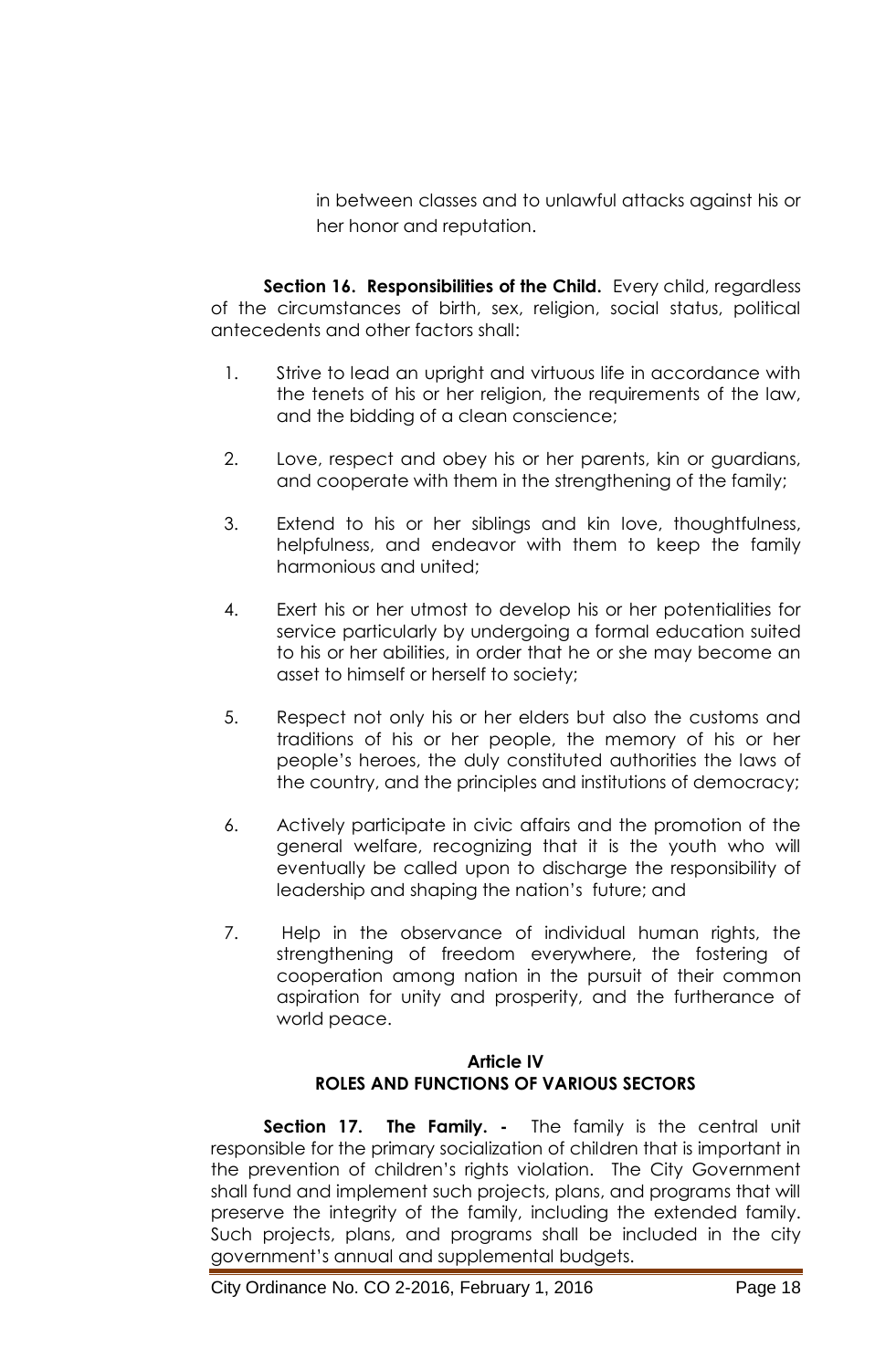**Section 18. Primary Rights of Parents. –** The family has the primary responsibility of nurturing and protecting children from infancy to adolescence. Introduction of children to the culture, values and norms of their society shall begin in the family. The parents shall have the right to the company of their children and, in relation to all other persons or institution dealing with children's development, the primary right and obligation to provide for their upbringing.

**Section 19. Right to discipline children. -** Parents have the right to discipline their children as may be necessary for the formation of their good character, provided it does not fall under the prohibited acts mentioned in this Code. Parents may require from their children obedience to just and reasonable rules, suggestion and admonitions.

**Section 20. Free counseling of parents on effective ways of disciplining a child. -** The City Social Welfare and Development Office shall develop a program that will give free counseling to parents on effective ways of disciplining a child. The said program shall be developed in conjunction with parenting experts, child psychologists, educators, and other experts in the fields of child development, child abuse, and juvenile delinquency. The said program shall be developed within one (1) year following the date of effectivity of this Code and shall be submitted to the City Child Protection Council for approval.

 **Section 21. General duties of Parents. -** Parents shall have the following general duties toward their children:

- 1. To give them affection, companionship, and understanding;
- 2. To extend to them the benefits of moral guidance, selfdiscipline, and religious instruction;
- 3. To supervise their activities, including their recreation;
- 4. To inculcate in them the value of industry, thrift and selfreliance;
- 5. To stimulate their interest in civic affairs, teach them the duties of citizenship, and develop their commitment to their country;
- 6. To advise them properly on any matter affecting their development and well-being;
- 7. To always set a good example;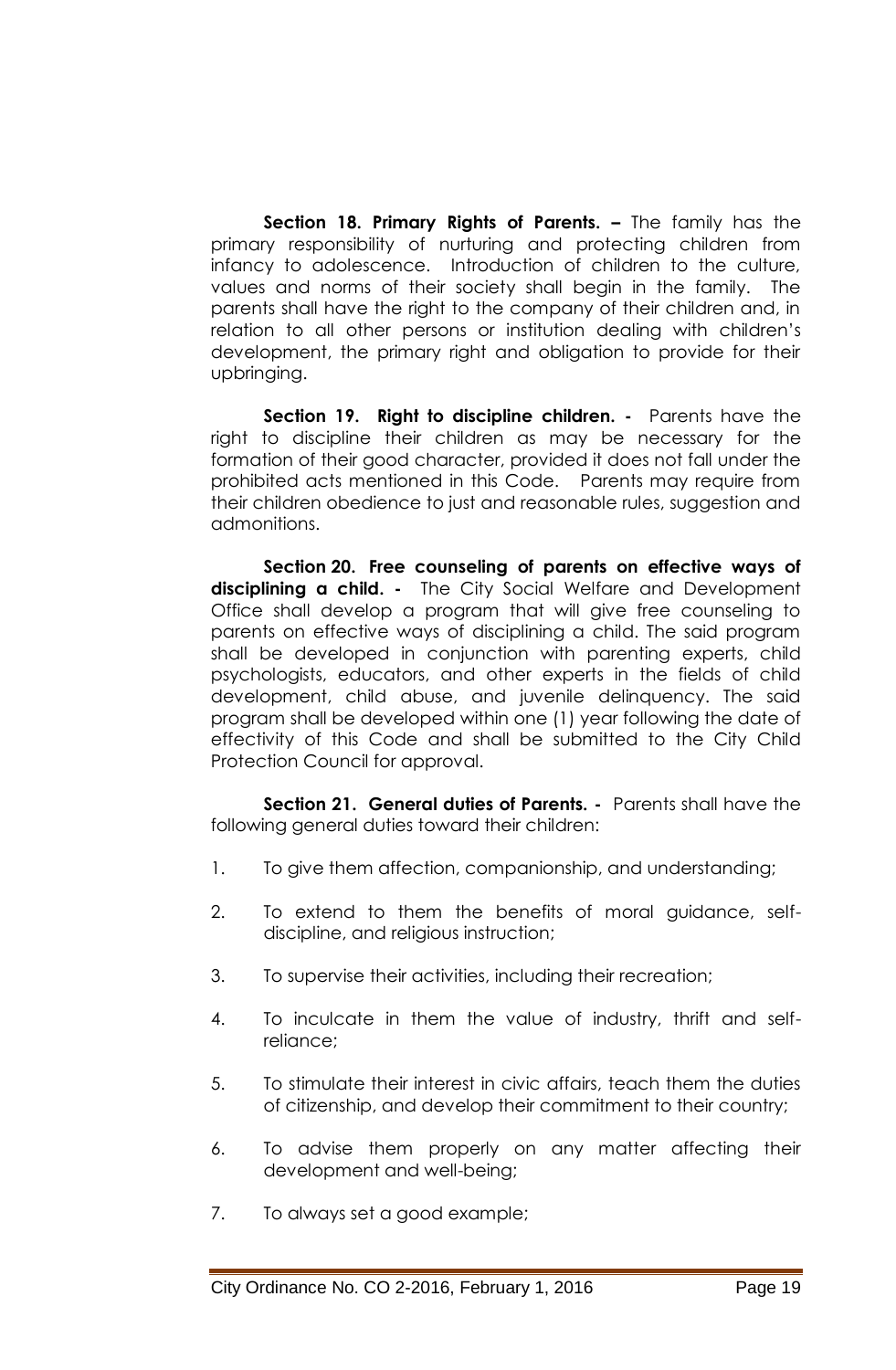- 8. To provide them with adequate support, as defined in Article 194 of the Family Code;
- 9. To administer their property, if any, according to their best interest, subject to the provisions of Article 225 to 227 of the Family Code; and
- 10. Such other duties that would redound to the strengthening of the family and the physical, emotional, mental, and moral well-being of the child.

 **Section 22. Separation of Children from their Families. -** Every effort shall be made to prevent the separation of children from their families. Whenever children are separated from their families owing to force majeure or in their own best interest, the City Social Welfare and Development Office and the other departments and units of the city government shall make the necessary arrangements for appropriate alternative family care or institutional placement, due regard being paid to the desirability of continuity in children upbringing in their own cultural milieu.

 Extended families, relatives and community institutions shall be given support to help meet the special needs of orphaned, displaced, and abandoned children. Efforts must be made to ensure that no child is treated as an outcast of society.

**Section 23. Role of Women. -** Women play a critical role in the well-being of children. Efforts for the enhancement of women's status and their roles in development must begin with girl children. The enhancement of the status of women and their equal access to education, training, credit, reproductive health, and other extension services constitute a valuable contribution to a nation's social and economic development. To achieve that and to prepare women in their various roles, equal opportunity shall be provided for the children of female gender, for them to benefit from the health, nutrition, education and other basic services for their full growth.

 **Section 24. Role of Fathers. -** Fathers play a vital role in their children's lives. Policies and legislations shall be enacted and programs shall be designed for the inclusion of their critical role. Fathers shall be equally responsible in the rearing and nurturing of the children in the home and be their role model. Equal opportunity shall be provided to the children of male gender for them to benefit from the health, nutrition, and other basic services for their full growth.

 **Section 25. Role of Sangguniang Kabataan. –** The Sangguniang Kabataan (SK) as established under the Local Government Code of 1991 and pursuant to the relevant provisions of Republic Act No. 10742 (the "SK Reform Act of 2015") shall, in addition to its powers and functions actively involve itself in the formulation and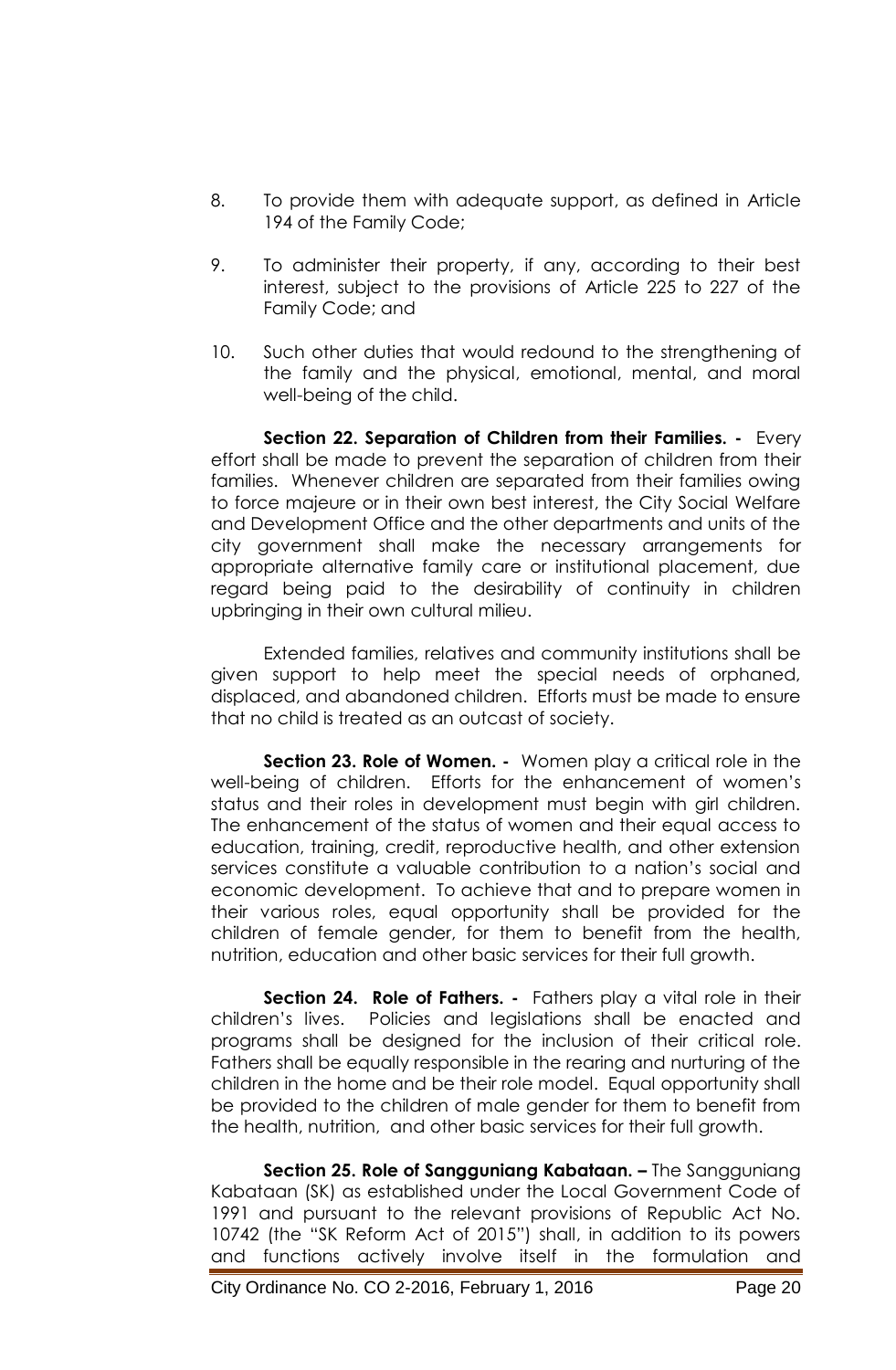implementation of prevention and protection programs in the community. It shall coordinate with the barangay councils for the welfare of children for this purpose.

 It is encouraged that the SK shall devote at least 50% of its annual budget to prevention programs for the youth.

**Section 26. Additional Duties of the City Social Welfare and Development Office.** -- Aside from the duties and responsibilities reposed upon the CSWDO by law, ordinance and various government regulations, the said Office shall also perform the following duties:

26.1. Defend children from any form of abuse by filing the necessary legal action against any person or institution that violates the rights of the child as embodied in Section 10 of this Code, in other ordinances, and in various pertinent laws and regulations;

26.2. File the necessary action in a court of law to restrain any person or institution in performing any activity that hinders the development of children, endangers a child, or that imperils the values and morals of children;

26.3. Administer, manage and supervise any and all facilities owned by the city government designed to protect or rehabilitate children at risk or children in conflict with the law;

26.4. Propose such plans and programs to the Sangguniang Panlungsod as may be needed to promote the welfare of the child;

26.5. Visit any home, office, establishment, or office where the rights of children are being violated and undertake the appropriate actions to stop such violations and protect children;

26.6. Ask for assistance from police or barangay authorities to enforce the rights of a child or to protect a child from abuse; and

26.7. Such other duties that would redound to the benefit and protection of any child residing in, working at, passing through, or visiting the City of Bacoor.

#### **Article V PROGRAMS AND SERVICES FOR CHILDREN**

 **Section 27. The Batang Bacoor Development Plan.** – The Batang Bacoor Development Plan (the "Plan") is the comprehensive program of the City of Bacoor for the development of every child residing in the City. It was developed based on the belief that it takes an entire community to raise a child. The various projects and programs embodied herein shall be funded annually by the city government and shall be continuing in nature such that they shall be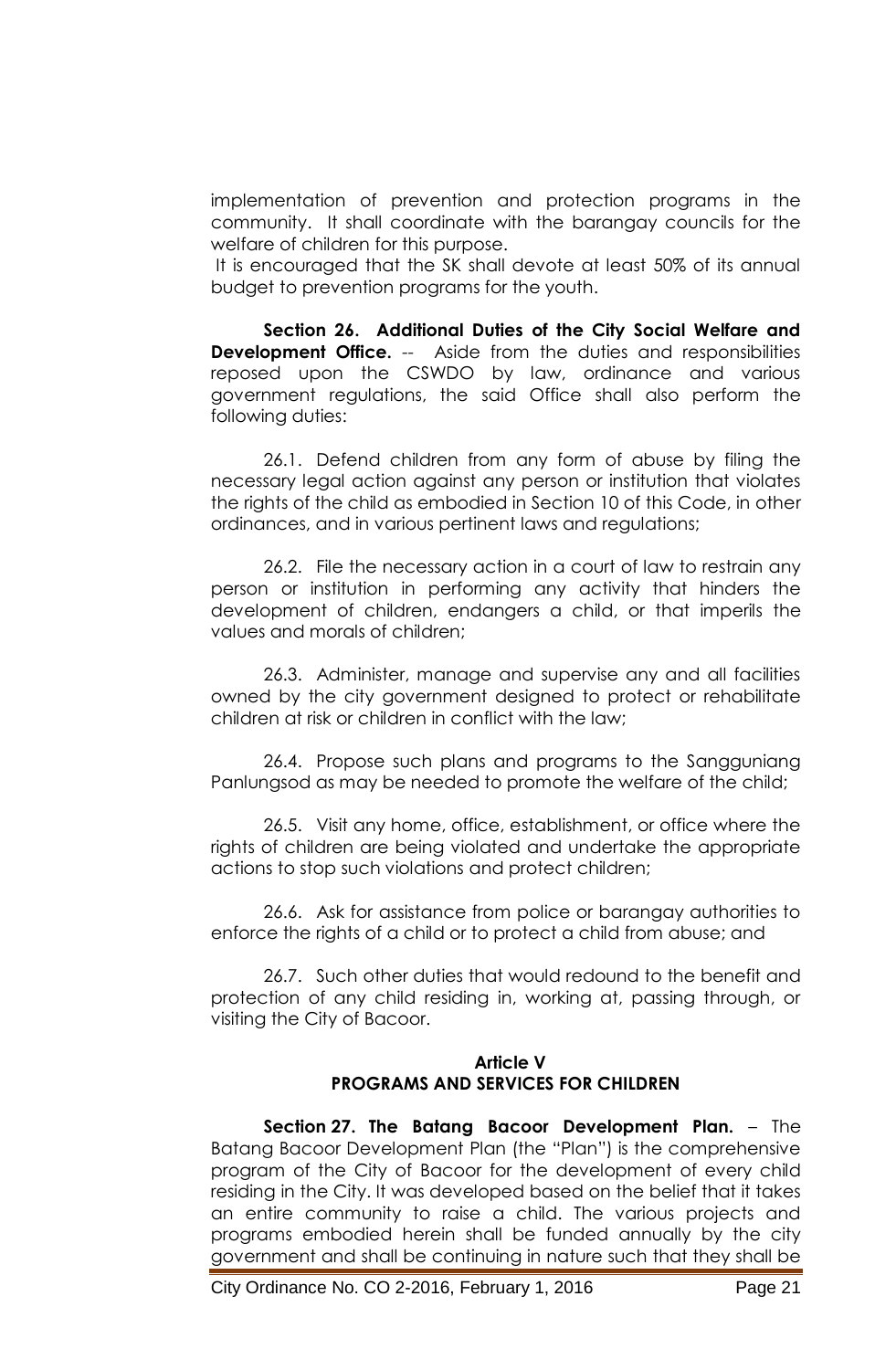implemented and funded every year unless the same are amended, revised, discontinued, or revoked by the Sangguniang Panlungsod as recommended by the City Council for the Protection of Children.

**Section 28. Various Programs under the Batang Bacoor Development Plan.** – In addition to programs mandated to be implemented by the city government pursuant to various orders of the DSWD, the following programs shall be annually funded by the city government pursuant to the Batang Bacoor Development Program and shall be implemented in coordination with the DepEd, the DSWD, and other government agencies concerned:

- 29.1. The "Batang Masaya Program";
- 29.2. The "Sen. Raul Roco Campus Journalism Cup"; and
- 29.3. The "Bacoor Inter-Schools Debate Championships".

**Section 29. Identification of Projects and Programs.** The City Social Welfare and Development Office, in consultation with the City Council for the Protection of Children, identified the projects and programs appearing hereunder. As such, the said projects and programs shall be enforced and implemented by all city and barangay officials and employees required to do so under this Code.

**Section 30. The Batang Masaya Program. –** The Batang Masaya Program aims to achieve the following:

 30.1. Promote physical activity among children by encouraging them to play traditional Filipino games within their neighborhoods in places especially devoted by the barangay for such activities;

 30.2. Enhance the sense of identity of children by familiarizing them with Filipino culture through the learning of traditional games;

 30.3. Improving the sense of community of various barangays by (a) requiring parents, barangay officials, and other sectors of the community to join hands in providing a safe play environment for children, and (b) encouraging adults to take part in playing traditional games;

 30.4. Weaning children away from the clutches of criminality by providing them fun yet inexpensive outlets for their youthful exuberance; and

 30.5. Provide sports activities that barangays can implement on annually at minimal cost to the city government compared to mainstream sports such as basketball and volleyball while inculcating positive values.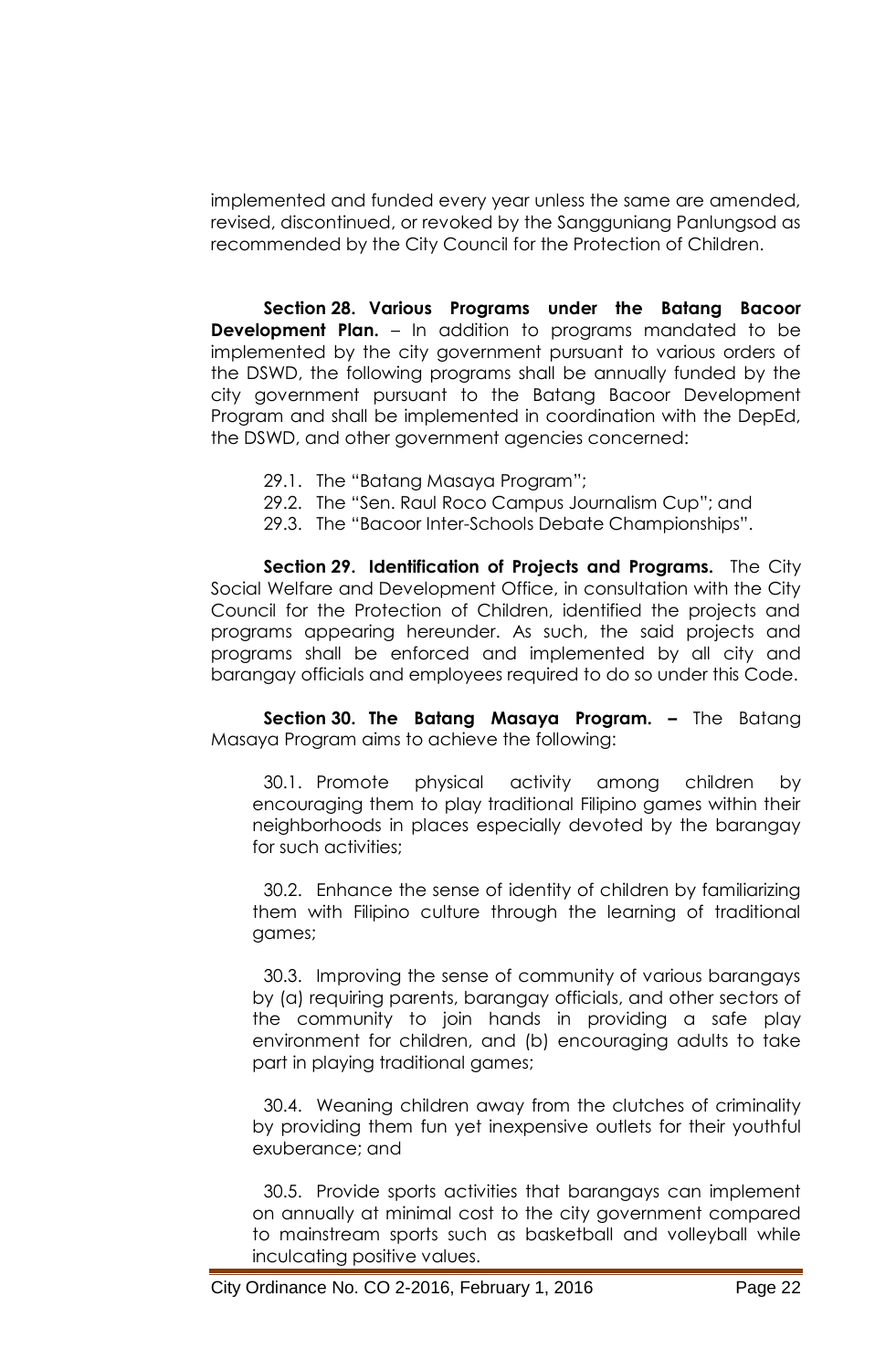All barangays in the City of Bacoor are hereby mandated to provide areas within their respective territorial jurisdictions where the said traditional games can be played safely. Members of the community shall be encouraged by the Punong Barangay to act as umpires, coaches, or safety officers on a rotating basis during the playing of the said games.

 The CSWDO shall formulate the guidelines for the holding of an inter-barangay Batang Masaya Championships that shall be open for all children aged six to twelve. Only traditional games such as *taguan, tumbang preso, luksong baka, patintero* and the like shall be played in the said games and each barangay shall be represented by their respective teams who shall be chosen based on a criteria agreed upon by a five-member Council of Elders appointed by the Punong Barangay of each barangay. The said competition shall be held every Saturday of October in observance of the National Children's Day, which is held every 17<sup>th</sup> day of October.

 The administrators of public and private schools are likewise mandated to provide places within the premises of their respective schools where traditional Filipino games can be played safely. Physical education classes of elementary students shall include instructions on how to play the various traditional Filipino games such as *patintero, habulan, taguan, tumbang preso*, and the like in coordination with the CSWDO and the DepEd.

 The prizes to be won by the competing teams shall consist of a cash award, which shall be used by the barangay council concerned for the beautification or improvement of their barangay and individual cash prizes for the members of the winning teams. Such prizes shall be taken from the available funds of the city government.

 Each barangay that shall participate in the said competitions shall be prohibited from spending lavishly on uniforms, streamers, or prizes so as not to teach the participants the evils of materialism at such an early age. Moreover, the Punong Barangay shall be required to stress to the participants that they are participating in the competition for the benefit of their community and not just for the sake of winning.

 Any act of cheating done with the knowledge or participation of any barangay official or employee or by any government employee in the conduct of the said games or competition shall be considered an act of dishonesty punishable with the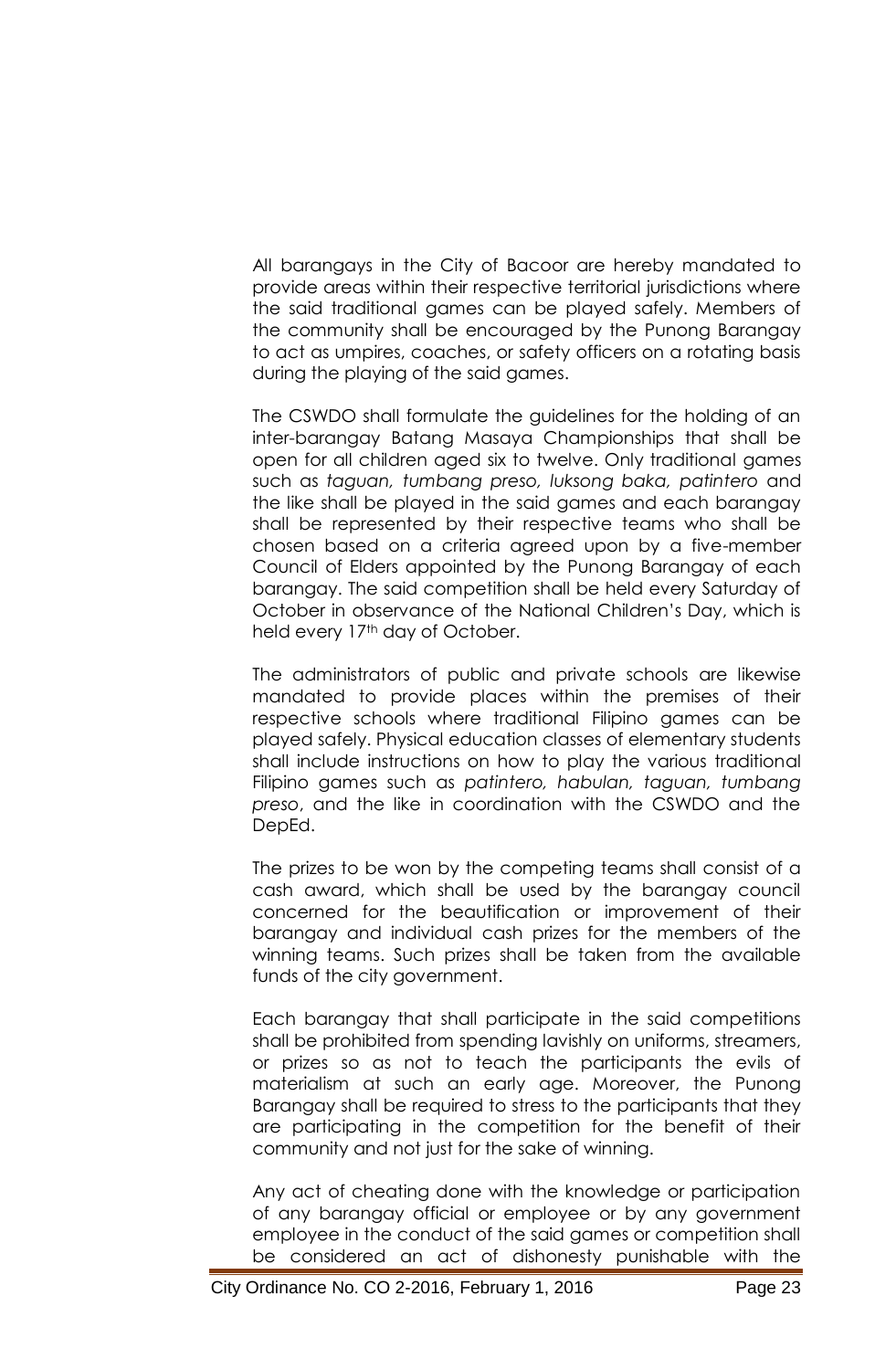appropriate disciplinary action pursuant to pertinent civil service rules.

**Section 31. The Sen. Raul Roco Campus Journalism Cup Program. –** Named after the late principal author of Republic Act No. 7079 (the Campus Journalism Act of 1991) who was also a campus journalist during his younger days, the Sen. Raul Roco Campus Journalism Cup shall provide a venue where budding campus journalists in all private and public elementary and high schools will learn the rudiments of journalism and enhance their ability not only to express themselves but to also voice out the concerns of their contemporaries. This program shall complement the existing journalism related curriculum of the DepEd and shall make it mandatory for private schools to adopt journalism classes in their school curriculum. The City Government shall provide financial assistance to all public schools that has an existing journalism curriculum and shall finance the annual holding of the said Cup. The DepEd (Bacoor City Division), the CSWDO, and the Office of the City Mayor shall formulate the implementing guidelines for the said competition.

**Section 32. The Bacoor City Inter-Schools Debate Championships.** The Bacoor City Inter-Schools Debate Championships shall be an annual competition open to all private and public high schools. The city government shall fund the said competition. The owners and/or administrators of all schools operating within the City of Bacoor shall be required to actively support the said competition by opening debate clubs within their respective schools. The DepEd shall make it mandatory for all schools operating within the City of Bacoor to adopt debating clubs in their respective institutions with the aim of achieving the following:

32.1. Improve the communication and reasoning skills of students;

32.2. Teach the youth on how to disagree with each other without resorting to violence;

32.3. Train the youth to be more abreast with local and international current events;

32.4. Bridge the communication gap separating students of public schools and private schools;

32.5. Train the youth on how to become effective communicators and public speakers; and

32.6. Train the participants on how to become critical thinkers.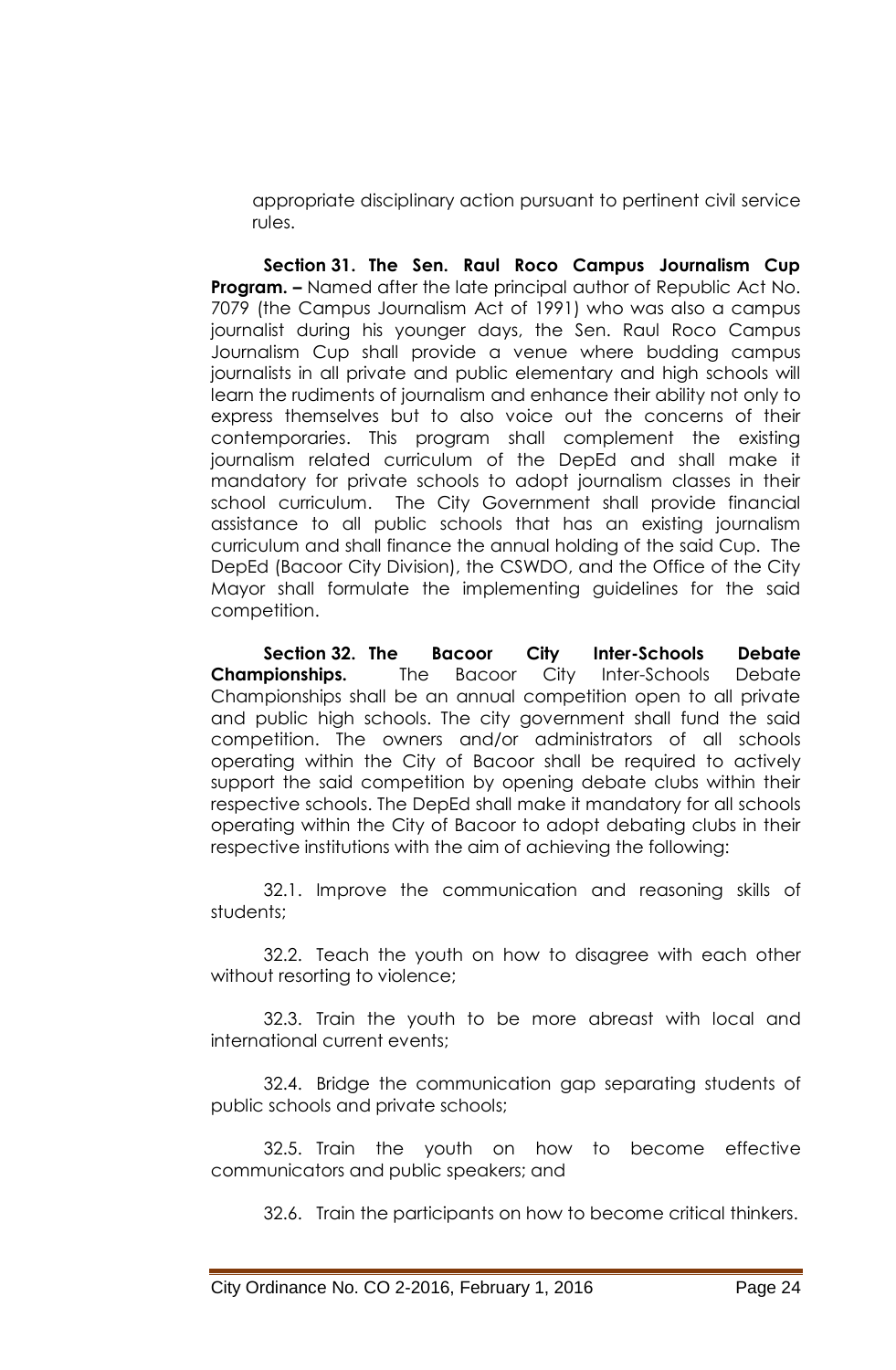**Section 33. The Community Approach. –** The CSWDO shall promote community involvement in addressing community- wide issues and improving the overall environment of the neighborhood in order to prevent violation of children's rights through mobilization of human resources within the community. Volunteerism among members of the community to assist in the implementation of the programs shall be encouraged. Community-based services and programs which respond to the special needs, problems, interest and concerns of young persons and which offer appropriate counseling and guidance to children and their families should be developed or strengthened where they exist.

 **Section 34. Periodic Assessment of the Batang Bacoor Development Program.-** The Batang Bacoor Development Program shall be reviewed and assessed yearly by the City Government of Bacoor in coordination with the local councils for the welfare of children. The programs shall be reviewed by the City Council for the welfare of children as to their effectivity in preventing children's rights violations based on the indicators identified in the programs may be modified accordingly.

**Section 35. Prevention Programs. -** Prevention programs shall be an important component of the Batang Bacoor Development Program to be implemented primarily by the CSWDO through the local councils of children, schools, youth organizations and other concerned agencies. These programs shall consist of three levels:

- a. Primary prevention- general measures to promote social justice and equal opportunity that tackle perceived root causes of children's right violations shall as poverty and other forms of marginalization;
- b. Secondary prevention measures to assist children who are identified as being more particularly at risk such as those whose parents are they in special difficulty or are not caring appropriately for them;
- c. Tertiary prevention schemes to avoid and prevent children's right violations from happening again. In all three levels of prevention, official intervention should be pursued primarily in the overall interest of the young person and guided by fairness and equity.

#### **Section 36. Other Proactive Programs.**

 **§36.1. Primary Health Care. –** The City Government of Bacoor shall implement primary health care and nutrition programs for children in coordination with the City Health Office and the Office of the City Social Welfare and Development.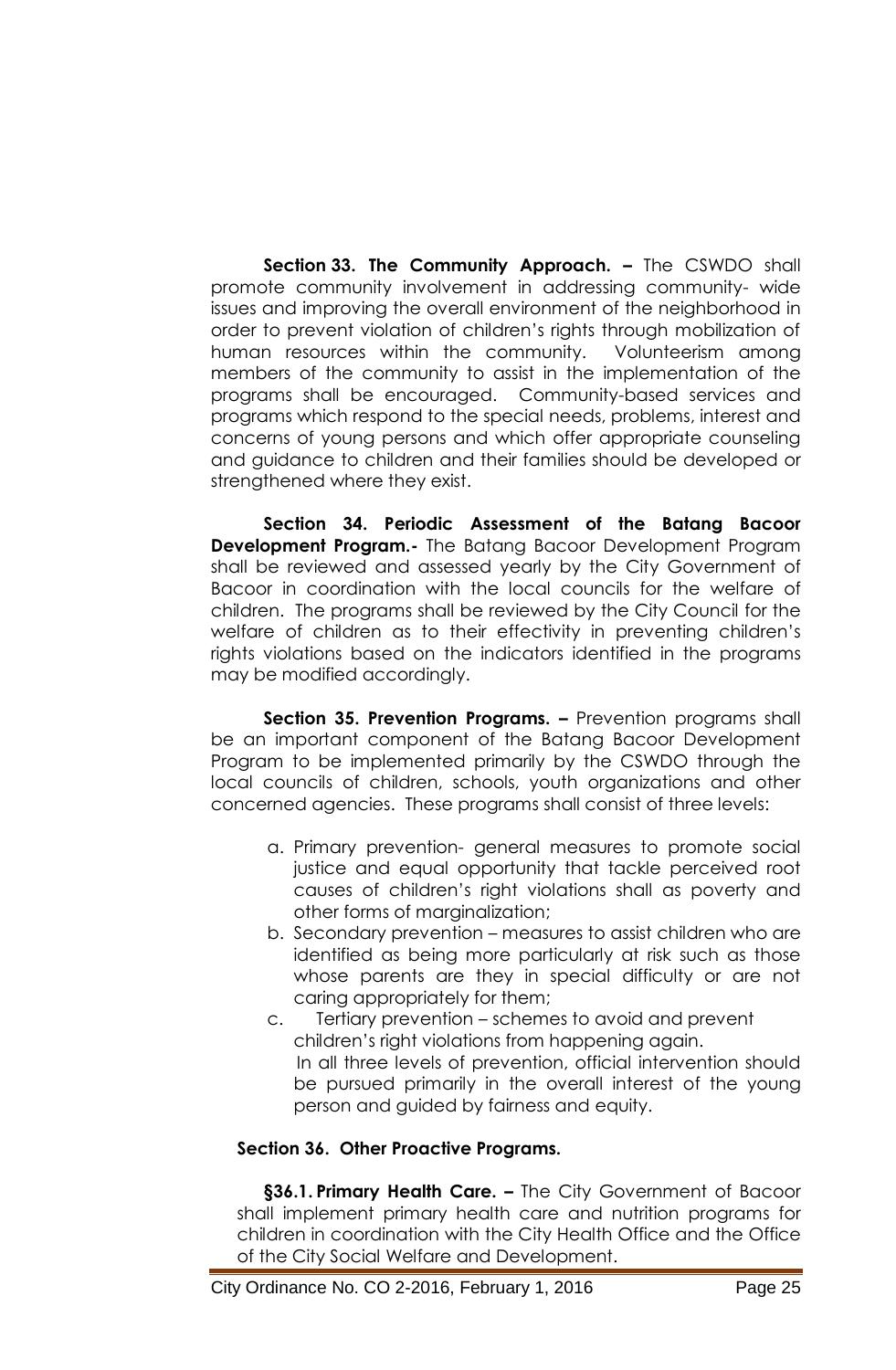**§36.2. Promotion of Primary Health Care Programs. –** The barangay health centers shall implement the primary health care programs. Each barangay center shall designate a barangay child health officer to monitor children's health in the barangay level, with a salary commensurate to the task assigned. To further ensure the implementation of this section, the City Government of Bacoor shall take the following measures:

- (a)To combat disease and malnutrition within the framework of primary health care through the application of readily available technology and through the provision of adequate nutritious foods and clean drinking water, taking into consideration the dangers and risks of environmental pollutants;
- (b)To establish a comprehensive Parents Orientations Development Program which includes gender-responsive courses on reproductive health, child help and child- rearing practices in the context of Filipino phycology;
- (c) To monitor the full implementation of the Milk Code of the Philippines and advocate for the prosecution of milk firms which violate such code;
- (d)To conduct massive information and education on breastfeeding utilizing existing reference materials for effective breastfeeding education program. Integrating information on breastfeeding shall be integral part of all school curriculums; and
- (e) To require all commercial and industrial establishments to construct breastfeeding rooms in their respective premises.

**§36.3. Child and Gender Sensitivity Training for Health Workers. -** All City and barangay health workers shall be required to attend training courses on child and gender sensitivity to be conducted by organizations duly accredited by the City Council for the Welfare of Children. Failure to attend such training seminars shall be considered an act of insubordination that is punishable with the appropriate disciplinary action.

**§36.4. Child-and Family- Friendly Hospitals in Bacoor City. -** All hospitals in the City of Bacoor shall set up child-friendly units to include rooming-in facilities and pediatric- appropriate mechanism and gadgets. They shall also not deny husbands/partners inside the delivery room during delivery of their wives-partners. Newly-born children shall be discharged from hospitals even if their parents have not yet paid their hospital bills in full by simply requiring such parents or guardians to execute duly notarized promissory notes.

**§36.5. Program for Children with Special Needs. -** The City Government of Bacoor shall make a periodic child- focused and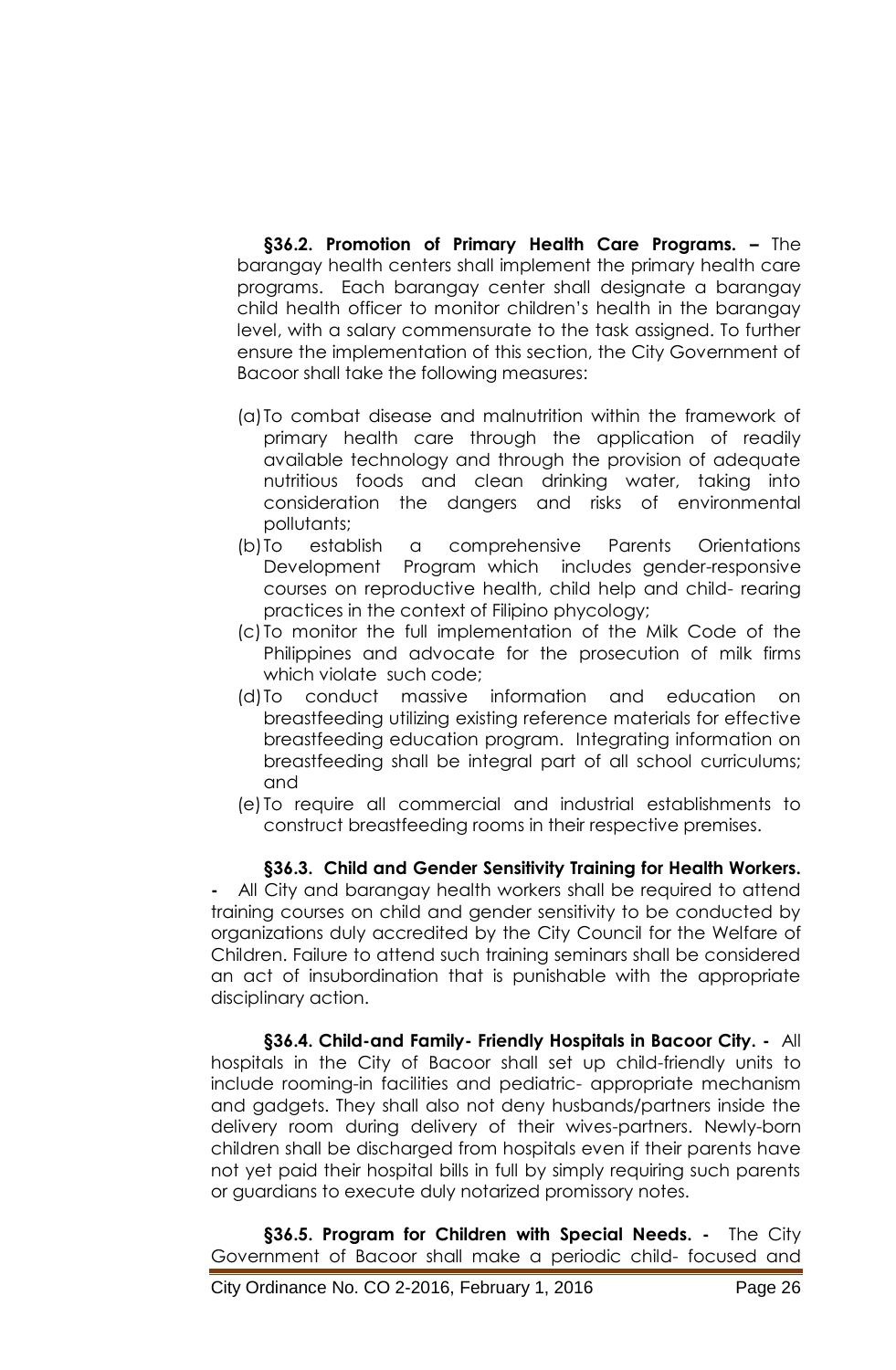child-specific comprehensive survey on children with disabilities in the City as basis for a more systematic coordination of services (health, nutrition and education) for children's special needs. The said survey shall be conducted by the CSWDO twice a year in coordination with the Population Commission Office of the City of Bacoor. The said offices shall submit the results of the said survey to the Office of the City Mayor, the City Council, and the DSWD.

 **§36.6. Educators and Health Professionals Training for the Special Programs with Children's with Special Needs. -** A training program for educators and health professionals handling children with disabilities and special needs shall be undertaken by the CSWDO every year in cooperation with the private sector and the DepEd. Attendance in the said training programs shall be mandatory and failure to attend the same without just cause shall be considered a violation of this Section.

Section 37. The Under Six Program. The City of Bacoor shall implement a program for the benefit of children aged six years old and below subject to the following:

**§37.1. The Under Six Program Framework. -** The City Government of Bacoor shall ensure to the maximum extent possible the survival and development of the child. The program on survival and development shall include the following:

- a. Monitoring of registration of births and the completion of the immunization series for the prevention of tuberculosis, pertussis, tetanus, measles, poliomyelitis and such other diseases for which vaccines have been developed for administration to children up to six (6) years of age;
- b. The barangay officials and their barangay-level support systems may call upon law enforcement agencies when there is an abused, neglected and exploited child who needs to be rescued from an unbearable home situation;
- c. A Reproductive Health Care Center for pregnant mothers for prenatal and neonatal care and, in the proper case, for delivery of the infant under conditions which will eliminate or minimize risk to mother and child; provided, that high-risk mothers shall be referred to the proper tertiary or secondary care service personnel or facility and children who are at risk from any condition or illness will be brought thereto for care; Provided further that, *hilots* (traditional birth attendants) and barangay health workers are provided the needed basic training for normal delivery and are trained to recognize high-risk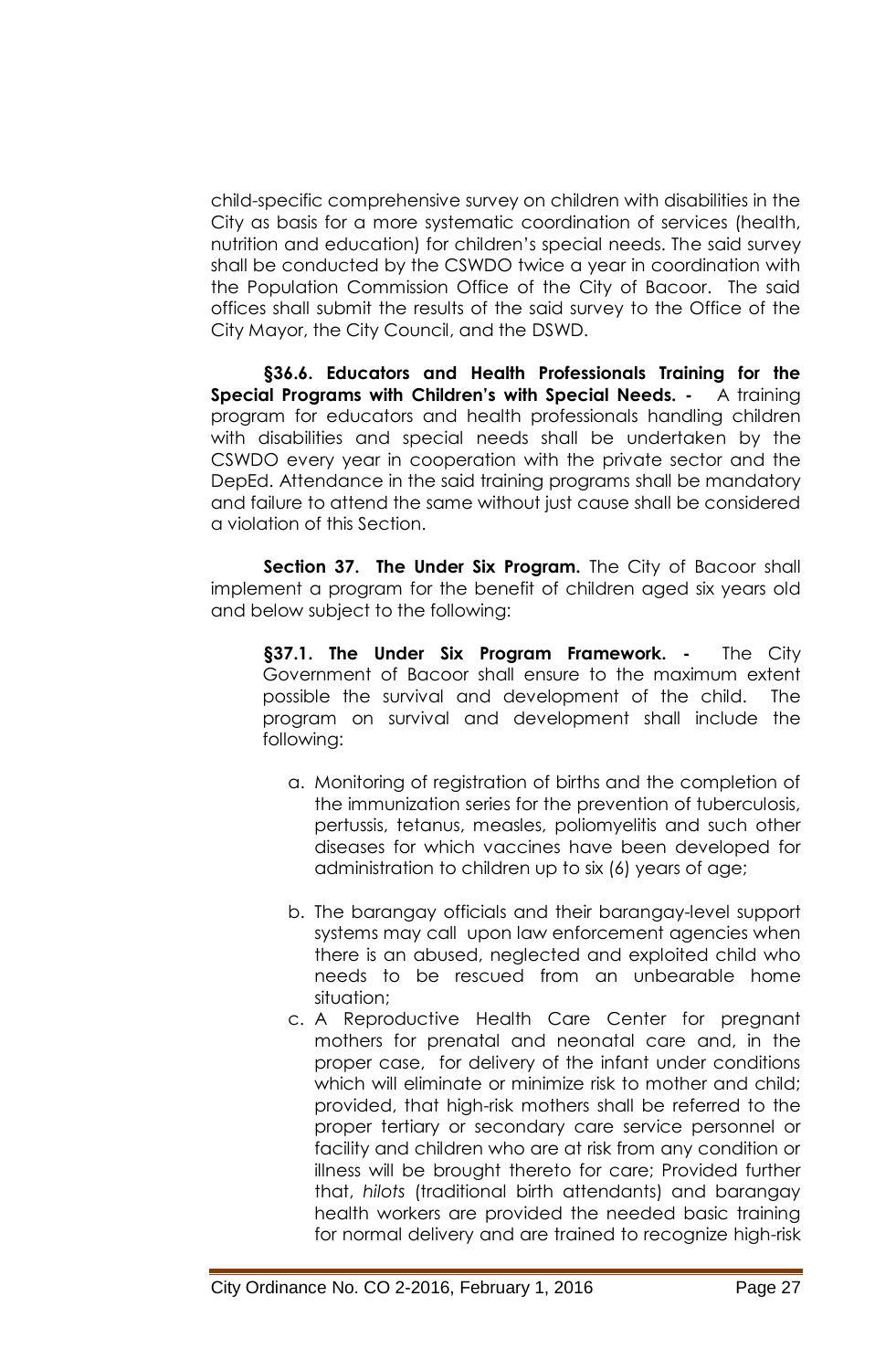pregnancies which should be referred to competent obstetrical and pediatric medical care;

- d. A barangay level network of assistance from among the adults of the community for the total development and protection of children;
- e. Unstructured combined with structured learning exercises for children under early childhood education shall be instituted in the day care centers respecting the participation rights of the child; and
- f. A pool of trained day care or child development workers with an upgraded salary scheme commensurate to the tasks assigned to them.

 **Section 38. Setting Up of Population-Based Day Care Centers. –** Pursuant to the provisions of Republic Act 6972 (the Barangay-Level Total Development and Protection of Children Act), day care centers shall be set up in every barangay in the City of Bacoor. The number of such centers shall depend on the population level of the children and how depressed the barangay is as determined by the CSWDO. Funding for the construction of the said centers shall be taken from the available funds of the barangay concerned or that of the city government. The City Engineer is hereby mandated to design and construct the said centers based on the recommendations of the City Health Office, the CSWDO, and the City Mayor.

 **Section 39. Importance of Day Care Service. –** Day care service addresses the needs in the crucial stages of a child's growth. By the age of Five (5), a child's brain has already grown to 90 percent of its adult weight and much of the way he/she envisions and interacts with the world has been shaped. Thus, the child's formative years and the care that he/she gets during this period this period would significantly affect his/her learning capacity, personal and social interaction well into adulthood.

 While parents have the primary responsibility to provide for their children's physical, emotional, psychological, mental and social needs, day care services aims to supplemental the inability of some parents to provide their children with the proper care and home environment.

Specifically, the Day Care Center aims to help the child:

a. Become physically fit through proper care and nutrition:

b. Develop self-confidence, self-statement and selfdiscipline;

c. Relate well with others;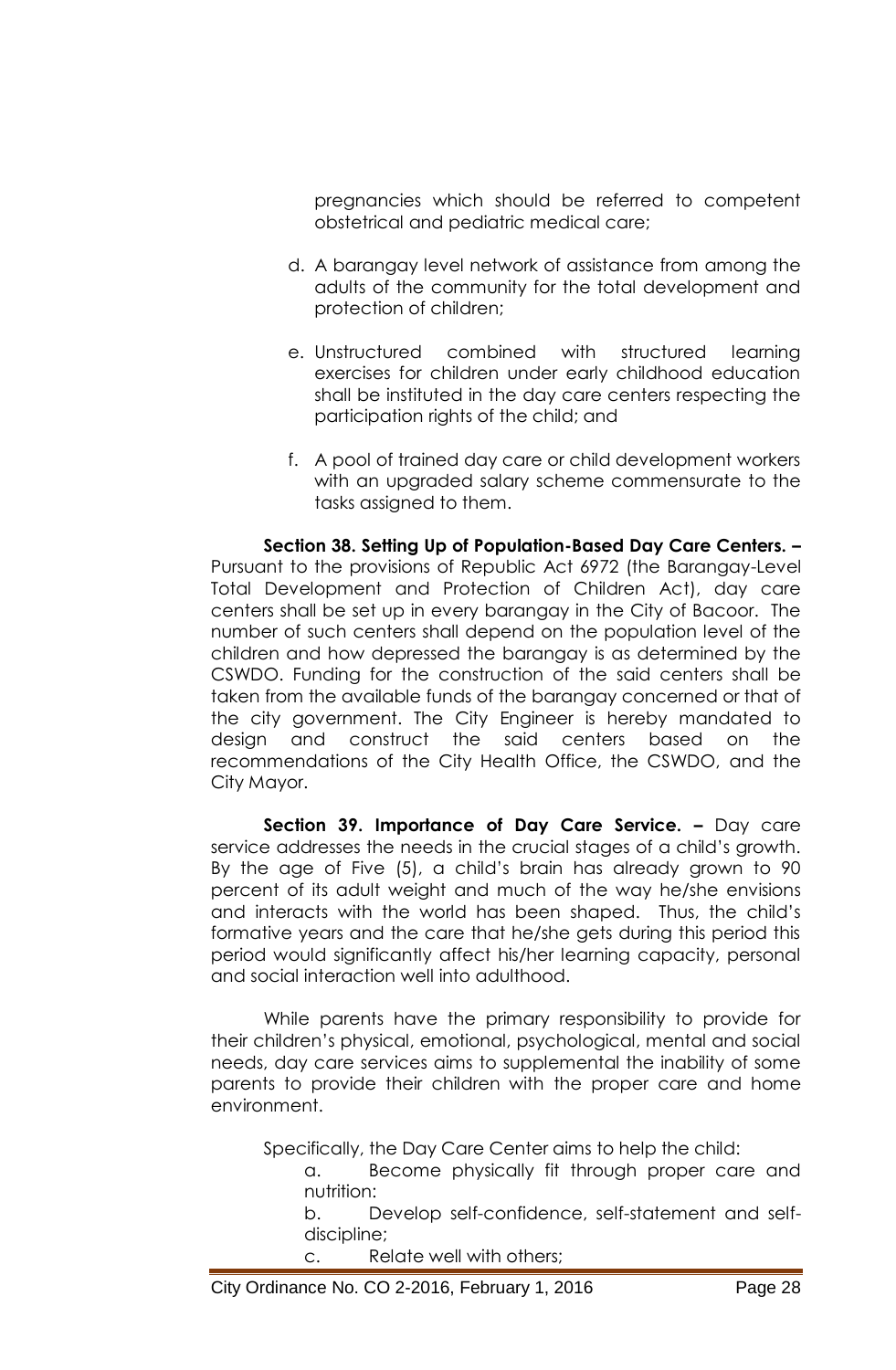d. Develop mental, intellectual, verbal and psychomotor skills;

e. Develop strong spiritual, socio-cultural and nationalistic values as well as positive attitudes towards the family, community and society in general; and

f. Be protected from all forms of neglects, abuse, cruelty and exploitation.

 **Section 40. Setting Up of Day Care Centers by Community-Based Organizations. –** Community-based organizations can help mobilize resources to complement the efforts of the City in establishing day care centers in their communities. In this way, more children needing attention can be reached.

 **Section 41. Day Care Worker and Support Group.** The City/barangay shall pay for the day care workers (DCW) allowance and salary. The DSWD shall provide continuing technical assistance to the center. A Community Volunteer Parents Group shall be organized to be an effective support group to the center. The volunteer group shall help mobilized resources for the improvements of the center, acquisition of more learning materials and play equipment, and other support activities.

 **Section 42. Local Children's Literature. -** in support of the thrust for the socio-cultural development of children in the City of Bacoor, the City government shall invest in the promotion and production of local literature for children and other relevant educational materials.

 **Section 43. Other Child-Friendly Facilities. –** The City of Bacoor in partnership with NGO's and civic organizations are also encouraged to put up and maintain other child-friendly facilities such as but not limited to libraries, museums, parks and playgrounds.

 **Section 44. Mandatory Celebration of October as Children's Month. –** The month of October of every year is hereby mandated to be observed and celebrated as Children's Month in keeping with the mandate of Presidential Proclamation No. 267 signed on Sept. 30, 1993, declaring the month of October as National Children's Month. The CSWDO, in coordination with the DepEd and other stakeholders, shall prepare programs in celebration of Children's Month and shall conduct child-focused activities for the month promoting the right and responsibilities of Filipino children as well as the obligations of the people and institutions responsible in ensuring the well-being Filipino children.

 **Section 45. Mandatory Celebration of October 17 of Every Year as National Children's Day. -** The celebration and observance of the 17<sup>th</sup> day of every October as National Children's Day is hereby made mandatory pursuant to Presidential Proclamation No. 74 dated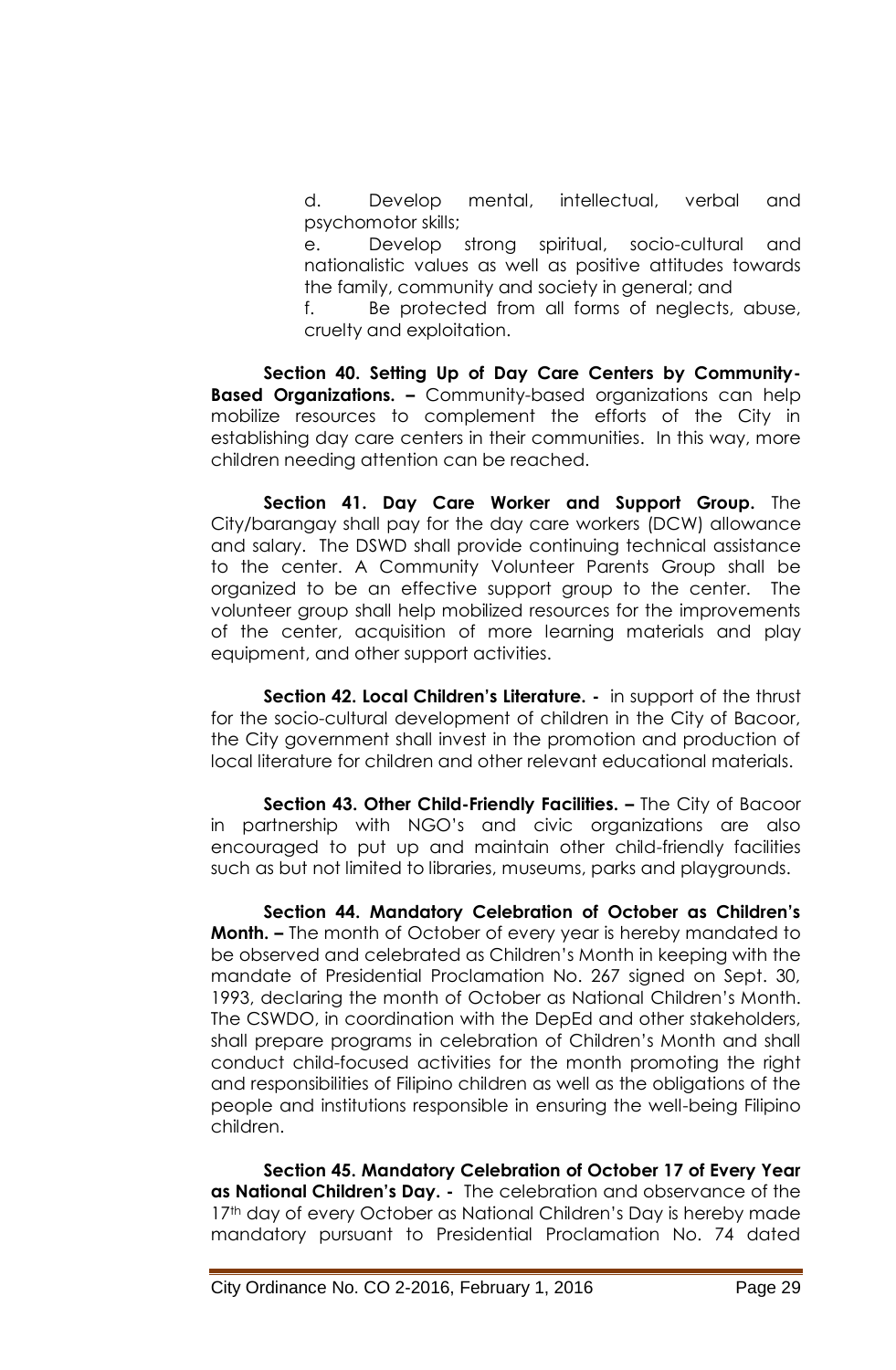October 16, 1992 to honor Filipino children and to emphasize the importance of their role within the family and within society.

The CSWDO, in coordination with the DepEd and other stakeholders, shall prepare programs in celebration of Children's Month and shall conduct child-focused activities for the month promoting the right and responsibilities of Filipino children as well as the obligations of the people and institutions responsible in ensuring the well-being Filipino children.

 **Section 46. Establishment and Rationale of the Crisis Intervention Center. –** Crisis Intervention Centers (CIC) in strategic places within the City of Bacoor are hereby established pursuant to the relevant provisions of the 1987 Constitution, Republic Act No. 7610, and Republic Act 8505. The administration and operation of the CIC shall be the primary responsibility of the CSWDO in cooperation with the CHO. The services of the center shall not be limited to abused children but shall equally cater to the other vulnerable sector of society particularly women. The CSWDO shall identify the ideal location where the CIC should be constructed as well as take an active role in the design and construction of the said facility pursuant to relevant guidelines of the DSWD.

 **Section 47. Objectives of the Crisis Intervention Center. –** The Crisis Intervention Center shall have the following objectives:

- To provide temporary shelter and basic services to abused children and women;
- To network with non-government organizations and government agencies for the provision of the needed medical, psycho-social and legal services necessary in restoring/building the self-esteem of its clients;
- To encourage and build the capacities of abused children and women to come into the open and pursue cases in court whenever they are ready;
- To provide life skills and livelihood training to abused children and women while in the center to enable them to be productive and as a form of therapy;
- To provide livelihood assistance and placement to abused children and women who are ready to be reintegrated with their families and communities;
- To conduct a City-wide education and advocacy program aimed at raising public awareness on the evils of child abuse and domestic violence, and a massive information dissemination of the rights of children and women;
- To link up with various national and local government entities mandated to formulate and enforce legislation aimed at the protection of children and women for policy reforms and enforcement of laws; and
- Perform other functions that shall contribute to the development and protection of children and women.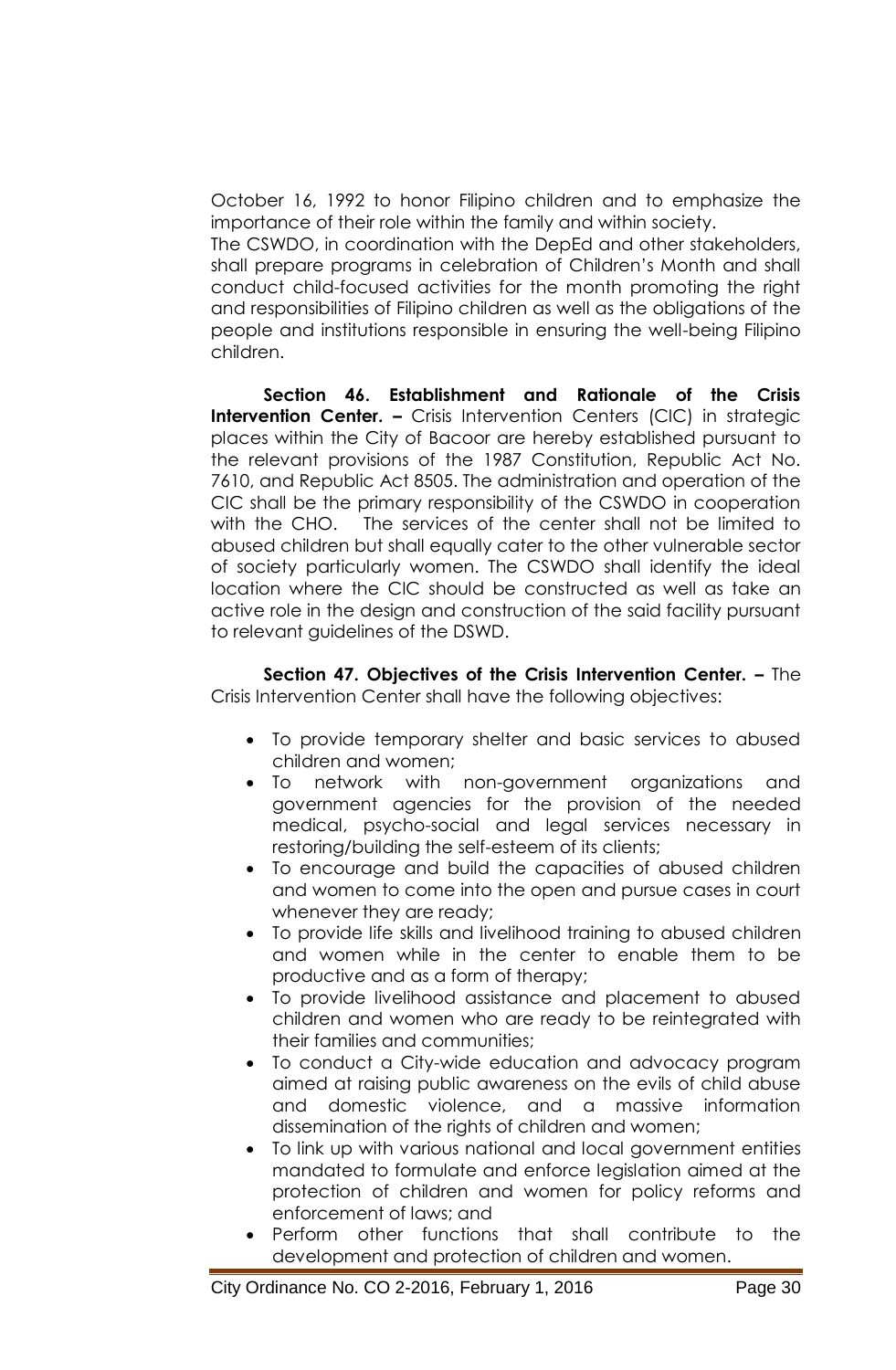## **Section 48. Organizational Structure, Management and Operations of the Center.**

- a. The City Council for the Welfare of Children will formulate the organizational structure of the center depending on the need for its services;
- b. The member agencies of the City Council for the Welfare of Children and other national agencies and NGO's which have pledged support for the center will sign a Memorandum of Agreement for their commitment of service and/or resources to ensure the sustainability of the center's services;
- c. The center will be under the supervision of the Office of the City Social Welfare and Development;
- a. The Office of the City Social Welfare and Development and the City Council for the Welfare of Children, shall issue the necessary rules, policies, regulations and guidelines for the effective implementation of the programs of the center.

 **Section 49. Budget Allocation for the Crisis Intervention Center Operations and Maintenance. –** The City government of Bacoor shall provide support for the construction, maintenance and continued operations of the crisis intervention center by appropriating specific funds, which shall form part of the office of the CSWDO's annual appropriation.

#### **Article VI SPECIAL CONCERNS**

 **Section 50. Prohibited Acts. –** In addition to all acts defined and penalized under Republic Act 7610 on Child Abuse and Exploitation, Republic Act 7658 on Child Labor and other pertinent laws, the following acts shall likewise be punishable:

- a. *Illegal Recruitment –* Any person who recruits other persons for work shall be required to register with and secure a permit from the Office of the Barangay Captain in the place of recruitment with an undertaking not to recruit children. There is a presumption of illegal trafficking when a person is found together with three or more minors not his/her relatives at the pier or port of exit or at various transport terminals including airports for the purpose of transporting the minors to another place without any written permit from the CSWDO duly signed by the parents or guardians of the children.
- b. *Peonage of Children* Offering a child or the services of a child as payment for a debt or in exchange for a favor, such as but not limited to:
	- (i) Working in agricultural industries like rice and corn plantations or farms; or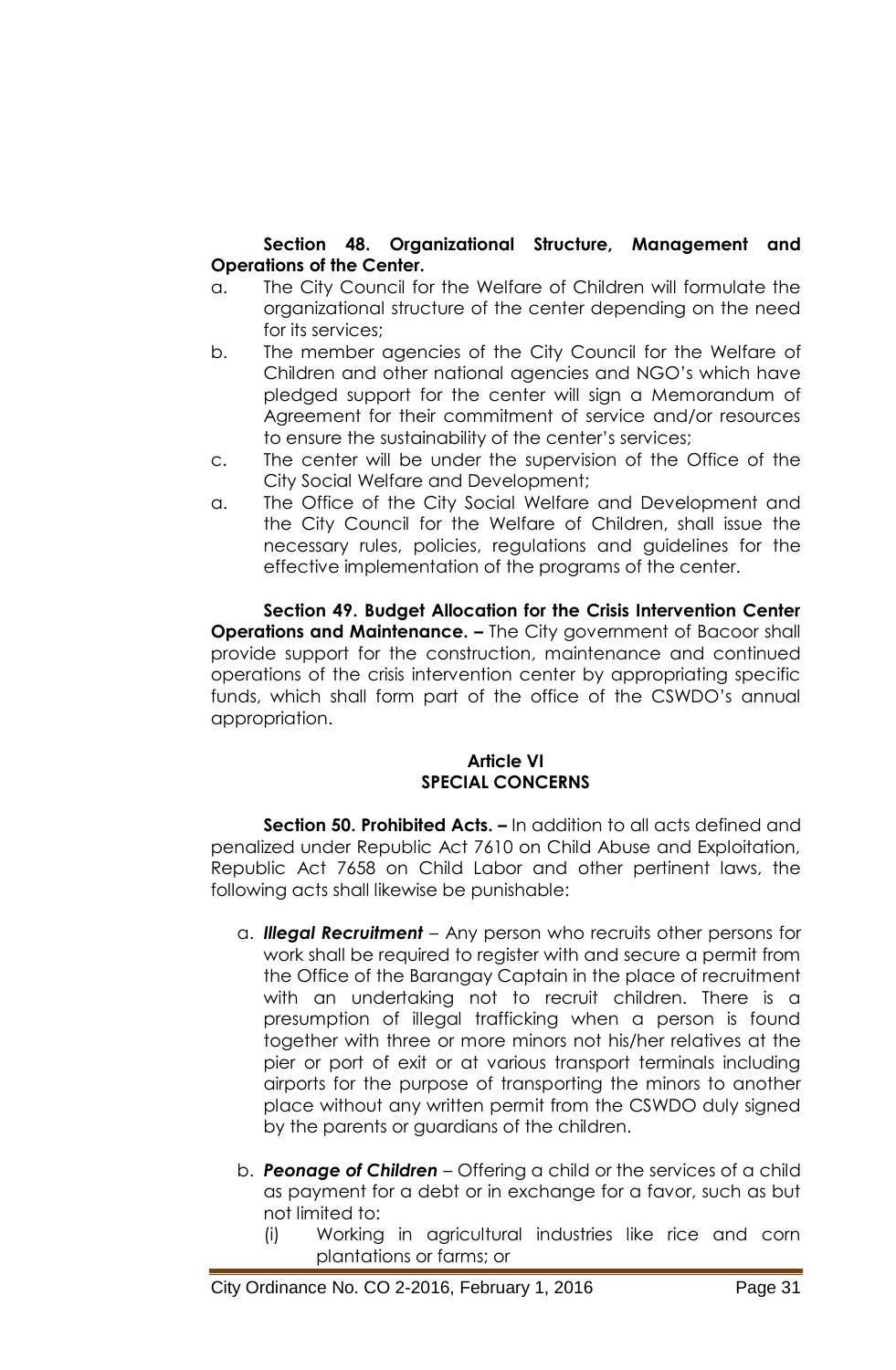- (ii) Working as house helpers.
- c. *Pre- arrangement for marriage* Pre-arrangement made by parents or guardians to marry of their children or wards. One manifestation of pre-arrangement maybe when two (2) families meet to seriously talk about the marriage of their children to each other;
- d. *Using Girls as Commodities in Benefit Dances –* Organizers of benefit dances, persons facilitating or anchoring such benefit dances shall be penalized under this section if they shall use children as dancing partners for payment or fee to the organizers.
- e. *Discrimination of Girl Children –* Discrimination of girl children by prohibiting and depriving them of formal education;
- f. *Discrimination of illegitimate Children –* for schools to discriminate illegitimate children as follows but not limited to the following:
	- (i) Refusal to accept enrollment of illegitimate children in the school by reason of one's illegitimacy;
	- (ii) Requiring the marriage contract of parents as a requirement for enrollment of the child;
- g. *Expulsion by Reason of Pregnancy* For schools to impose a penalty of expulsion against a child who has complied with all academic requirements by reason of her pregnancy. Schools may impose any other penalty which shall be made applicable to both the pregnant girl and her partner if he also enrolled in the same school;
- h. *Refusal to Graduate by Reason of Pregnancy --* for schools to refuse to graduate a child who has complied with or is willing to comply with all academic requirements by reason of pregnancy;
- i. *Refusal to Issue Clearances by Reason of Pregnancy* For schools to refuse to issue clearances to a child by reason of pregnancy;
- j. *Physical and Degrading Forms of Punishment* Subjecting the child to physical and degrading forms of punishment such as, no limited to the following:
	- (i) Ordering or directing a child to kneel on salt;
	- (ii) Whipping
	- (iii) Stripping the child of his/her clothes;
	- (iv) Locking up the child
	- (v) Tying up the child or otherwise detaining him/her;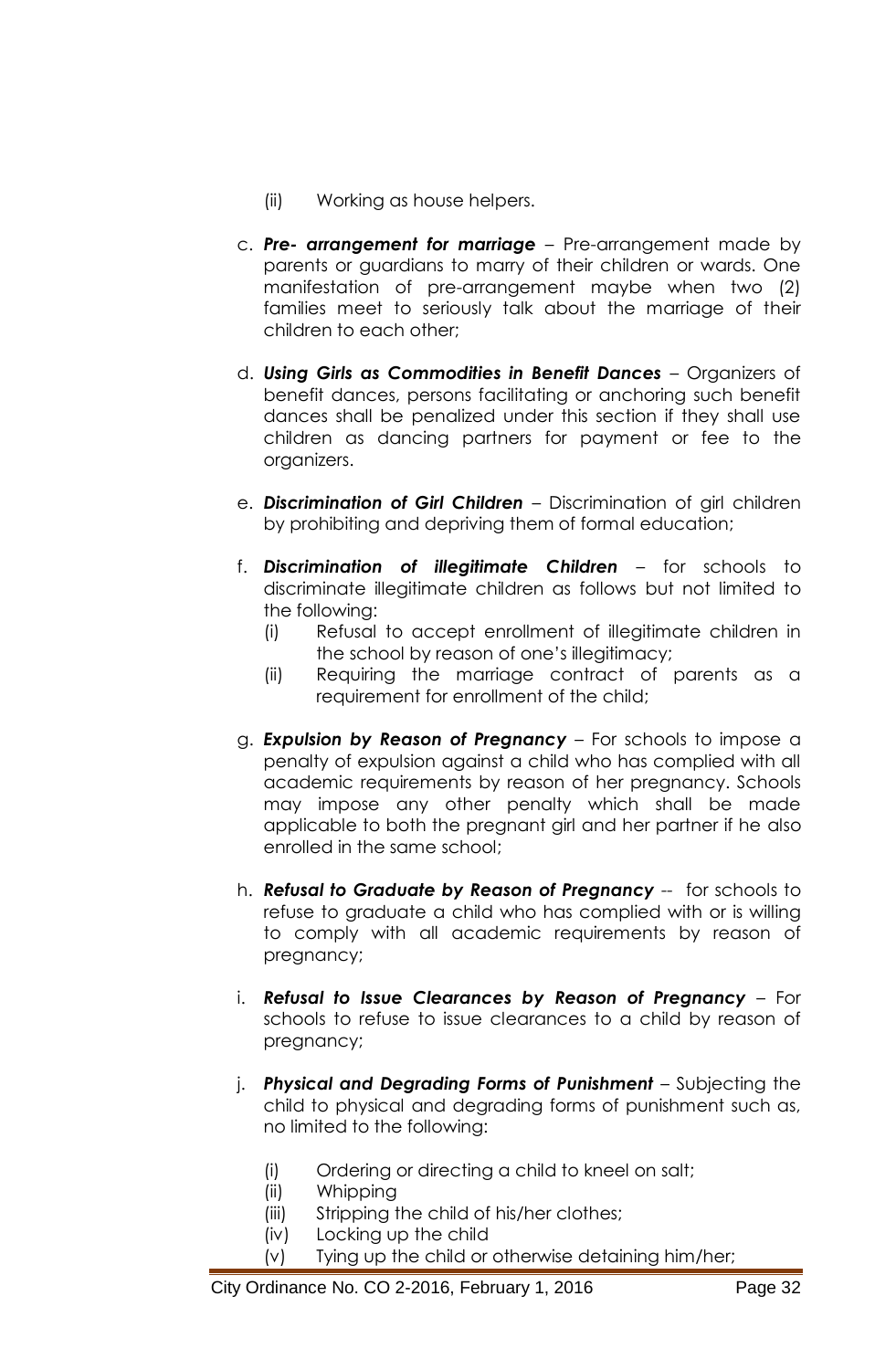- (vi) Throwing objects at the child;
- (vii) Disciplinary spanking regardless of the severity of the physical force exerted, the tools used, or the reasons why such spanking was done;
- (viii) Subjecting the child to any form of cruel or unusual punishment that subjects the child to ridicule, harassment, or embarrassment;
- (ix) Detaining a child inside any room or restricting his movements by any physical means. PROVIDED that prohibiting a child from leaving his home due to the lateness of the hour, to preserve his own safety, or as a way of disciplining him shall not prohibited; and
- (x) Any act that diminishes the child's self-esteem by instilling shame, guilt, loss of trust or a sense of abandonment.
- k. *Pushing/Enticing Minors to Live-in Arrangements* it shall be unlawful for parents to entice, encourage and/or push their children to live together with any person as husband and wife in exchange for money or any other consideration;
- l. *Sexual Exploitation of Minors* Sexual exploitation of children by any person, foreigner or otherwise, shall be prohibited. Consorting with children not related by affinity or consanguinity, with the public display of lascivious conduct shall be considered prima facie evidence of sexual exploitation;
- m. *Entry, Selling and Distribution of Pornographic Materials –* The local councils for the welfare of children/local law enforcers shall monitor and prevent the entry of pornographic materials. It shall be unlawful for any person to sell and distribute such materials;
- n. *Selling Liquor, Cigarettes, Rugby and other Addicting Substances to a Child and/or Directing Or Forcing Children To Buy Or Sell Liquor, Cigarettes, Rugby and other Addicting Substances* – it shall be unlawful to any person to sell liquor, cigarette, rugby or any addicting substance to a child. It shall likewise be unlawful to direct children to buy or to sell liquor, cigarette, rugby or any addicting substance to a child or to adults.
- o. *Smoking in Enclosed Places and Public Conveyances* Smoking in any enclosed place or public conveyance shall be prohibited.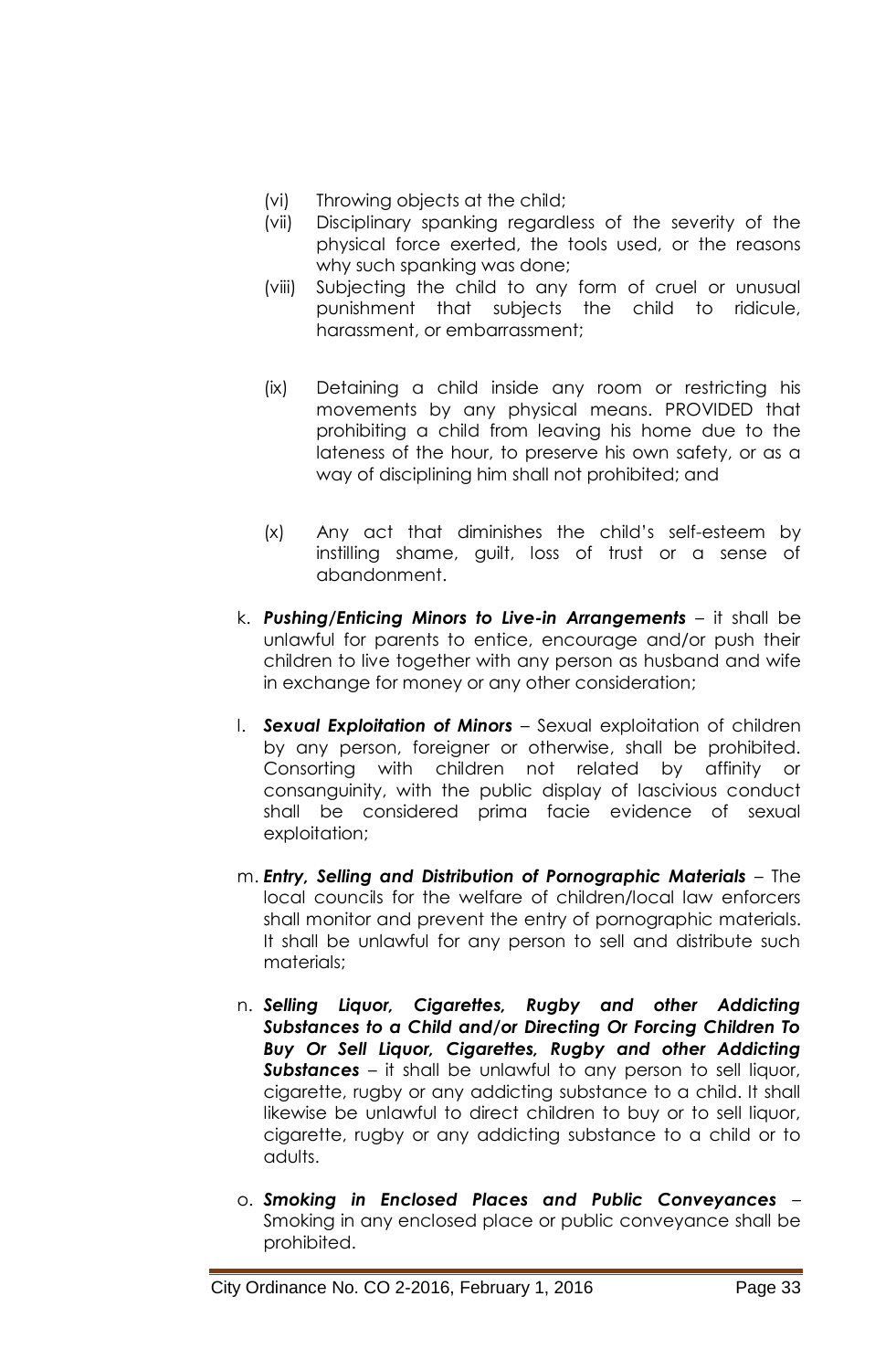- p. *Leaving Minor Children Alone and/or Unsupervised by a Responsible Adult***.** -- The leaving of a minor child not older than 13 years old, or of a person who has the mental abilities equivalent to that of a child, alone and/or unsupervised by a responsible adult at home or at any place where their life or safety can potentially be at risk shall be prohibited in the City of Bacoor. A "responsible adult" may either be the parent/s, guardian/s, or older relative/s of the child or a person trained in taking care of the safety of children. An unsupervised child or person who qualifies under this provision whose safety is at risk may be rescued by the CSWDO, by barangay officials, or by police authorities or placed under the custody of a social worker assigned by the CSWDO even on the basis of a mere anonymous report. The death or injury of any child or person with the mental abilities equivalent to that of a child or the infliction of any damage by such person upon third persons while he/she were alone or unsupervised shall make his/her parents or guardians civilly liable for such death, injury, or damage.
- q. *Cheating during conduct of Batang Masaya Inter-Barangay Competitions.* Any act of cheating done with the knowledge or participation of any barangay official or employee or by any government employee in the conduct of the said games or competition shall be considered an act of dishonesty punishable with the appropriate disciplinary action pursuant to pertinent civil service rules.
- r. *Subjecting children to public ridicule or embarrassment.* Any act that subjects children to public ridicule or embarrassment such as when a child is forced to do something he does not wish to do, made to perform lewd dance moves, wear physically revealing clothes, or do non-age appropriate acts on a stage, public exhibition, party, or through the posting of videos or pictures documenting such acts on social networking sites or through the circulation of such videos or pictures through the internet or through the use of smart cellular phones and other similar or analogous technologies; and
- s. *Any act or omission similar or analogous to the foregoing.* Any act or omission similar or analogous to the foregoing that tends to harm the development of children shall likewise be prohibited herein.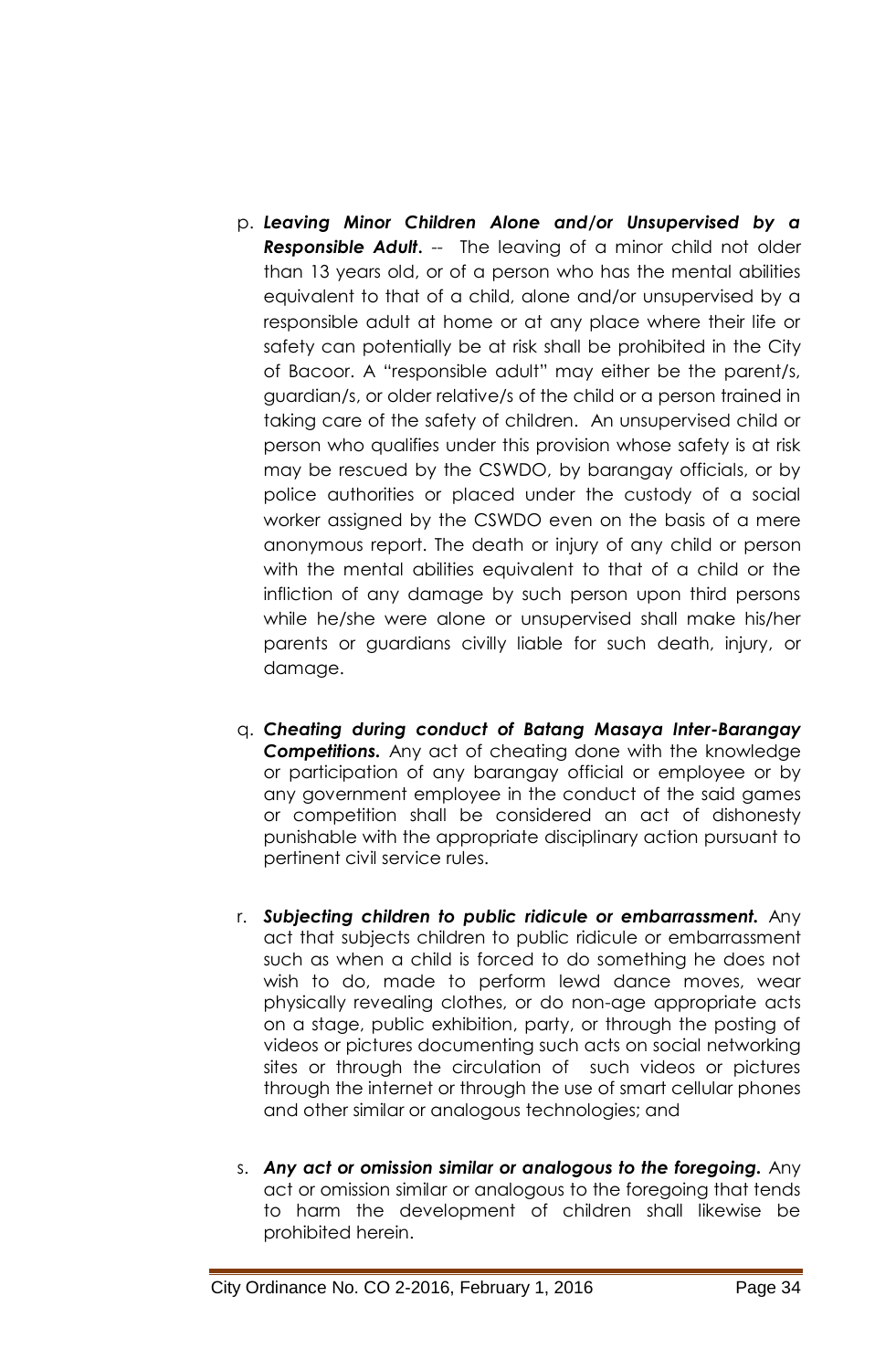The above acts which are likewise punishable in RA 7610 or the Child Abuse Act, RA 7658 on Child Labor, the Revised Penal Code or other pertinent national laws shall be penalized hereunder. Acts or omissions not falling under said laws shall be penalized by imprisonment of one (1) year and a fine of not more than Ten Thousand Pesos (P10,000.00).

 **Section 51. Regulation of Use of Video Games Arcades and Shops.** – Except if a child is accompanied by his/her parent/s or guardian/s, no child shall be allowed to visit or enter any video games arcades and shops within the jurisdiction of the City of Bacoor from 9:00 A.M to 6:00 P.M., Mondays through Fridays, EXCEPT Saturdays, Sundays and public holidays in which video games arcades/shops can be open from morning till evening. **Provided that:** the manager, operator, supervisor, technician or any other employee of the said arcades and shops shall be held liable for violating this provision. **Provided further that:** the manager, supervisor, or any employee of the said arcades and shops are hereby empowered to refuse entry to any child even if accompanied by an adult who fails or who refuses to prove that he is the parent or guardian of the child.

 **Section 52**. – **Penalty**. Operators, Managers, Cashiers, Technicians and other personnel involved in the operation of video games arcades and shops founds to be violating the provisions of this Ordinance shall, upon conviction thereof, be punished by a fine of not less than Two Thousand Five Hundred Pesos (P2,500.00) or an imprisonment of not less than one (1) month nor more than six (6) months, or both fine and imprisonment at the discretion of the court.

 **Section 53. Permanent Closure.** – Any video games arcade and shop found to have violated Section 52 hereof and other provisions of this Code shall, upon its third violation, be permanently closed by the City government of Bacoor.

#### **ARTICLE VII Rights of a Juvenile**

**Section 54. Rights of a Juvenile.** – Pursuant to the UNCRC, every child alleged or accused of having infringed the penal law has the following minimum guarantees:

- 1. To be presumed innocent until proven guilty according to law;
- 2. To be informed promptly and directly of the charges against him or her, if appropriate, through his or her parents or legal guardians, and to have legal or other appropriate assistance in the preparation and presentation of his or her defense;
- 3. To have the matter determined without delay by a competent, independent and partial authority or judicial body in fair hearing according to law, in the presence of legal or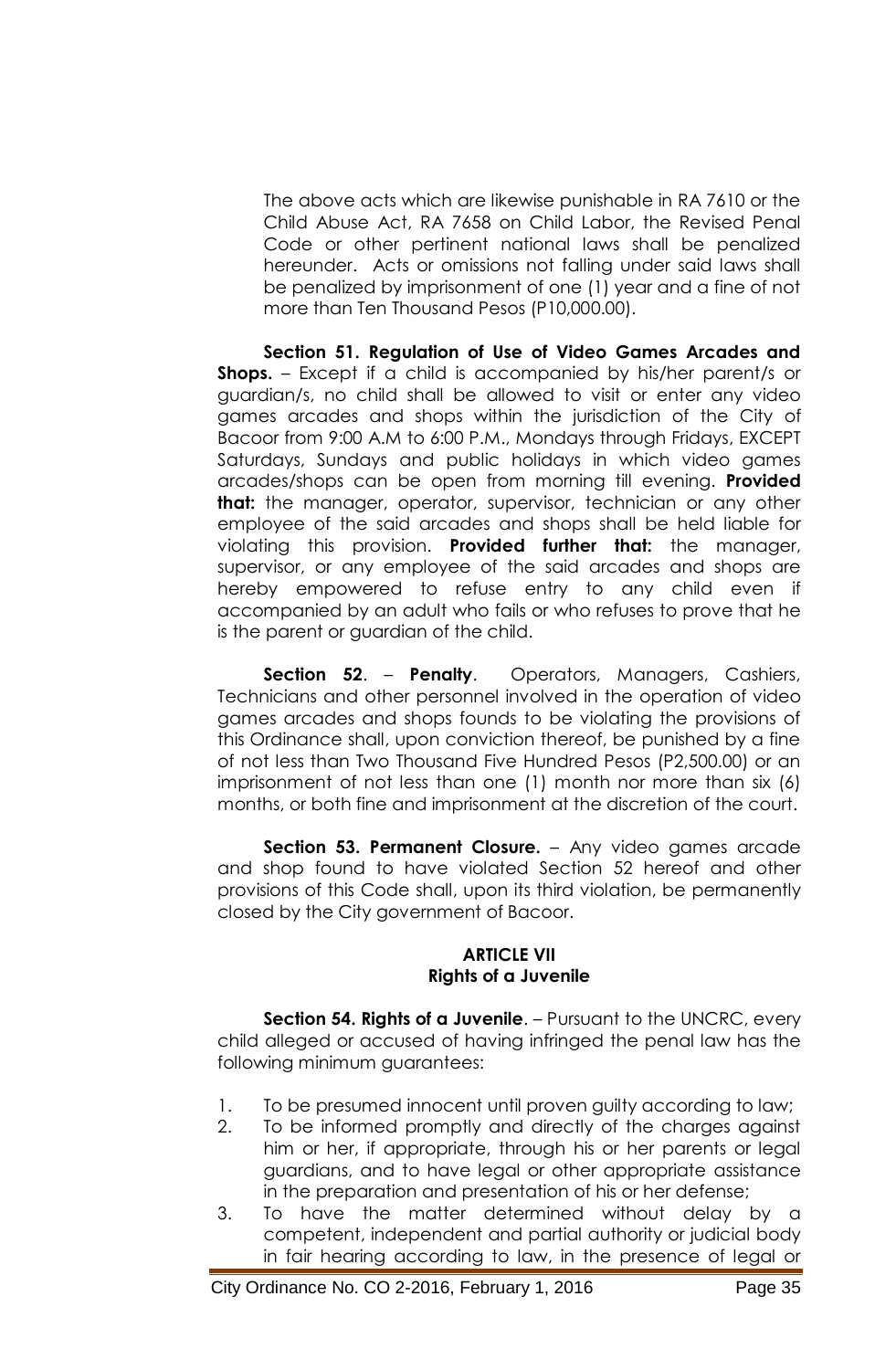other appropriate assistance and, unless it is considered not to be in the best interest of the child, in particular, taking into account his or her age or situation, his or her parents or legal guardians;

- 4. Not to be compelled to give testimony or to confess guilt; to examine adverse witness and to obtain the participation of and examination of the witness on his or her behalf under condition of equality;
- 5. If considered to have infringed the penal law, to have the decision and any measure imposed in consequence thereof reviewed by a higher competent, independent and impartial authority or judicial body according to law;
- 6. To have the free assistance of an interpreter if the child cannot understand or speak the language used; and

7. To have his or her privacy fully respected in all stages of the proceedings.

**Section 55. System of Diversion.** – a system of diversion is hereby established wherein juveniles shall as much possible be referred to alternative measures without undergoing court proceedings. Diversion shall apply to a child or youth as defined in this Code and subject to the conditions hereinafter provided. The CSWDO is hereby empowered to hold and spearhead such programs designed to teach public officials, educators, police and barangay officials, and other stakeholders on the various systems of diversion.

**Section 56. Levels of Diversion.** – Diversion shall be conducted at the barangay and police levels. The Lupong Tagapamayapa and the Child and Youth Relations Unit (CYRU) are the competent authorities to conduct diversion proceedings.

**Section 57. Assignment of Child and Women Defenders to the CSWDO.** To ensure that the various rights of juveniles, and of abused children or women are properly safeguarded, the city government shall create *plantilla* positions for lawyers who shall defend the rights of children and women. Such lawyers shall be assigned under the supervision and control of the CSWDO and shall only be tasked to defend the rights of children and women in all cases, investigations, or instances when such legal assistance is needed. **Provided that:** a separate ordinance creating the said positions and identifying their qualifications and functions should be approved by the Sangguniang Panlungsod before this Section can be implemented.

 **Section 58. Duty to Inform Child of His/Her Offense.** – The competent authorities are duty-bound to explain to the minor in a language known and understood by her/him the consequences of her/his acts and/or omission. The minor's responsibility for the rehabilitating her/him, and avoiding her/his contact with the criminal justice system and indemnifying the victim/s if there be any.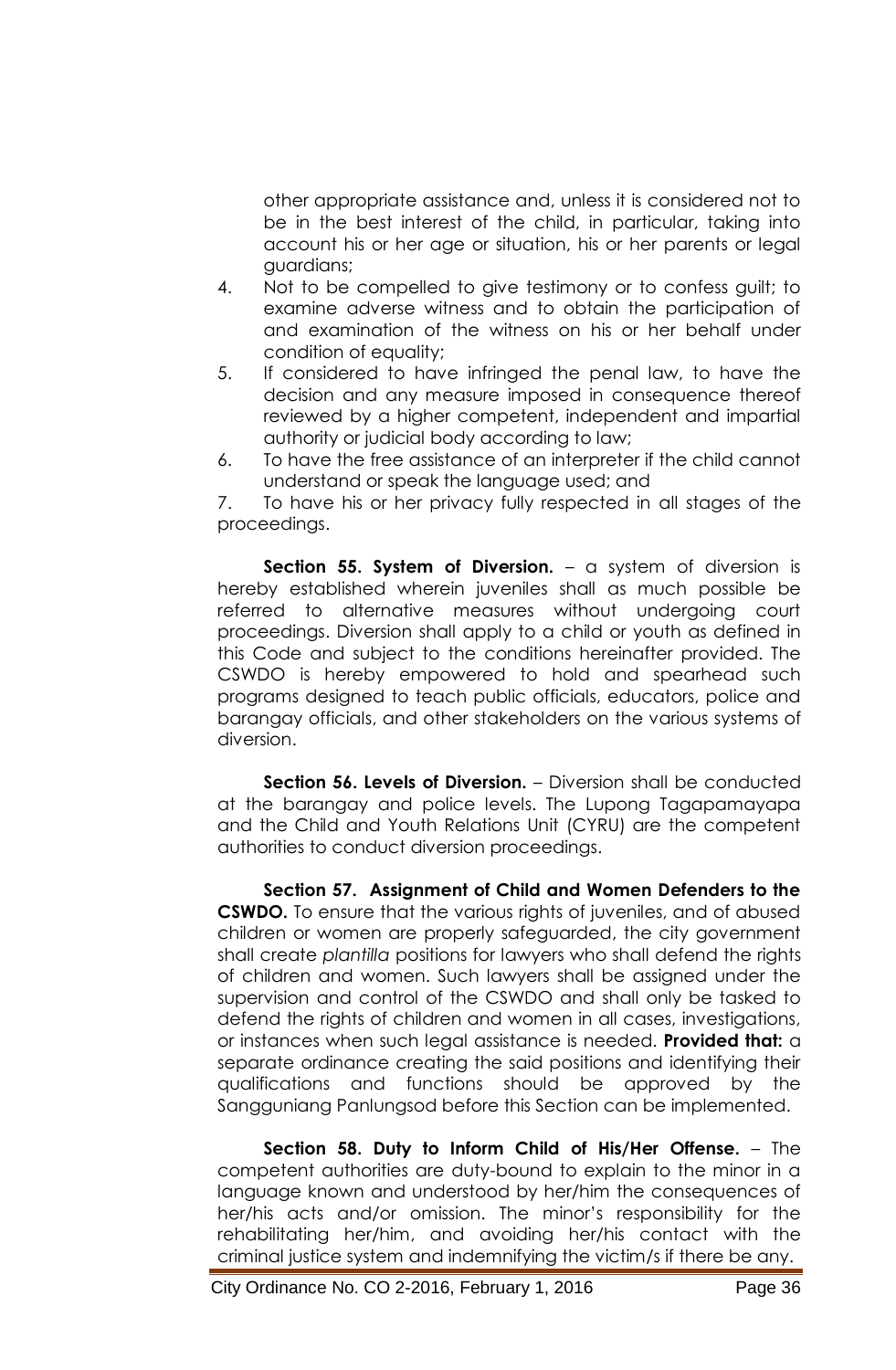**Section 59. Indigenous Modes of Diversion**. – Indigenous modes of conflict resolution in harmony with international and national human rights and child's rights standards shall be resorted to and encouraged. The minor's and her/his family's active participation in efforts towards conflict resolution shall be optimized. The family shall be held answerable as well as exercise parental care and supervision over the person of the minor;

**Section 60. Termination of Case.** – If the competent authorities determine that the child did not commit the offense charged, the case shall be terminated and a decision to that effect shall be written and explained to both parties.

 **Section 61. Confession or Admission of Offense.** – If the child voluntarily admits or confesses to the commission of the offense charged, the competent authorities shall decide on the diversion programs to be undertaken by the child. No admission shall be considered valid unless a legal counsel assigned to his/her case by the CSWDO assisted the child. The said legal assistance shall consist of a thorough yet simple explanation of the issues involved, a determination of the various facts surrounding the case, and a determination whether the said admission or confession was freely given or was a result of coercion exerted upon the child. After the legal counsel is able to perform the various forms of assistance mentioned above, the said legal counsel shall have the power to oppose any admission or confession made by a child that may prove harmful to the best interests of the child. The said legal assistance shall be given by the CSWDO to the child even without the request or permission of the child's parents or guardians.

 Any admission or confession of the child shall be signed by the child and countersigned by the parents or legal guardian, the nearest relative, member of a child-focused group, religious group, or a member of the Barangay Council for the President of Children concerned. They shall see to it that the confession of the child is voluntarily executed.

 If the child does not admit or confess to the commission of the offense and the weight of the evidence presented shows that the child conclusively committed the offense, the competent authorities shall endeavor to make the child realize his/her responsibility and obligation arising from the commission of the offense as well as the penalties imposed therefore. **Provided that** the legal counsel assigned to the child shall have the power and authority to defend the child during the said proceedings and file all pleadings necessary to protect the rights of the child.

 During any stage of the diversion proceedings, any admission or confession of a child for an offense shall be inadmissible as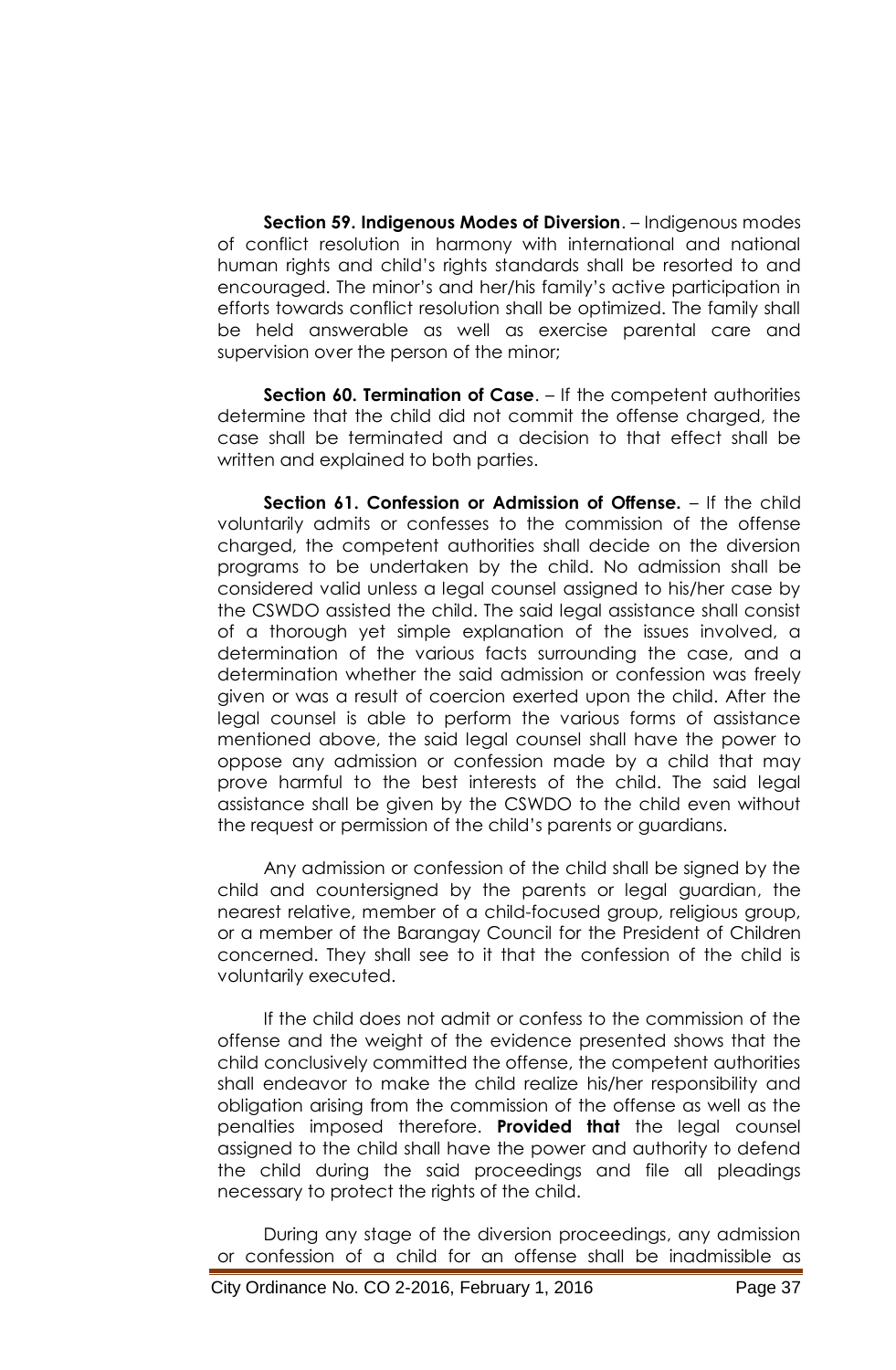evidence against the child should the diversion proceedings fail. Neither shall the same be held to the admissible in evidence against the child before any proceeding.

**Section 62. Prohibition Against Labeling.** – In all conduct of the proceedings beginning from the initial contact of the child, the competent authorities must refrain from branding or labeling minors as young criminals, juvenile delinquent, prostitutes, snatchers, rugby boys or attaching o them in any manner any other derogatory names. Likewise, no discriminatory remarks and practices shall be allowed particularly with respect to the minor's class or ethnic origins. The officer violating this provision shall be held administratively liable pursuant to the relevant provisions of law and civil service regulations.

**Section 63. Prohibition against Identification of Child Victims.**  To protect the identity of children, all records pertaining to cases involving children shall be considered confidential such that any portion thereof cannot be shown, disclosed, shared, reproduced, or distributed without the written order of a competent court of law. In the reporting of any news involving cases where a child is the victim, or is among the victims, no information that may lead to the identification of such child shall be shown to the public. Any person who violates this provision shall be required, after hearing conducted by a court of law, to pay a fine of Five Thousand Pesos (PhP 5,000.00) with imprisonment of not less than six (6) months but not more than one (1) year.

 **Section 64. Prohibited Acts Against Youth Offenders.** – Any and all acts and practices which are prejudicial and detrimental to the psychological, emotional, social, spiritual, moral and physical health and well-being of the minor shall be prohibited.

 Police and barangay officials and other employees or officials of the city government or of any government agency shall refrain from employing threats of whatever kind and nature and/or abusive, coercive and punitive measures in dealing with minors. Such practices, whether committed directly or indirectly by persons in authority, their representatives, or any other persons acting under them or in their behalf – such as cursing, beating, stripping and detaining minors in cells-shall be dealt with administratively and criminally;

 Likewise, degrading, inhuman and cruel forms of punishment such as shaving the heads of minors, pouring irritating, corrosive or harmful substances over their bodies, or forcing minors to walk around the community wearing signs which embarrass, humiliate, and degrade their personhood and dignity and which harm them psychologically, emotionally, spiritually, morally, and physically shall be prohibited;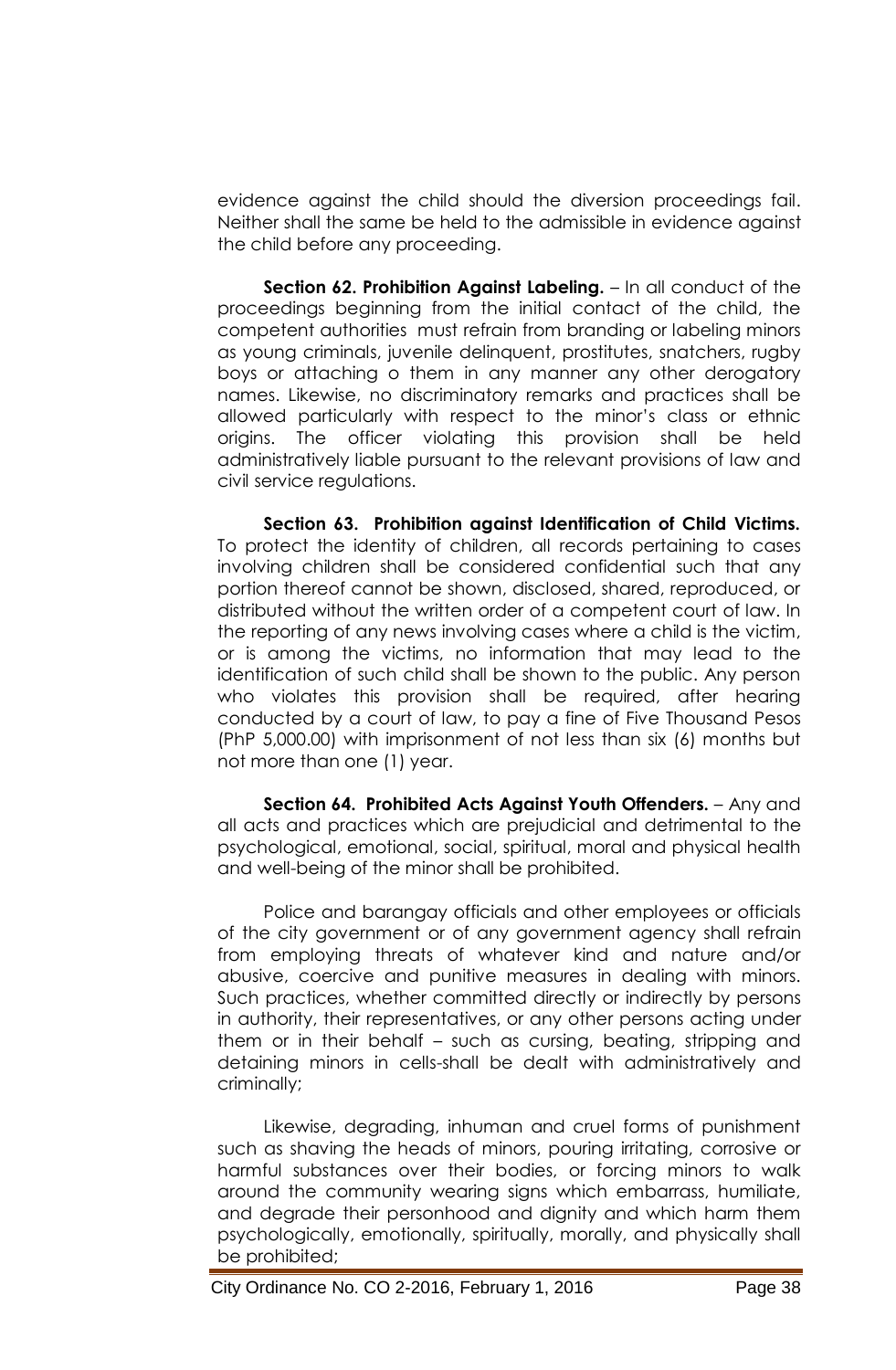No minor shall be made perform involuntary servitude in any and all forms under any and all instances. Designating and/or compelling minors to act and serve as errand boys/girls, cleaners, or helpers are also prohibited.

 Any violation of this provision shall be penalized with six (6) months imprisonment and a fine of not more than Five Thousand Pesos (P5,000.00). However, if these violations are likewise penalized in any national law, the penalty Imposed in such national shall be followed.

 **Section 65. Diversion Programs, When Proper**. – Where the parties and/or the competent authorities decide that the child must undergo a diversion program, such a continuing program of the rehabilitation and reintegration of the complainant and the child.

 **Section 66. Factors in Determining Diversion Programs**. – In determining whether diversion is appropriate and desirable, the following factors shall be taken into consideration:

- 1. The nature and circumstances of the offense charged;
- 2. The frequency and the severity of its occurrence;
- 3. The character and reputation of the child;

a. The circumstances of the accused child (e.g. age, maturity, intelligence, etc.);

b. The influence of the family and environment on the growth of the child;

- c. The emotional relief of the victim;
- d. The weight of the evidence against the child; and,
- e. The safety of the community.

 **Section 67. Criteria for Formulating Diversion Programs.** – In formulating a diversion program, the individual characteristics and the peculiar circumstances of the child shall be used to formulate an individualized treatment. The following factors shall be considered in formulating a diversion program for the child:

a. The child's feelings of remorse for the offense he or she committed;

b. The parents or legal guardians ability to guide and supervise the child;

c. The victim's views about the propriety of the measures to be imposed;

d. The ability of the community-based programs for rehabilitation and re-integration of the child;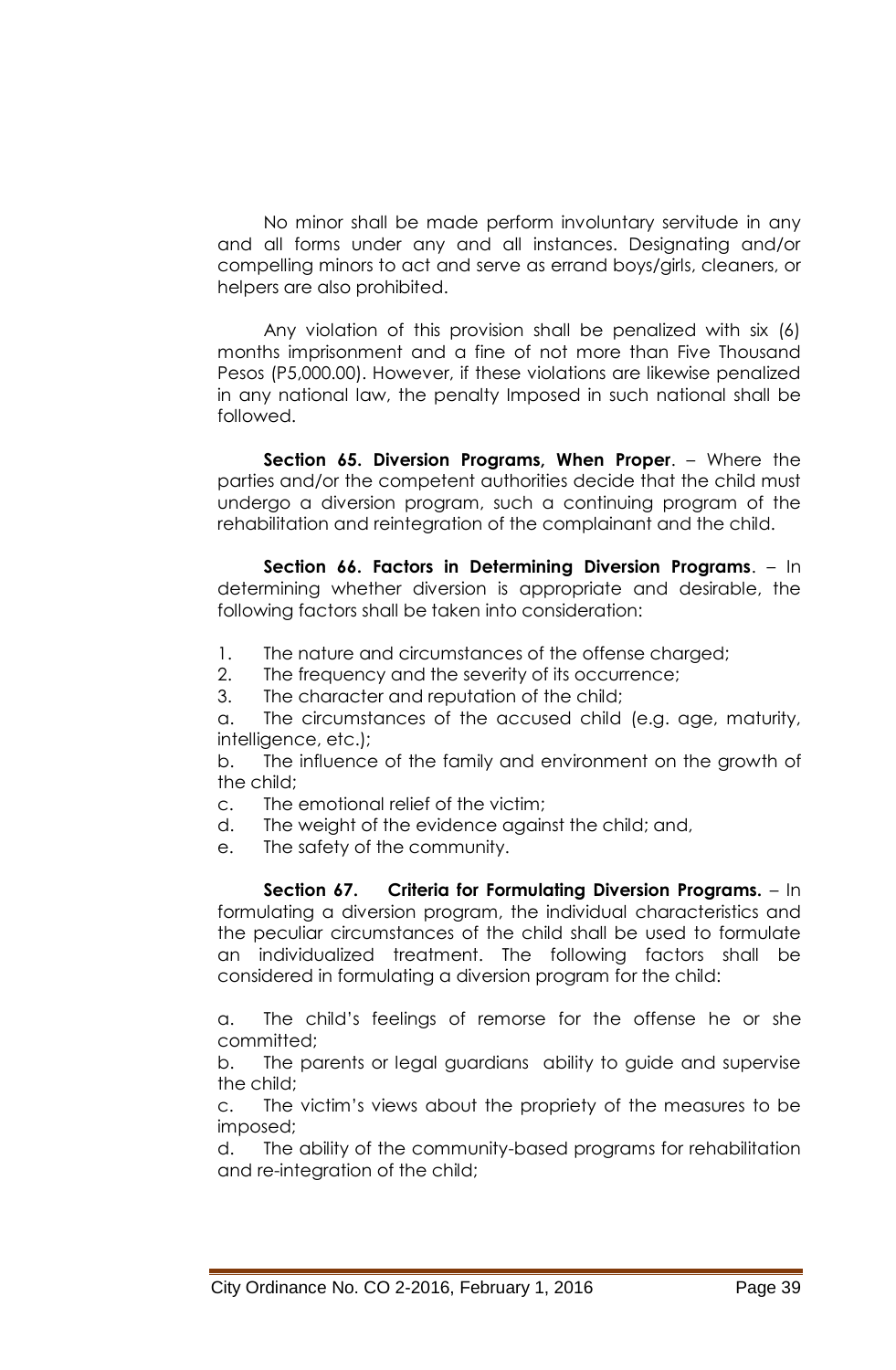**Section 68. Diversion Programs .** – The diversion program shall include adequate socio-cultural and psychological responses and services for the child. Diversion programs can include, but are not limited to, the following;

- a. Written or oral reprimand or citation;
- b. Restitution of Property;
- c. Reparation of damaged caused;
- d. Indemnification of consequential damages;
- e. Confiscation and forfeiture of the proceeds or instruments of the crime;
- f. Fine;
- g. Payment of cost of the proceedings;
- h. Written or oral apology;
- i. Guidance and supervision orders;
- j. Counseling for the child and family;
- k. Trainings, seminars, lectures on: (a) anger management skills; (b) problem solving and/or conflict resolution skills; (c) Values formation; and (d) other skills which will aid the child to deal with situations which can lead to re-offending;
- l. Community-based programs available in the community;
- m. Institutional care and custody

 **Section 69. Designation of Officer or Unit to Handle Cases Involving Youth Offenders.** – The Philippine National :Police shall designate a Child and Youth Relations Officer or Unit (CYRO or CYRU) to handle cases involving youth offenders. This maybe integrated with the present of Women and Children's desk or maybe a separate unit, depending on the conditions of the area.

 **Section 70. Manner of Investigation of a Juvenile.** – A child shall only be investigated or his/her statement secured in the presence of any of the following in the following order: his/her parents/guardian , the nearest relative, member of a child-focused group, religious group, member of the Barangay Council for the Protection of Children concerned, or the local social welfare and development officer and his/her counsel. In their presence, the child shall be informed of his/her constitutional rights to remain silent and to competent and independent counsel of his/her own choice in a language that is clearly understood by the child, the parents or guardian.

 If a counsel of his/her own choice cannot present the child, or if the CSWDO fails to assign a counsel to defend the child, the CYRU or the CYRO shall contact a member of the Public Attorney's Office to assist the child. Any confessions and admissions in violation of these rights are inadmissible as evidence against the child. In no case shall deceit, false promises, intimidation or harassment be employed against the child. Respect for the human rights of the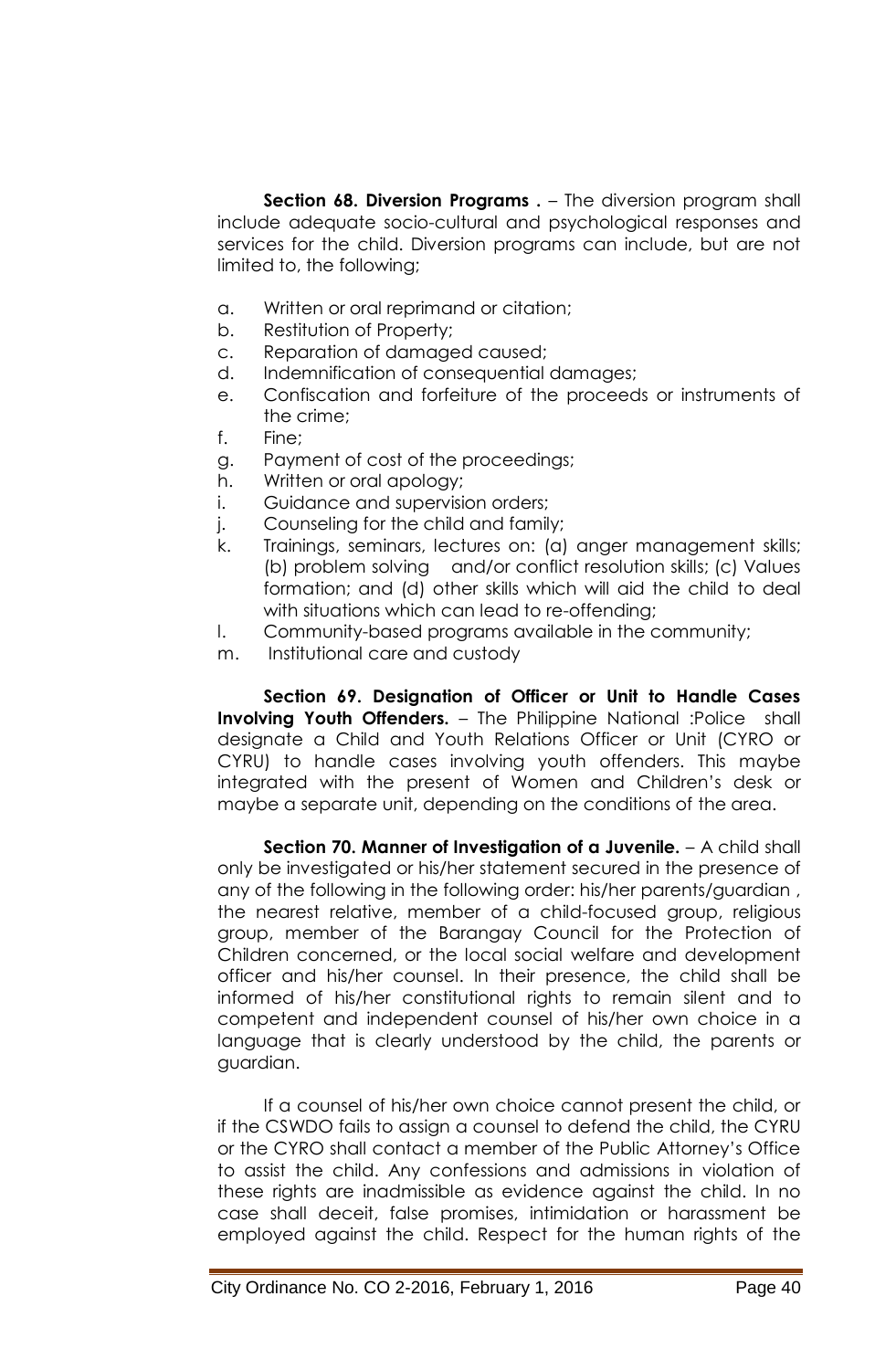child, as provided by both international and Philippine laws, shall be paramount considerations during the custodial investigation.

**Section 71. Diversion, When Proper.** – Where there is no private offended party, or where the offended party and the child give consent to a diversion, the CYRU or CYRO consultation with the child's parents/guardian, the nearest relative, member of a childfocused group, member of a religious group, member of the Barangay Council for the Protection of Children concerned, or the local social welfare and development officer shall formulate a diversion program and refer the child to the appropriate agency for compliance of the program.

 **Section 72. Right of the Juvenile to Counsel**. – From custodial investigation and throughout the proceedings, the juvenile shall have the right to be represented by counsel. The arresting officer, prosecutor or judge shall ensure that the juvenile is represented by counsel before proceeding with the investigation or trial. Any confession or admission made in any proceeding the assistant of the counsel shall be null and void.

 **Section 73. Custody and Supervision.—**No child shall be removed from parental supervision, whether partly or entirely, unless the circumstances of her or his case make protective custody necessary. The competent authorities conducting diversion proceedings shall immediately commit the child to the custody of the parents or legal guardians who shall responsible for the presence of the child during the diversion proceedings. In the absence of the parents or legal guardians, the child shall be committed to the care of the nearest relative, a member of the Barangay Council for the Protection of Children, or the local social welfare and development officer. If necessary, the local social welfare and development officer in coordination with the DSWD may refer the child to the appropriate child-caring institution.

 **Section 74. Confidentiality of Proceedings and Records.** – All records and proceedings involving children shall be confidential. The public shall be excluded during all proceedings and the records shall not be disclosed directly or indirectly to anyone by any of the parties or the participants in the proceedings. The competent authorities shall undertake all measures, including non-disclosure of records to the media, maintaining a separate police blotter for cases involving children and adopting a system of coding to conceal material Information which will lead to the child's identity. Records of juvenile offenders shall not be used in adult proceeding in subsequent cases involving the same offenders.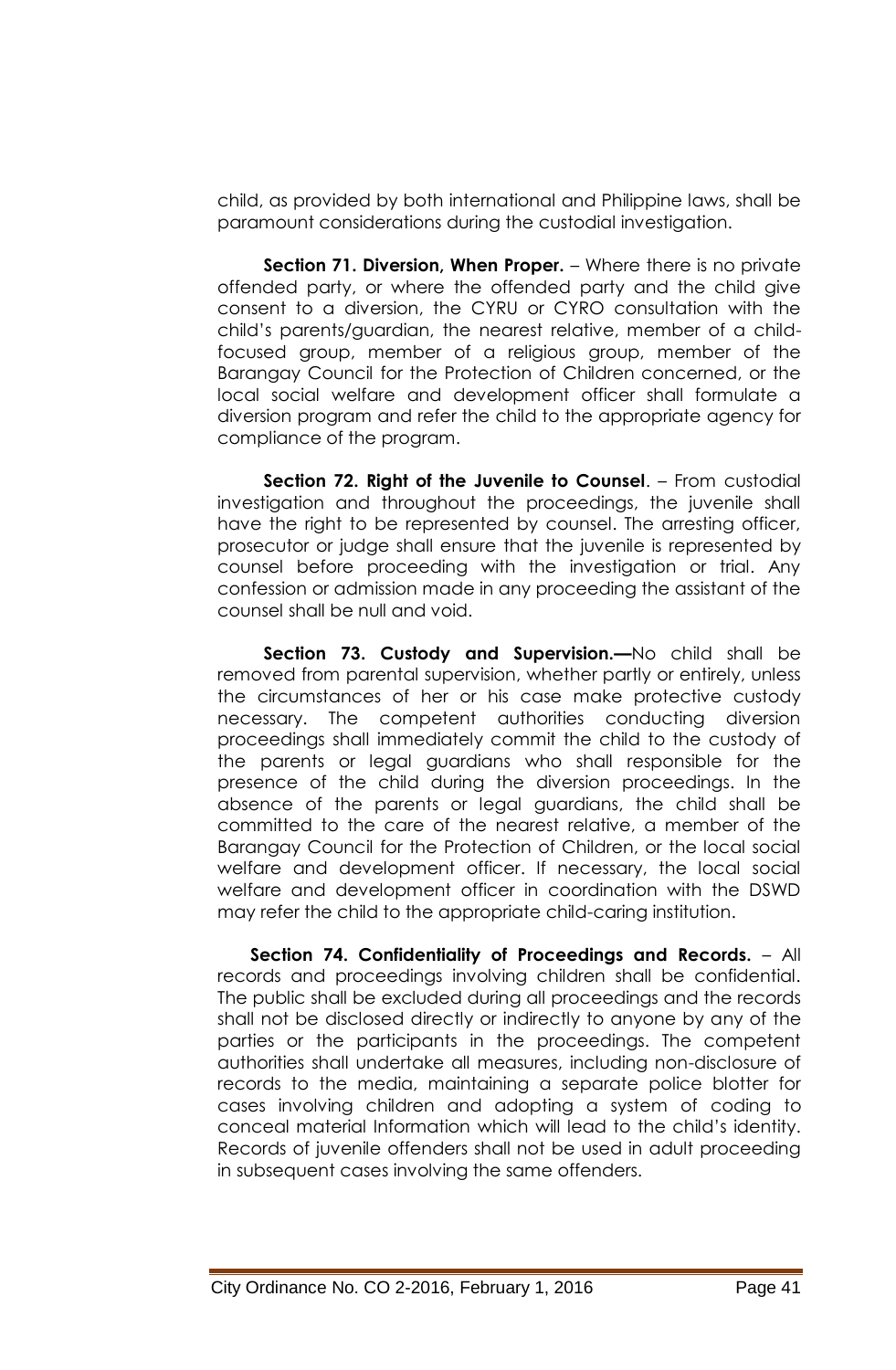**Section 75. Care and Maintenance of Juveniles.** – The parents or other persons liable to support the child shall pay the expenses for the care and maintenance of said child whose disposition of the case is institutionalization. The disposition shall include the proportion of support if such person is not capable of paying the whole amount and the rest shall be paid by the local government unit maintaining such a facility.

**Section 76. Reintegration Programs.** - The City shall implement reintegration programs for a juvenile who is released by the court. This is for the purpose of preparing the juvenile for reintegration to the community.

#### **Article VIII REMEDIAL MEASURES AND PENAL PROVISIONS**

 **Section 77. Persons Who May File a Complaint. –** In accordance with existing laws, complaints on unlawful acts committed against children as enumerated herein may be filed by the following:

- a. Offended party;
- b. Parents or guardians;
- c. Ascendant or collateral relative within the third degree of consanguinity;
- d. Officer, social worker or representative of a licensed childcaring institutions;
- e. Officer or social worker of the Department of Social Welfare and Development;
- f. Barangay Chairperson; or
- g. At least three (3) concerned responsible citizens residing in the community where the violation occurred.

 **Section 78. Protective Custody of the Child. –** The offended party shall be immediately placed under the protective custody of the CSWDO pursuant to Executive Order No. 56, series of 1986. In the regular performance of this function, the officer of Department of Social Welfare and Development shall be free from any administrative, civil or criminal liability. Custody proceedings shall be in accordance with the provisions of Presidential Decree No. 603.

 **Section 79. Confidentiality.** – At the instance of the offended party, his/her name may be withheld from the public until the court acquires jurisdiction over the case.

It shall be unlawful for any editor, publisher, and reporter or columnist in case of printed materials, announcer or producer in case of television and radio broadcasting, producer and director of the film in case of the movie industry, to cause undue and sensationalized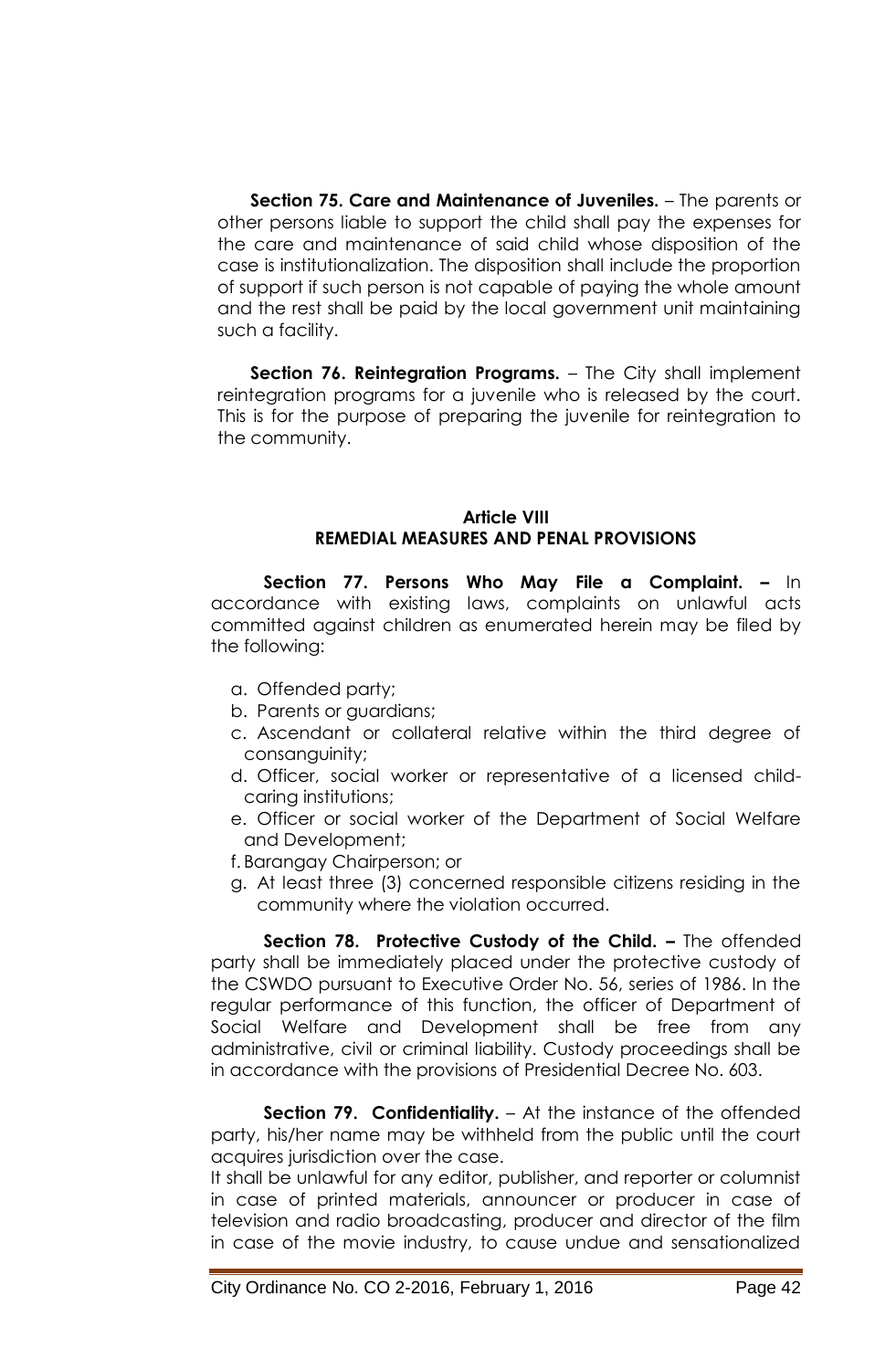publicity of any case of this Act which result in the moral degradation and suffering of the offended party.

 **Section 80. Reporting.** – A person who learns of facts or circumstances that give rise to the belief that a child has suffered abuse may report the same, either orally or in writing, to the CSWDO, to any barangay official, to any employee of the city government, or to the police.

 **Section 81. Mandatory Reporting**. – The head of any public or private hospital, medical clinic and similar institution, as well as the attending physicians and nurses, shall report either orally or in writing, to the above-mentioned department or agency the examination and/or treatment of a child who appears to have suffered abuse within forty-eight (48) hours from the knowledge of the same.

**Section 82. Duty of Government Workers to Report.**  $-$  **It shall be** the duty of all teachers and administrators in public schools, probation officers, government lawyers, law enforcement officers, barangay officials, correction officers and other government officials and employees whose work involves dealing with children to report of possible child abuse to the authorities mentioned in the preceding sections. The city government employee or official or the police officer who receives the said complaint is mandated to report the said complaint to the CSWDO or to the PNP within 48 hours after receiving the said complaint. Otherwise, the said employee or official shall be held liable for dereliction of duty and shall be meted with the appropriate penalty for the said offense.

**Section 83. Immunity for Reporting.** – Any person who, acting in good faith, report a case of child abuse shall be free from any civil or administrative liability arising there from. There shall be a presumption that any such person acted in good faith.

**Section 84. Duty of the CSWDO to Implement the Code.** The CSWDO is duty bound to implement all the provisions of this Code whenever applicable. The failure of any official or employee of the CSWDO to implement any provision of this Code—even if it did not result in the infliction of any harm to any child – shall result in his/her administrative liability which may include his suspension or termination from employment pursuant to pertinent laws and civil service regulations.

**Section 85. Penalties.** – The penalty for any violation of this Code , which is not penalized elsewhere in other sections of this Code or in a national law, shall be imprisonment of six (6) months to one (1) year and/or a fine ranging from P2,500 to P5,000.00.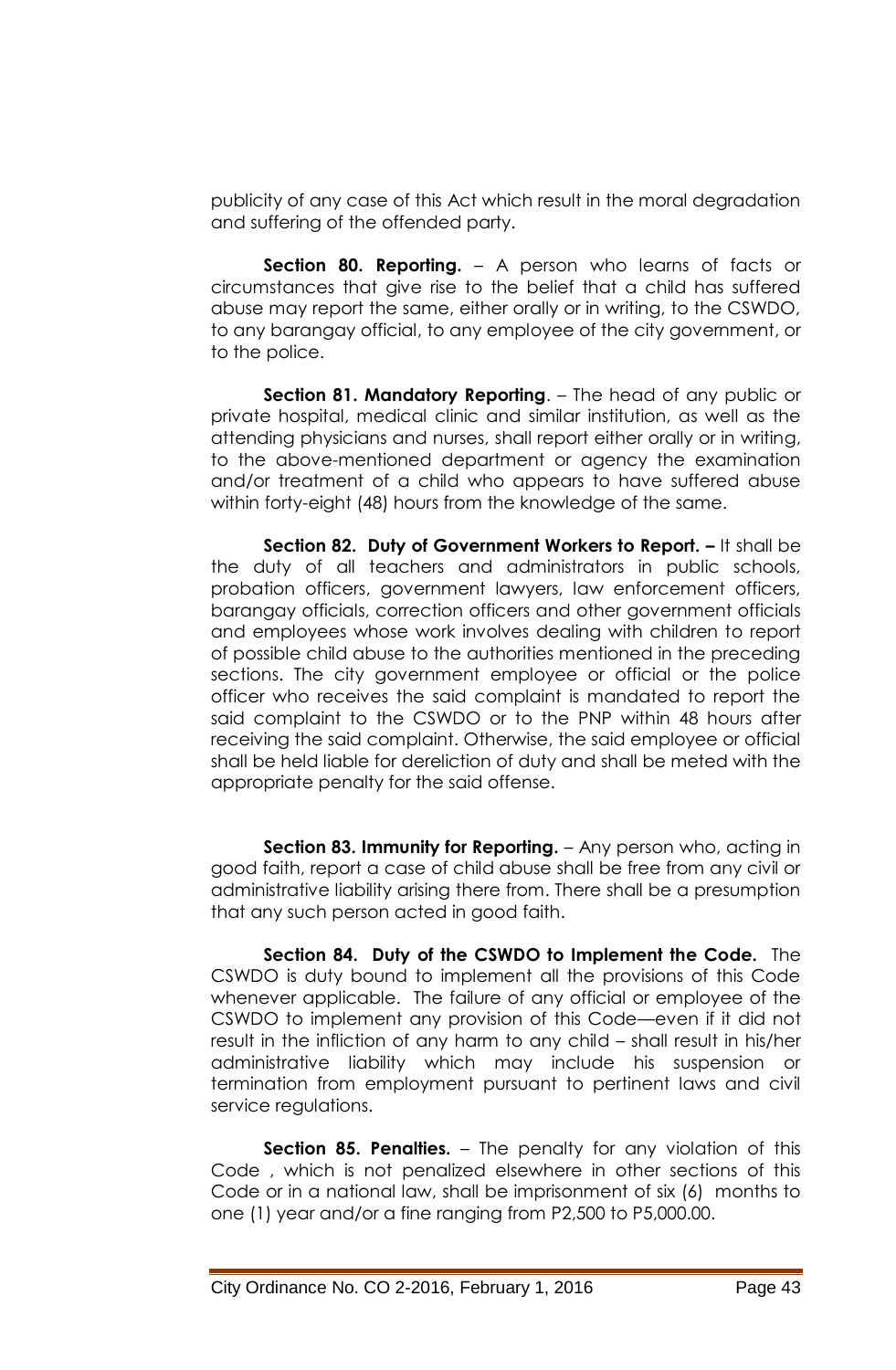For first time offenders, in cases where the offender is the parent or teacher of the child or relatives within the fourth degree of consanguinity, if the offender admits the offense and is sincere and willing to reform, the penalty may be waived subject to the consent of the child, and the following measures imposed instead:

- a. Attendance in a parenting or any appropriate seminar;
- b. Community service of ten to fifteen (10-15) days;
- c. Counseling Session;
- d. Family Therapy;
- e. Participation in appropriate training courses.

 For offenses punishable under R.A. 7610, R.A. 7658, the Revised Penal Code or any other law as well as this Code the offended party and/or any party so authorized shall file a complaint under the national law, and the penalty in such national law shall be imposed.

#### **Article IX MISCELLANEOUS PROVISIONS YOUTH ORGANIZATIONS**

#### **Section 86. Mandatory Registration of all Youth Organizations.**

To help the City Government monitor and regulate the activities of youth organizations in Bacoor and take action in case of any untoward incident or misdemeanor involving any accredited youth organization and its members, such youth organizations are hereby mandated to register its name, office address, and membership roll with the CSWDO.

 **Section 87. Eligibility –** An youth organizations are eligible for accreditation if:

- a. The organization and all of its members and officers are based or are resident of the City of Bacoor.
- b. The organization requires its members to be below 26 years old and/or its member are all under 26 years old.
- c. It is comprised of 20 or more members.
- d. It has been in existence for at least one (1) year.
- e. It has engaged in relevant activities and projects.
- f. The organization conducts regular meetings.
- g. It has an official adviser who oversees all group activities. The adviser should be over 26 years old, be an authority on the organization's basic thrust and its activities, and has good moral standing.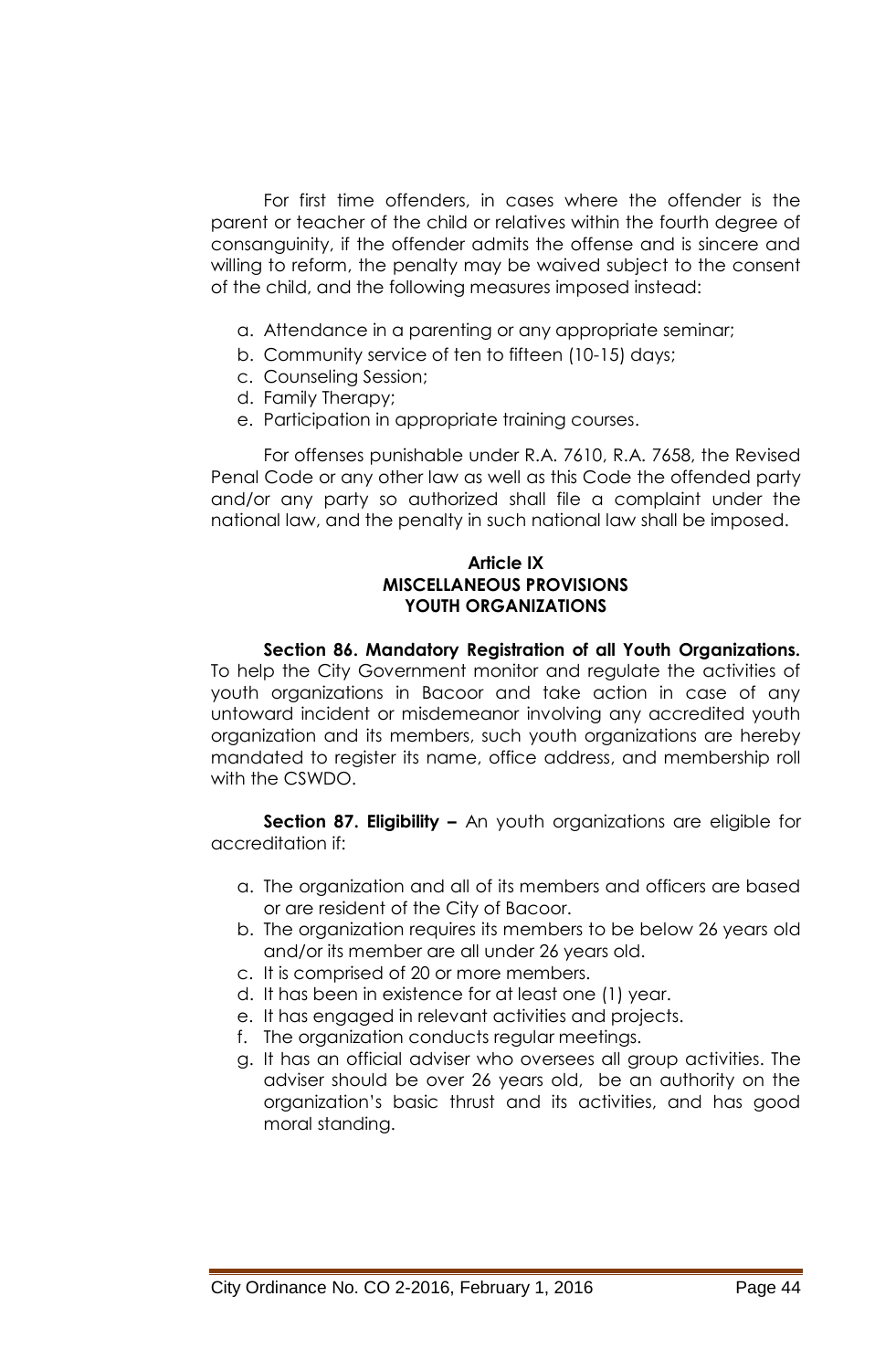**Section 88. Application Procedure –** To apply for accreditation, the organization should:

- a. Accomplish an application form from the committee office.
- b. Submit an official contact number.
- c. Give a brief written history of its organization's thrust, rules and regulations, membership requirements, and basic activities.
- d. Present a roster of members and officers with their 2X2 pictures.
- e. Furnish a certificate of recommendation from their punong barangay.

**Section 89. Duty to Renew-As duly recognized organizations,** they should renew their membership every year and inform the City government about any organizational activity they plan to undertake.

**Section 90. Penalty**- Violation of any these rules or upon the discretion of the Committee and its members will result to the revocation of their accreditation or prohibit the accreditation of the organization.

**Section 91. Curfew.** The period from ten o'clock in the evening (10:00 p.m.) to four o'clock in the morning (4:00 a.m.) is hereby declared as "curfew hour" for minors all over the City of Bacoor. Minors apprehended for violating this provision shall be returned to their parents and/or guardians and the latter shall be required to pay a fine of P2,500.00.

**Section 92. Regulated Acts.** All minors shall be prohibited from loitering outside of his residential compound or premises and roam, wander, saunter around or loiter in any public roads, parks, plazas, or any public place in this City during the period of the curfew hours mentioned in the preceding section, unless otherwise exempted under the provision of this Article.

 **Section 93. Definitions.** As used in this Article, the following terms shall have the following meanings:

- 1. Curfew Hours refers to the period between ten o'clock in the evening (10:00 p.m.) and four o'clock in the morning (4:00 a.m.) when minors are not allowed to stay outside of their residential compound and premises.
- 2. Public Roads refer to national, provincial, City or barangay roads or street, including alleys or callejons.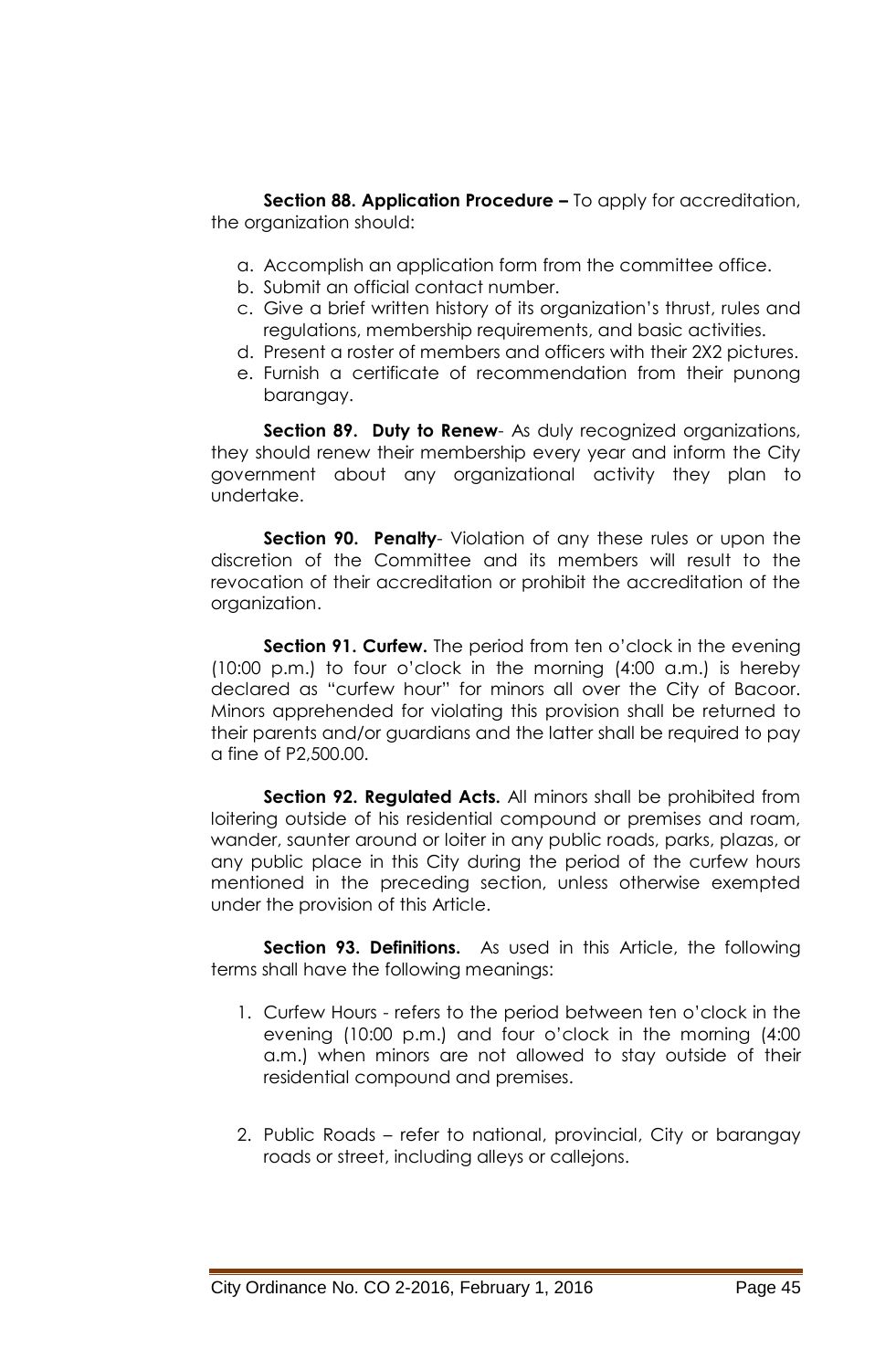3. Public Place- refer to any place to which the public has access including parking lots; vacant private property not owned by the minor's parents or guardians; vacant property owned by the government, public cemeteries and such other places open to the public.

**Section 94. Exemptions.** This Article shall not apply in the following circumstances:

- 1. When his parents, guardian or adult in charge of his custody is accompanying the minor.
- 2. When the minor is engaged in lawful pursuit of livelihood or providing assistance in any lawful activity.
- 3. When the minor is going to, or coming from, scholastic functions like attending evening classes, commencement exercises, convocations, educational programs and similar activities.
- 4. When the minor is on an errand to save life or property like calling for the service of a physician, midwife, priest, police officers, fireman and other similar circumstances. Members of the Sangguniang Kabataan are exempted from the provisions of this Section but only if such members are engaged in the discharge of his/her official duties.
- 5. When the minor is going to, or coming from, any religious, social, civic or sports programs and similar activities.
- 6. When the minor is responding to emergency situations during the occurrence of natural or man-made calamities.
- 7. When the minor can show proof, or explain to the satisfaction of the apprehending officer, that he has just arrived from travel and is on his way home and similar circumstances.
- 8. One (1) day before and after Christmas Day, New Year's Day, Election Day and other similar events of public interest.
- 9. Two (2) days before and after the day of the City of Bacoor's "Fiesta" or the fiesta of the barangay where the minor resides.
- 10. When the minor has a "curfew pass" issued by the City Mayor or by the Punong Barangay concerned,
- 11.On such other dates or occasions when the Sangguniang Panlungsod decided, thru a resolution, to suspend the implementation of this Article.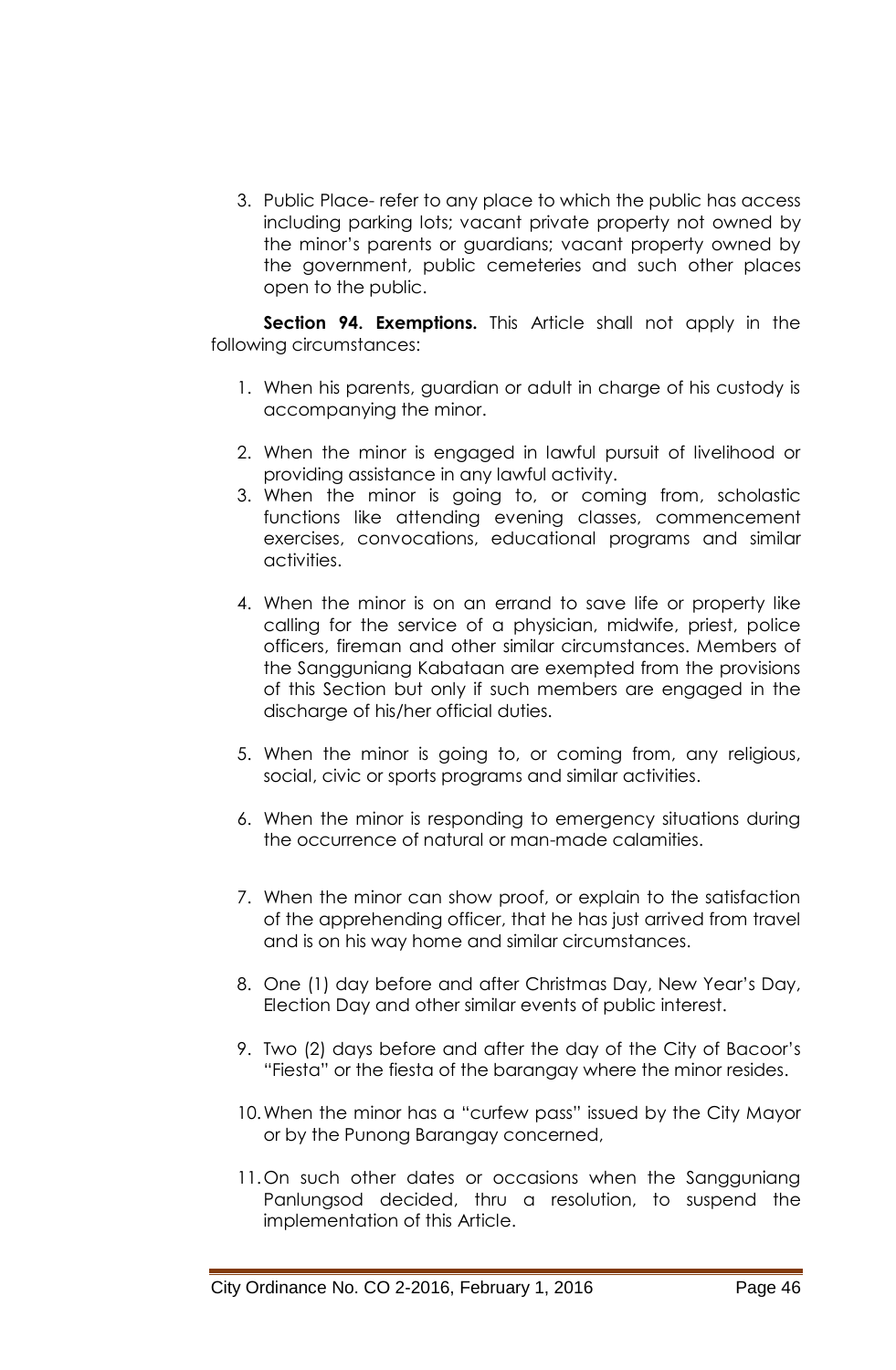## **Section 95. Rules and Regulations**

- 1. If a minor is convicted for violation of this Article his parent or guardians of the person in charge of his custody if he has no parent or guardian, shall be responsible for the payment of the fine imposed herein.
- 2. Whenever a minor is apprehended for alleged violation of this Article, he shall be placed under temporary custody of the police officer on duty at the Police Headquarters but only for the remaining period of curfew hours and shall be released immediately thereafter without prejudice to the filing of the necessary charge before a Court of competent jurisdiction.
- 3. No person, natural or juridical, who has been granted Mayor's permit to operate a business or trader activity, shall admit. Or allow staying, in his establishment any minor during the period of curfew except when the minor is employed as helper or working therein, or a member of the family of the operator, manager or person in-charge of such establishment.
- 4. Additional rules and regulations shall be issued by the Chief, Philippine national Police in this City, for the proper implementation of this Article.
- 5. The Mayor or his authorized representative; the chief of the local PNP in this City or his authorized representative; and the Punong Barangay concerned are hereby authorized to issue the necessary "curfew pass". Provided that in the case of the Punong Barangay, the "curfew pass" he/she issued shall be valid only within his/her barangay.

**APPROVED** this 1st day of February 2016 at the City of Bacoor, Cavite.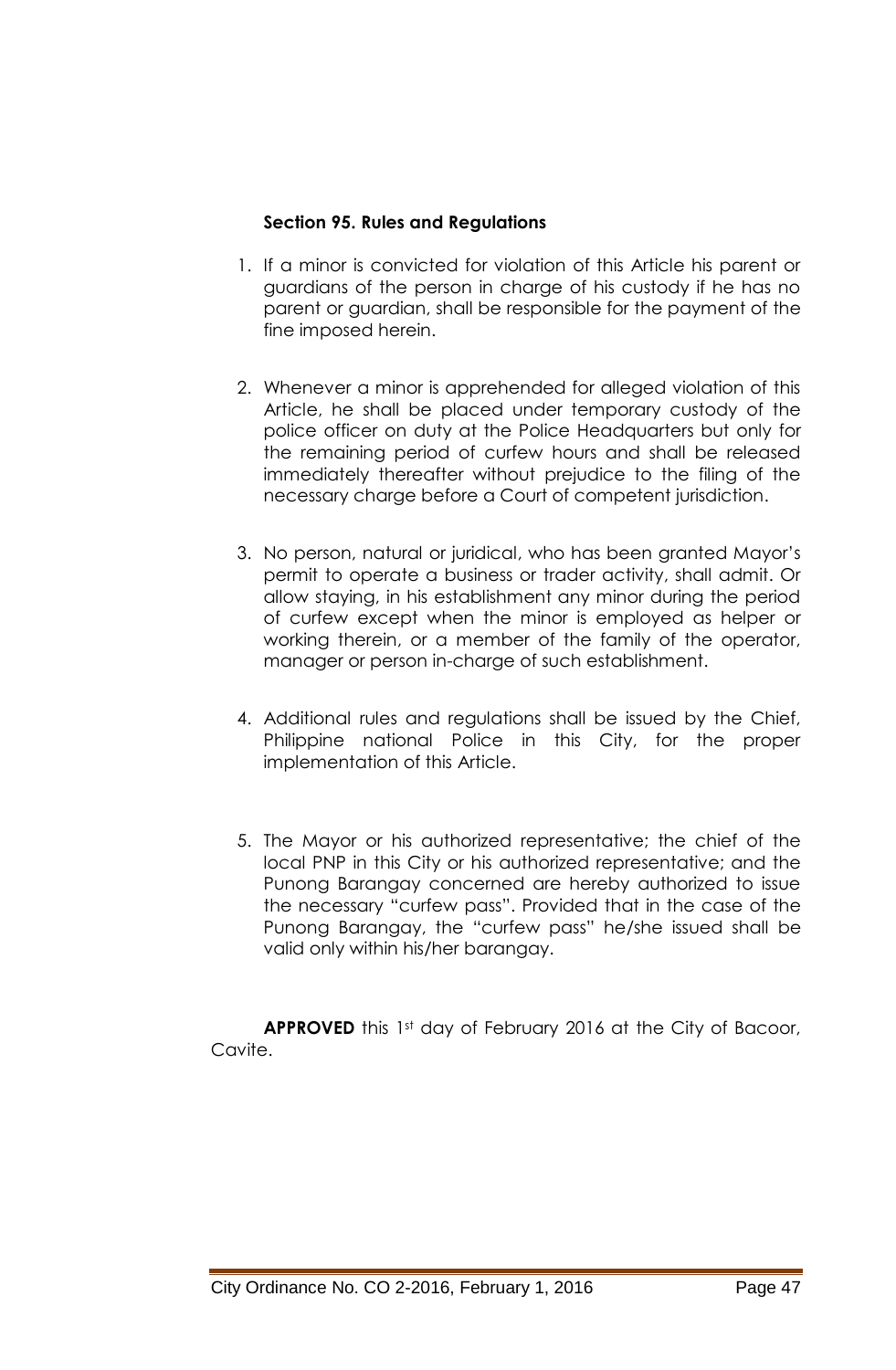We hereby certify that we vote IN FAVOR of the foregoing<br>Ordinance without any reservation on the date above written.

| District One (Bacoor West)        |                                  |
|-----------------------------------|----------------------------------|
|                                   | District Two (Bacoor East)       |
| HON. EDWIN G. GAWARAN             |                                  |
|                                   | HON. REYNALDO D. PALABRICA       |
| HON. ROWENA BA<br><b>AENDIOLA</b> | HON. HERNANDOCC. GUTIERREZ       |
| HON. REYNALDO M. FABIAN           | HON. GAUDENCIO P. NOLASCO        |
| HON. VENUS D. DE CASTRO           | HON. BAYANI M.<br><b>DE LEON</b> |
|                                   | HON. LEANDRO A. DE LEON          |
|                                   | HON<br>ROBERT R. JAVIER          |